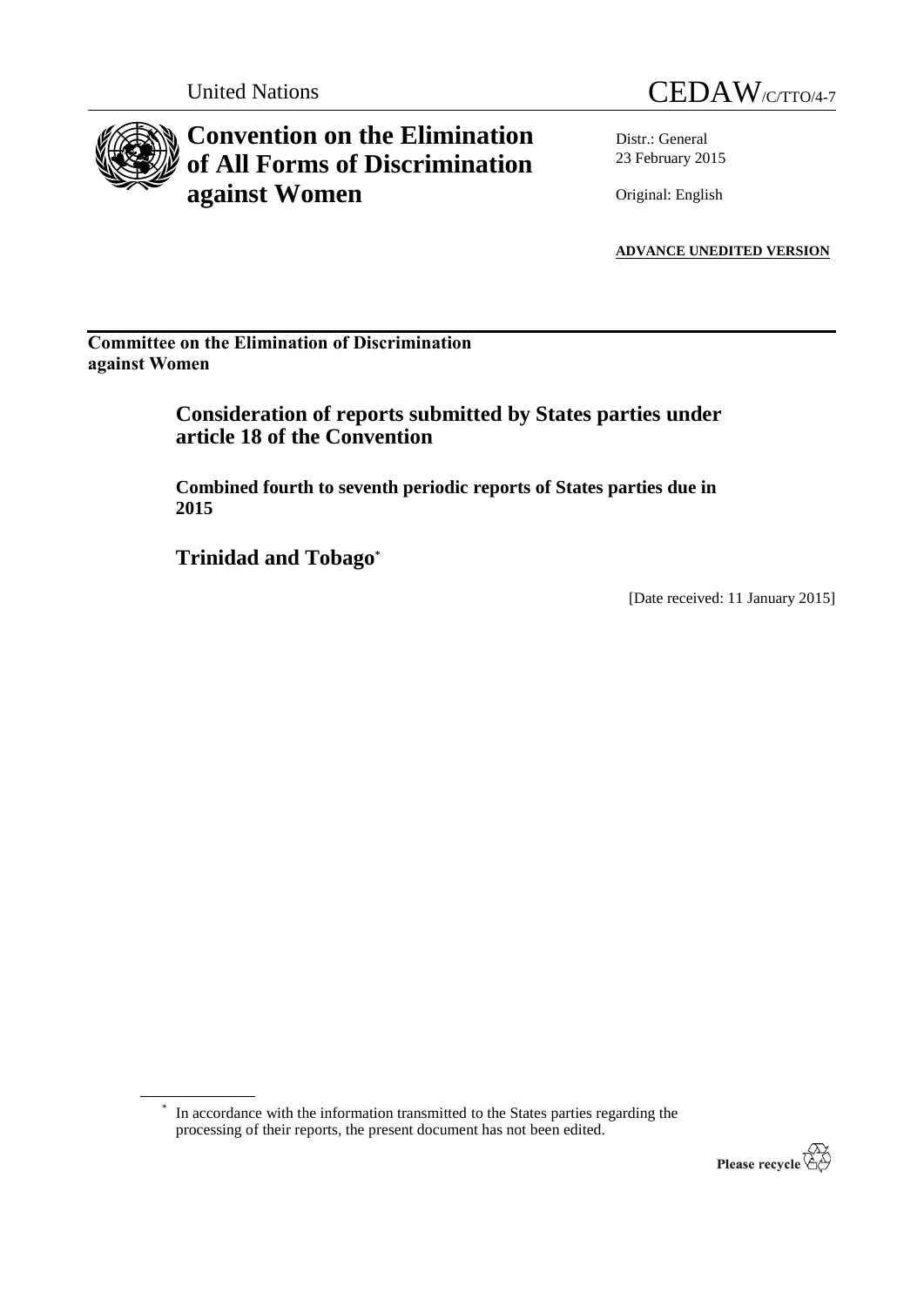## Contents

|                                                                                                   | Paragraphs | Page |
|---------------------------------------------------------------------------------------------------|------------|------|
|                                                                                                   |            | 6    |
| Preamble                                                                                          |            | 9    |
|                                                                                                   |            | 10   |
|                                                                                                   | $1 - 3$    | 10   |
|                                                                                                   | $4-9$      | 11   |
|                                                                                                   | $10 - 11$  | 12   |
|                                                                                                   | $12 - 18$  | 13   |
|                                                                                                   | 19-27      | 16   |
| Part Two: Response to the concluding comments of the Committee on the Elimination of all Forms of | 28-101     | 22   |
| Recommendation 1: Incorporation of Article 1 into domestic legislation                            | 29         | 22   |
|                                                                                                   | $30 - 31$  | 23   |
| Recommendation 3: Mainstreaming of Government Ministries on Gender Issues.                        | 32-36      | 24   |
|                                                                                                   | 37-38      | 27   |
| Recommendation 5: Overcoming traditional stereotypes regarding the role of men and                | 39-43      | 31   |
| Recommendation 6: Increasing the number of women in decision-making bodies                        | 44-49      | 34   |
| Recommendation 7: Elimination of discrimination in employment and education                       | 50-54      | 37   |
| Recommendation 8: Inclusion of domestic workers within the definition of "worker"                 | 55-56      | 39   |
|                                                                                                   | 57-67      | 40   |
|                                                                                                   | 68-78      | 44   |
| Recommendation 11: Family planning programmes for men and women                                   | 79-82      | 51   |
| Recommendation 12: Inclusion of data and information on rural women and policies to               | 83-97      | 53   |
| Recommendation 13: Response to specific issues raised in concluding comments                      | 98         | 59   |
| Recommendation 14: Acceptance of amendment to Article 20, paragraph 1 and ratification            | 99         | 59   |
|                                                                                                   | 100-101    | 60   |
| Part Three: Specific provisions to advance the Convention in the period under review 2001-2013    | 102-159    | 62   |
|                                                                                                   | 102-107    | 62   |
|                                                                                                   | 108-110    | 64   |
|                                                                                                   | 111-112    | 64   |
|                                                                                                   | 113-119    | 65   |
|                                                                                                   | 120-124    | 66   |
|                                                                                                   | 125-127    | 68   |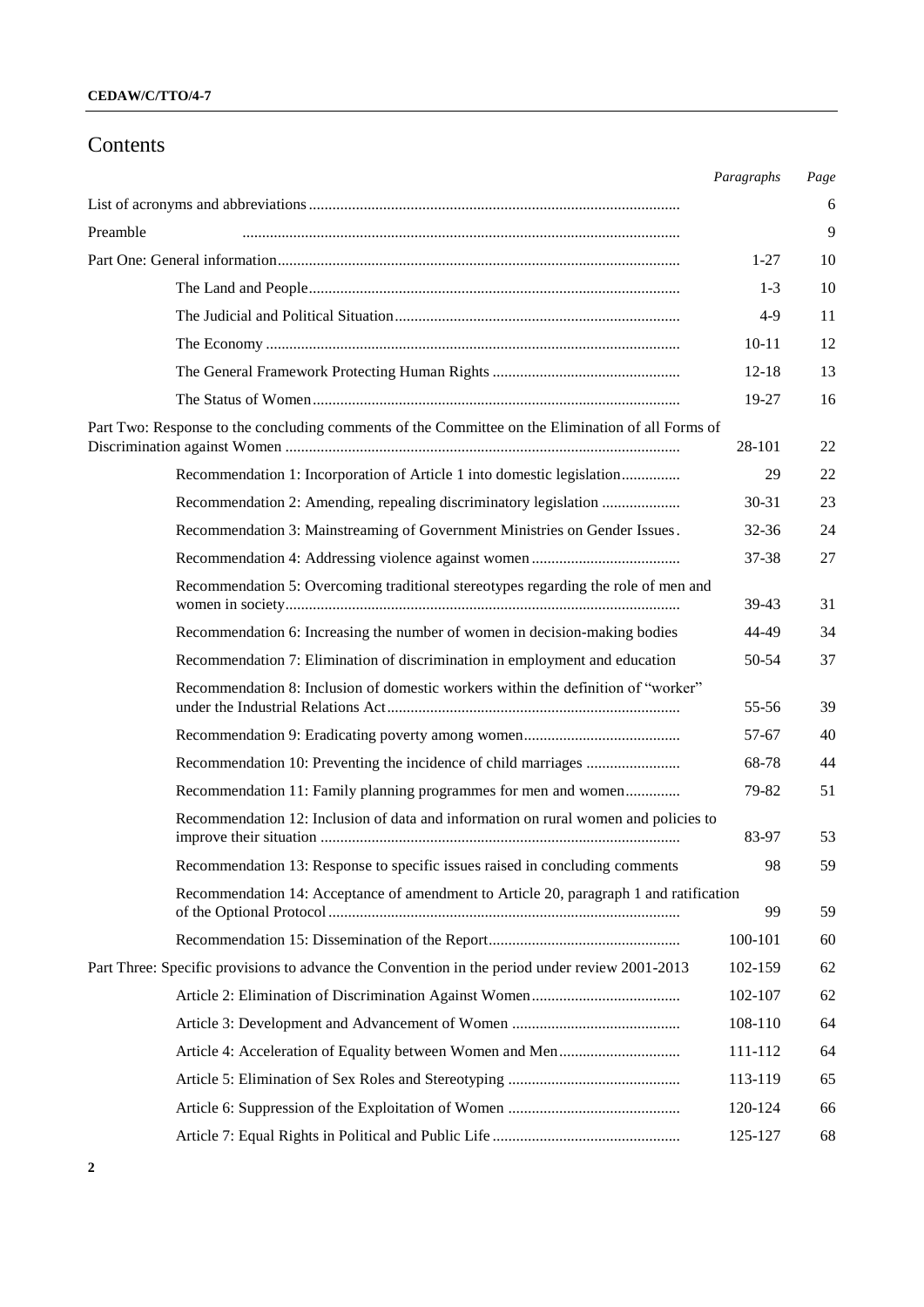## **CEDAW/C/TTO/4-7**

|            |                                                                        | 128     | 68 |
|------------|------------------------------------------------------------------------|---------|----|
|            | Article 9: Equal Rights to Acquire, Change or Retain Nationality       | 129     | 69 |
|            |                                                                        | 130-134 | 69 |
|            |                                                                        | 135-139 | 71 |
|            |                                                                        | 140-144 | 72 |
|            |                                                                        | 145-148 | 73 |
|            | Article 14: Promotion of equal access and participation of rural women | 149-151 | 74 |
|            |                                                                        | 152     | 75 |
|            |                                                                        | 153-159 | 76 |
| Conclusion |                                                                        | 160-162 | 78 |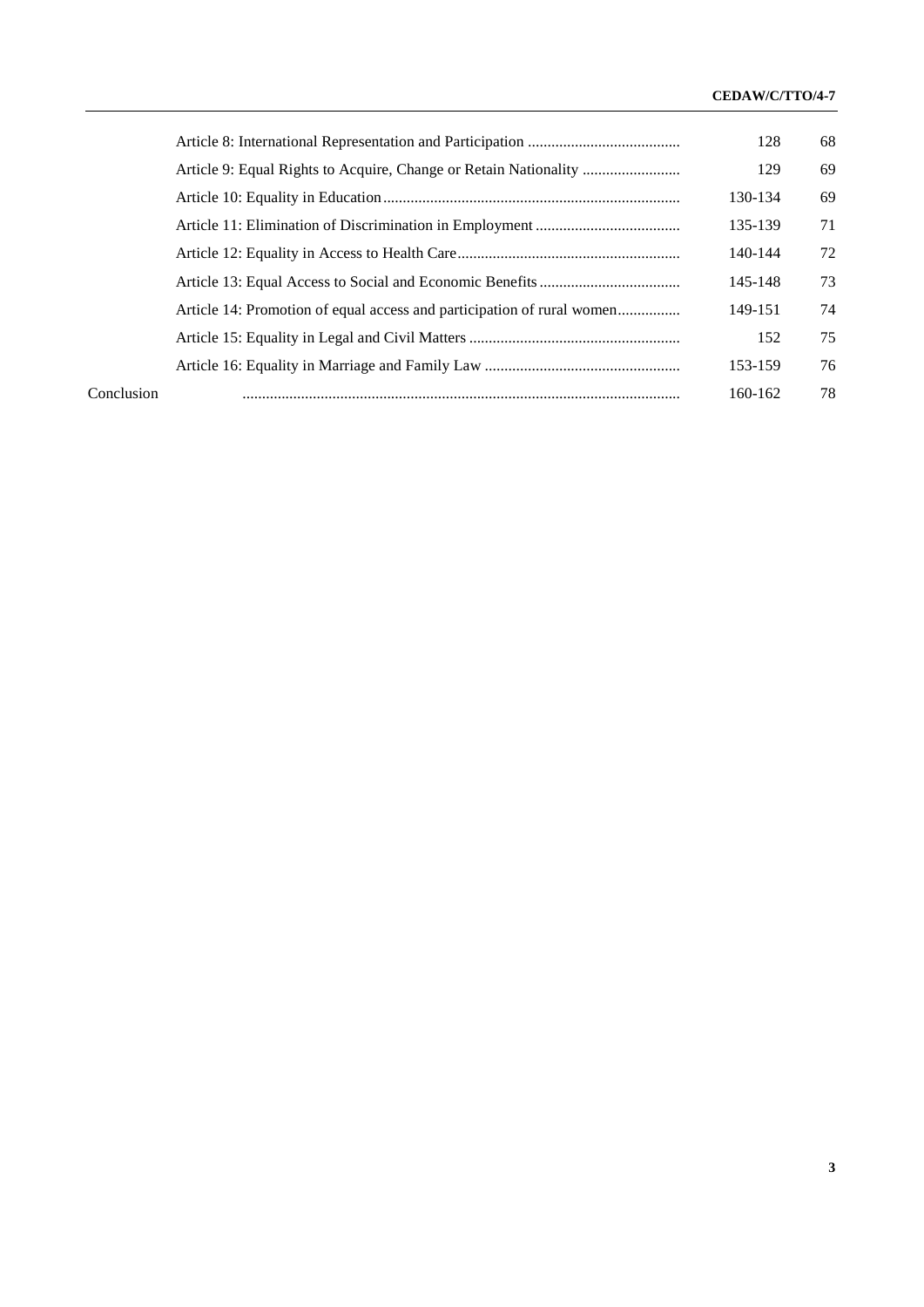## **List of acronyms and abbreviations**

| <b>ALTA</b>     | <b>Adult Literacy Tutors Association</b>                                      |
|-----------------|-------------------------------------------------------------------------------|
| <b>ASJA</b>     | Anjuman Sunnat-ul-Jamaat Association Inc.                                     |
| <b>ASPIRE</b>   | <b>Advocates for Safe Parenthood</b>                                          |
| <b>CANROP</b>   | Caribbean Network of Rural Women Producers                                    |
| <b>CARICOM</b>  | Caribbean Community                                                           |
| <b>CBO</b>      | <b>Community Based Organisation</b>                                           |
| <b>CDF</b>      | <b>Community Development Fund</b>                                             |
| <b>CEDAW</b>    | Convention on the Elimination of All Forms of Discrimination against<br>Women |
| <b>CERD</b>     | Convention on the Elimination of All Forms of Racial Discrimination           |
| <b>CHOGM</b>    | Commonwealth Heads of Government Meeting                                      |
| <b>CIM/OAS</b>  | Inter-American Commission of Women of the Organisation of American<br>States  |
| <b>CRC</b>      | Convention on the Rights of the Child                                         |
| <b>CSO</b>      | <b>Central Statistical Office</b>                                             |
| <b>CVQ</b>      | Caribbean Vocational Qualification                                            |
| EAW             | <b>Electrical Association for Women</b>                                       |
| <b>EDI</b>      | <b>Education for All Development Index</b>                                    |
| <b>FPATT</b>    | Family Planning Association of Trinidad and Tobago                            |
| GAD             | <b>Gender Affairs Division</b>                                                |
| <b>GATE</b>     | Government Assistance for Tuition Expenses                                    |
| <b>GDP</b>      | <b>Gross Domestic Product</b>                                                 |
| <b>GFP</b>      | <b>Gender Focal Point</b>                                                     |
| GII             | Gender Inequality Index                                                       |
| GIS             | Government Information Service                                                |
| GMS             | Gender Management System                                                      |
| <b>GRB</b>      | Gender Responsive Budgeting                                                   |
| <b>HFLE</b>     | Health and Family Life Education                                              |
| <b>HIV/AIDS</b> | Human Immunodeficiency Virus/Acquired Immune Deficiency Syndrome              |
| <b>HWO</b>      | Hindu Women's Organisation                                                    |
| <b>ICCPR</b>    | International Covenant on Civil and Political Rights                          |
| <b>ICESCR</b>   | International Convention on Economic, Social and Cultural Rights              |
| ICT             | <b>Information Communication Technology</b>                                   |
| <b>IGDS</b>     | Institute of Gender and Development Studies                                   |
| ILO             | International Labour Organisation                                             |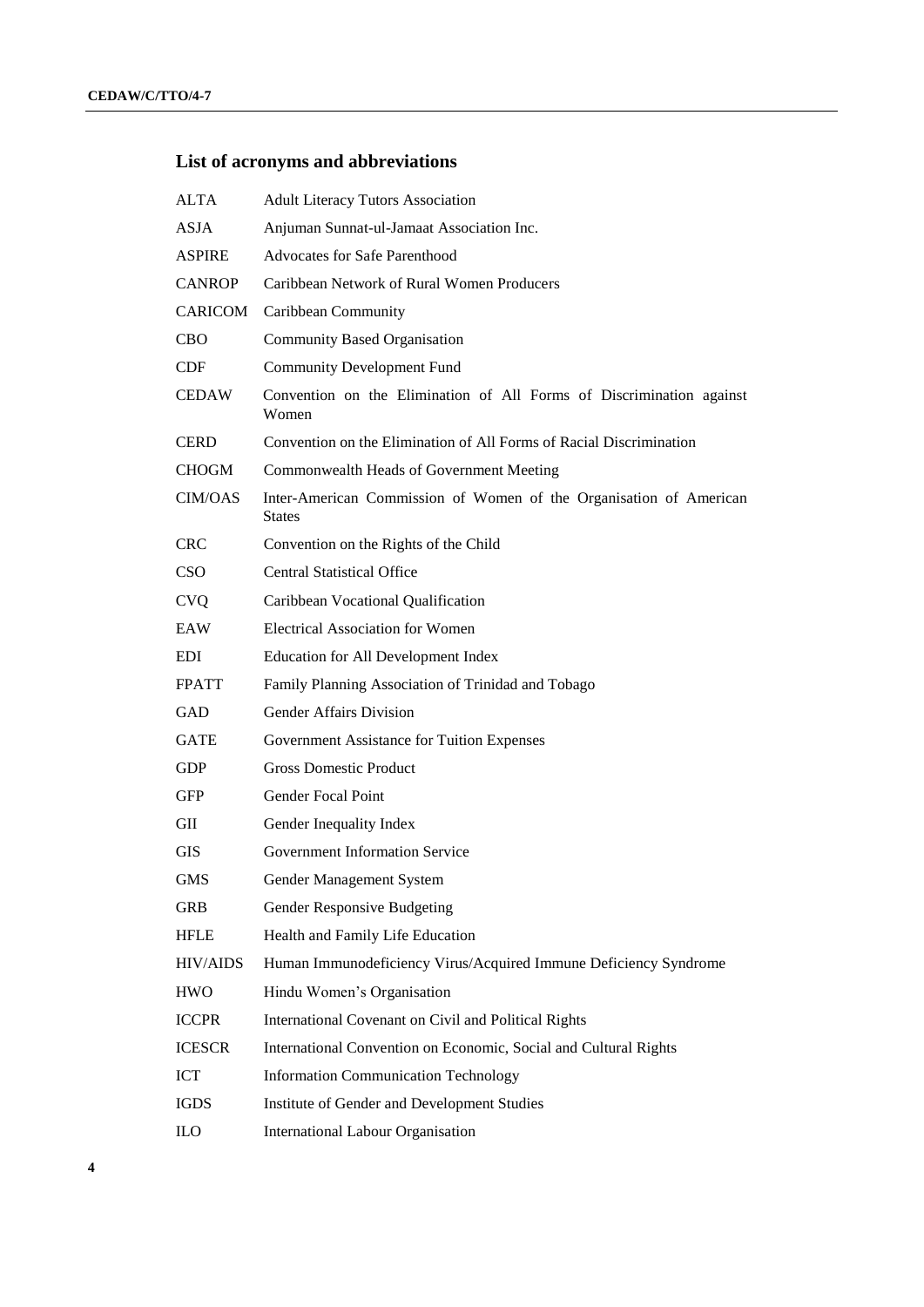| <b>IOM</b>     | <b>International Organisation of Migration</b>                                                                                                                                           |
|----------------|------------------------------------------------------------------------------------------------------------------------------------------------------------------------------------------|
| <b>MESECVI</b> | Follow-up Mechanism on the Implementation of the Inter-American<br>Convention on the Prevention, Punishment and Eradication of Violence<br>Against Women (Convention of "Belem do Para") |
| MuST           | Multi-sector Skills Training Programme                                                                                                                                                   |
| <b>NGO</b>     | Non-Governmental Organisation                                                                                                                                                            |
| <b>NIHERST</b> | National Institute of Higher Education, Research, Science and Technology                                                                                                                 |
| <b>NPA</b>     | National Plan of Action                                                                                                                                                                  |
| <b>NRWPTT</b>  | Network of Rural Women Producers of Trinidad and Tobago                                                                                                                                  |
| <b>OAS</b>     | <b>Organisation of American States</b>                                                                                                                                                   |
| <b>OHCHR</b>   | Office of the High Commissioner on Human Rights                                                                                                                                          |
| <b>OJT</b>     | On-the-Job Training                                                                                                                                                                      |
| <b>PAHO</b>    | Pan-American Health Organisation                                                                                                                                                         |
| <b>PMTCT</b>   | Prevention of Mother to Child Transmission                                                                                                                                               |
| <b>PSIP</b>    | <b>Public Sector Investment Programme</b>                                                                                                                                                |
| <b>SALISES</b> | Sir Arthur Institute for Social and Economic Studies                                                                                                                                     |
| <b>TDC</b>     | <b>Transformation and Development Centre</b>                                                                                                                                             |
| <b>THA</b>     | Tobago House of Assembly                                                                                                                                                                 |
| <b>TTD</b>     | <b>Trinidad and Tobago Dollars</b>                                                                                                                                                       |
| <b>TTNVQ</b>   | Trinidad and Tobago Vocational Qualifications                                                                                                                                            |
|                | UNDP, HDR United Nations Development Programme, Human Development Report                                                                                                                 |
| <b>UNFPA</b>   | <b>United Nations Development Fund</b>                                                                                                                                                   |
| <b>UNGA</b>    | <b>United Nations General Assembly</b>                                                                                                                                                   |
| <b>UNIC</b>    | <b>United Nations Information Centre</b>                                                                                                                                                 |
| <b>UNICEF</b>  | United Nations Children's Fund                                                                                                                                                           |
| <b>UNIFEM</b>  | United Nations Fund for Women                                                                                                                                                            |
|                | UN Women United Nations Women                                                                                                                                                            |
| <b>URP</b>     | <b>Unemployment Relief Programme</b>                                                                                                                                                     |
| UWI            | University of the West Indies                                                                                                                                                            |
| <b>WURP</b>    | Women's Unemployment Relief Programme                                                                                                                                                    |
| YAPA           | Youth Apprenticeship Programme in Agriculture                                                                                                                                            |
| <b>YMCA</b>    | Young Men's Christian Association                                                                                                                                                        |
| YTEPP          | Youth Training and Employment Partnership Programme                                                                                                                                      |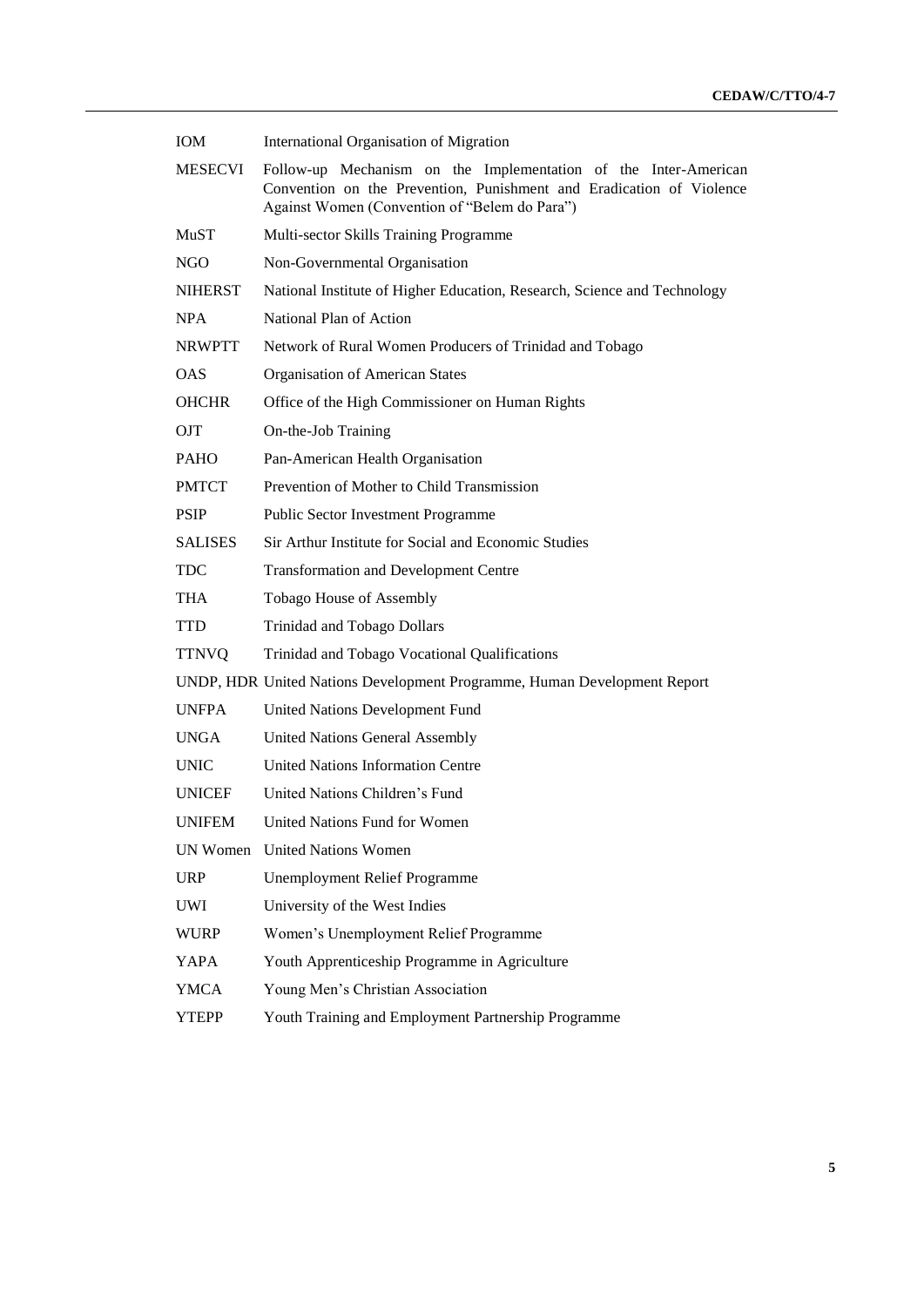## **Preamble**

Pursuant to Article 18 of the Convention on the Elimination of All Forms of Discrimination Against Women (CEDAW), the Government of the Republic of Trinidad and Tobago submits its Fourth, Fifth, Sixth and Seventh Combined Periodic Report on the implementation of the provisions of the Convention for the period 2001-2013.

The Report was prepared in accordance with the general guidance for the preparation of reports as contained in HRI/GEN/2/Rev.1/Add.2 by the International Law and Human Rights Unit of the Ministry of the Attorney General in collaboration with the Gender Affairs Division and assisted by the Ministry of Foreign Affairs. The Gender Affairs Division was previously located in the Ministry of Community Development, Culture and Gender Affairs from 2001-2010, and subsequently in the Ministry of Planning, Economic Restructuring and Gender Affairs from 2010-2011. Since July 2011, the Division has been located in the new Ministry of Gender, Youth and Child Development.

The preparation of the Report coincided with Trinidad and Tobago's national elections in 2007, and then again in 2010, which presented some challenges in completing and submitting the Report. Every effort was made to include the participation of stakeholders at all levels in the preparation of the Report, which further increased the period of preparation. This approach included collaboration with NGOs in the conduct of a series of National CEDAW Community Workshops in the nine administrative regions of Trinidad and Tobago in 2007, a comprehensive review of the work of all Government Ministries through their response to a questionnaire, and extensive desk research.

The Report is presented in three parts. Part One provides general information on the land and people, the general political structure, the economy, the framework for the protection of human rights, and the status of women. Part Two responds specifically to the Committee's concluding comments on the Government of Trinidad and Tobago's Initial, Second, and Third Combined Periodic Report, while Part Three focuses on new provisions which advance CEDAW in the reporting period 2001-2013.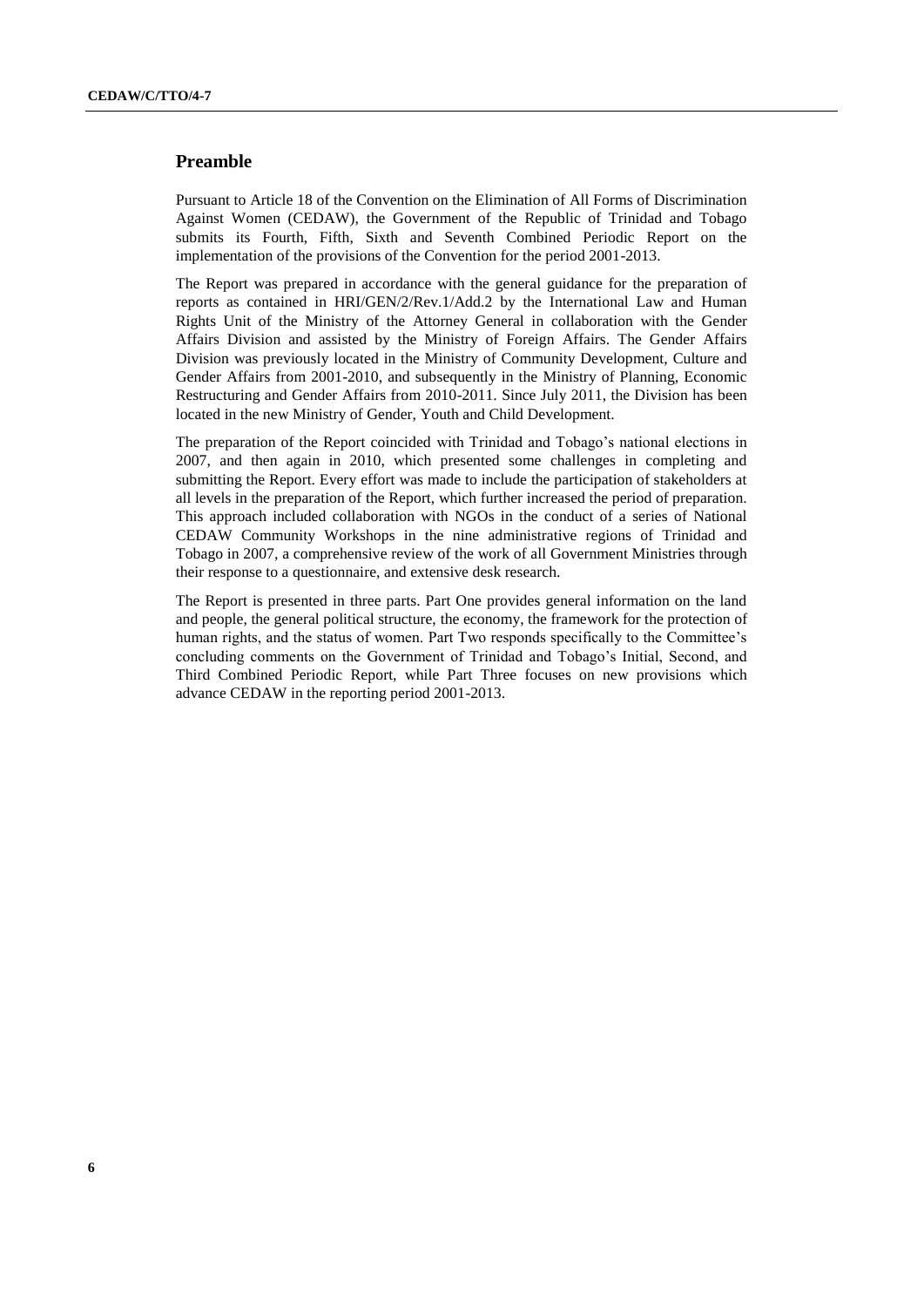## **Part One: General information**

#### **Land and people**

1. The Republic of Trinidad and Tobago is situated at the southern-most tip of the Caribbean archipelago, between latitude  $10^{\circ}$  N of the equator and longitude 60 $^{\circ}$  to 62 $^{\circ}$  W. The state comprises two islands: Trinidad, the larger, and Tobago, the smaller. The islands are located 11 km east of the coast of the South American continent, at the closest point, with a combined area of 5,128 km². The capital city is Port of Spain and is located in northwest Trinidad. The country has a temperature that varies between 22 and 32 °C. The official language of Trinidad and Tobago is English with Spanish designated as the second official language.

2. The estimated population in 2011 was 1,324,699. Women and men comprise almost equal numbers of the population, 50.17% Men and 49.83% Women, 27.9% of whom are estimated to be below 15 years of age and 8% are estimated to be 65 years and over<sup>1</sup>. According to the UNDP Human Development Report 2013, Trinidad and Tobago's annual population growth rate stands at 0.3%. Life expectancy at birth was recorded as 70.3 years and the Total Fertility Rate was 1.6 (births per woman) (UNDP, HDR  $2013$ )<sup>2</sup>.

3. Trinidad and Tobago is noted for its ethnic, religious and cultural diversity. As recorded in the Trinidad and Tobago 2011 Population and Housing Census Demographic Report, East Indians and Africans remain the two largest ethnic groups in Trinidad and Tobago. East Indians accounted for 35.4% of the total population while Africans accounted for 34.2%. In the 2000 census, the respective percentages were 40% and 37.5%. The difference between the groups narrowed from 2.5% in 2000 to 1.2% in 2011. The next largest group was described as 'Mixed' representing 22.8% of the population and disaggregated into the 'African/East Indian' 7.7% and 'Mixed Other' 15.1%. This group increased from 20.5% in 2000. All other ethnic groups totalled 1.4% although there was a relatively large 'not stated' category consisting of 6.2%. Trinidad and Tobago also has a rich religious composition. The largest religious groups include Roman Catholic 21.6 %, Hinduism 18.2%, Pentecostal/ Evangelical/ Full Gospel 12%, Spiritual Shouter Baptist 5.7% and Islam 5%. 3

#### **The judicial and political situation**

4. Trinidad and Tobago is a sovereign democratic State founded on the rule of law. Formerly a British Crown Colony, Trinidad and Tobago became self-governing in 1956, achieved full independence in 1962, and became a Republic in 1976. Trinidad and Tobago's 1976 Republican Constitution is the supreme law of the country. It provides for the separation of powers into three branches of Government: the Executive, the Legislature and the Judiciary.

5. Executive power is vested in the President, who acts in accordance with the advice of Cabinet except where otherwise stated by the Constitution. The Cabinet consists of the Prime Minister, who is leader of the majority political party in Parliament, the Attorney General and other Ministers of Government appointed by the Prime Minister from among

<sup>1</sup> Central Statistical Office, *Trinidad and Tobago 2011 Population and Housing Census* 

*Demographic Report*, Ministry of Planning and Sustainable Development, Republic of Trinidad and Tobago, 2012

<sup>2</sup> United Nations Development Programme, *Human Development Report 2013, The Rise of the South: Human Progress in a Diverse World*, New York, 2013

<sup>3</sup> Central Statistical Office, *Trinidad and Tobago 2011 Population and Housing Census Demographic Report*, Ministry of Planning and Sustainable Development, Republic of Trinidad and Tobago, 2012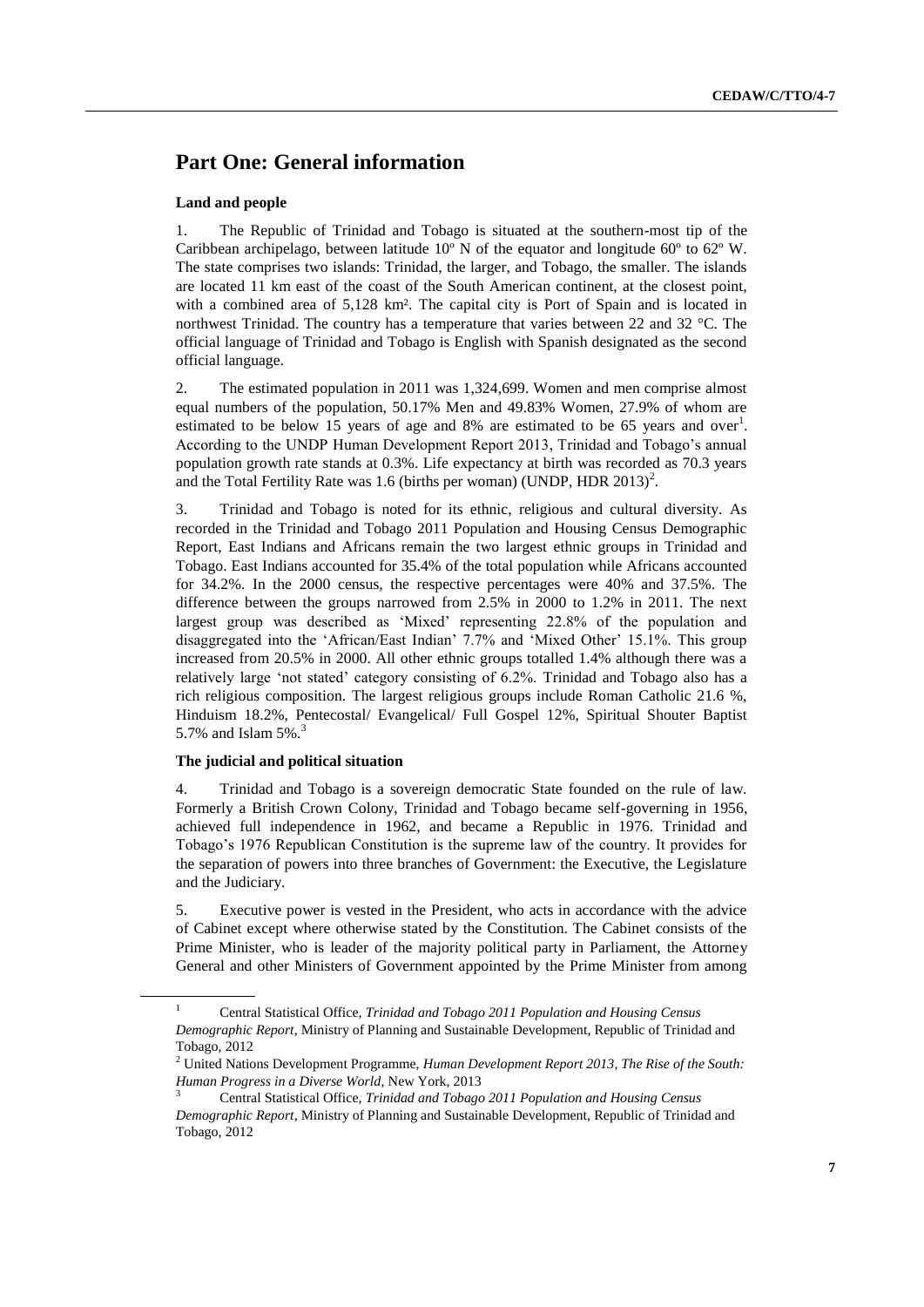the members of Parliament. The Constitution vests the Cabinet with the general direction and control of the Government and makes it collectively responsible to Parliament.

6. The legislative power of Trinidad and Tobago resides in a bicameral Parliament, comprised of the Upper House called the Senate consisting of 31 appointed senators, and a Lower House called the House of Representatives consisting of 41 elected members.

7. Under the *Municipal Corporations Act, 1990* Local Government Councils administer nine (9) Regional, two (2) City, and three (3) Borough Corporations in Trinidad and Tobago.

8. The Judiciary comprises the superior courts (the Supreme Court of Judicature consisting of a High Court of Justice and a Court of Appeal), the inferior courts (the Magistrate Courts), and the Privy Council which is the Highest Appellate Court of Trinidad and Tobago.

9. Tobago was merged administratively with Trinidad in 1888, to form a single colony. Tobago's affairs are administrated by the Tobago House of Assembly (THA) under the *Tobago House of Assembly Act, 1996*. The THA is a corporate body consisting of 12 Assemblymen elected by the people of Tobago, four (4) appointed Councillors and a Presiding Officer. The Assemblymen elect from among their members the Chief Secretary and the Deputy Chief Secretary. The THA is responsible for the formulation and implementation of policy in all spheres, except for National Security, Immigration, Foreign Affairs and the Judiciary. The Cabinet of Trinidad and Tobago retains general direction and control of the THA in accordance with the Constitution.

#### **The economy**

10. The Trinidad and Tobago economy is based primarily on the export of crude oil, natural gas and petrochemicals. It has shown remarkable resilience during the current global economic crisis. The Gross Domestic Product (GDP) per capita stood at US\$15,511.70 in 2011, which was estimated to have fallen by 1.4%, following declines of 0.02% and 3.3% in the previous two years. Both the energy and the non-energy sectors declined.<sup>4</sup> In 2012, the Central Bank reported real GDP growth as 0.2%. Although this was well below the bank's 1% forecast, the second half of 2012 saw the economy return to growth of nearly 1.5%. GDP growth expanded further to 1.7% in 2013. Based on estimates of the Central Statistical Office, the economy is expected to expand in real terms by 1.9% in 2014.<sup>5</sup>

11. Within the last reporting period, Trinidad and Tobago has seen a gradual decrease in the rate of unemployment. According to Central Bank data centre statistics, the unemployment rate decreased from 10.5% in 2003 to 4.9% in 2012. There was a slight increase in the unemployment rate from 5.3% to 5.9% in 2009-2010 during the time of the global economic crisis. However, in 2011, the rate continued on its downward trend as the economy recovered. In 2013, the Central Bank recorded the lowest unemployment rate in the history of Trinidad and Tobago. The rate fell from 4.7% at the end of 2012 to 3.7% at the start of 2013. The Central Statistical Office recorded at the end of the first quarter of 2013, that 635,100 persons were registered as part of the labour force. This represented an increase of 5,400 or 0.8% when compared to the fourth quarter of 2012. From a gender perspective, this increase in the labour force was reflected among males which rose by 0.1%, and women which increased by 1.9% when compared with the previous quarter. As regards the number of persons employed, in the first quarter of 2013, it was recorded that

<sup>4</sup> Central Bank of Trinidad and Tobago, *2011 Annual Economic Survey*, Port of Spain, Trinidad and Tobago, 2012.

<sup>5</sup> Ministry of Finance and the Economy, *Review of the Economy 2014*, Port of Spain, Trinidad and Tobago, 2014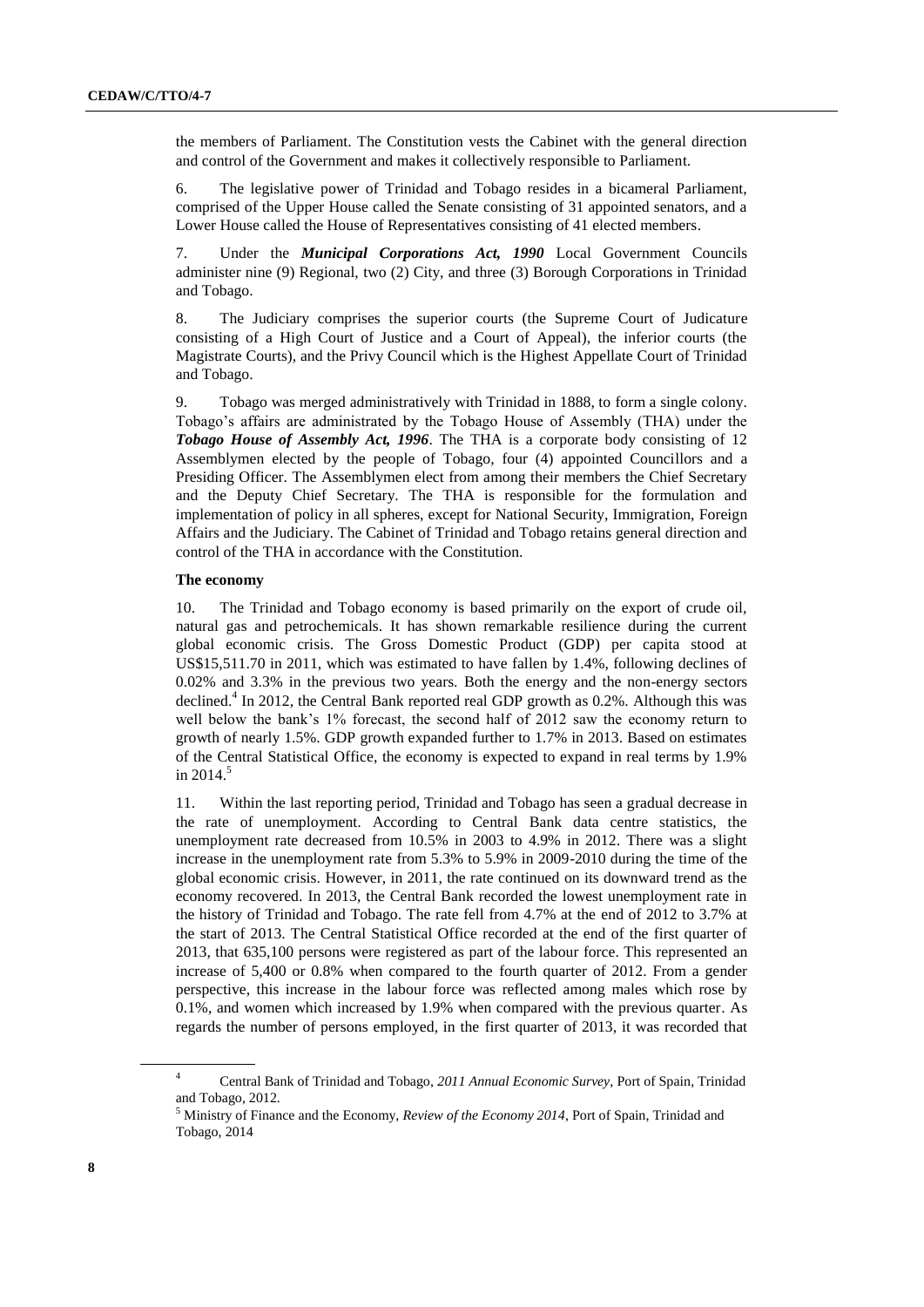the number of employed males increased by 4000 or 1.1% while the females increased by 7,500 or 3%.

#### **The general framework protecting human rights**

12. The fundamental human rights and freedoms of all citizens, adults and children, resident or alien within the jurisdiction of Trinidad and Tobago, are protected under the Constitution. The Constitution expressly declares that the fundamental rights which it sets out exist without discrimination by reason of race, origin, colour, religion or sex.

13. An individual whose Constitutional rights are violated or are likely to be violated by any branch of Government, or any servant or agent of the State, may apply to the High Court for redress. The High Court has original jurisdiction in Constitutional matters, with the provision to appeal to the Court of Appeal and further right of appeal to the Judicial Committee of the Privy Council.

14. In addition to the Constitution, other legislation provides the general legal framework for the protection of human rights. Those specifically related to CEDAW are detailed at Appendix II.

15. The *Judicial Review Act, 2000* provides a remedy for the violation of human rights if no alternative remedies are available, and if a person's rights have been violated by a body or authority exercising function in the nature of public law. The High Court must give leave or permission before proceedings are brought under Judicial Review. The High Court can then conduct a review of the decision or review of the conduct of the public authority to determine whether or not the authority acted within its powers and in accordance with the principles of natural justice. The Court can also award damages on an application of Judicial Review, if such damages would have been recoverable in an ordinary action begun by claim form or Constitutional motion.

16. *The Ombudsman Act, 1977* provides an administrative authority with jurisdiction for investigating alleged infringements of human rights. The Ombudsman investigates complaints made by individuals concerning administrative acts or decisions of Government agencies. The Ombudsman holds office for a period of five years and is appointed by the President acting in consultation with the Prime Minister and the Leader of the Opposition. The Ombudsman may refer matters to the authority competent to take disciplinary action or other proceedings where there is evidence of any breach of duty, misconduct or criminal offence on the part of any officer or employee of any government department or authority.

17. The Police Complaints Authority is a statutory authority established in 1995 consisting of five (5) members appointed by the President. The Authority receives complaints on the conduct of any Police Officer and monitors the investigation of complaints by the Complaints Division. The Complaints Division, set up by the Commissioner of Police and staffed by Police Officers, investigates and resolves *bona fide* complaints by way of counselling, instituting disciplinary proceedings or by criminal proceedings in Court.

18. Trinidad and Tobago has ratified several International Human Rights instruments which include, *inter alia*:

- The Convention on the Elimination of All Forms of Discrimination Against Women (CEDAW);
- The Convention on the Rights of the Child (CRC);
- The Convention on the Elimination of All Forms of Racial Discrimination (CERD);
- The International Covenant on Civil and Political Rights (ICCPR); and
- The International Covenant on Economic, Social and Cultural Rights (ICESCR);
- Charter of the Organisation of American States;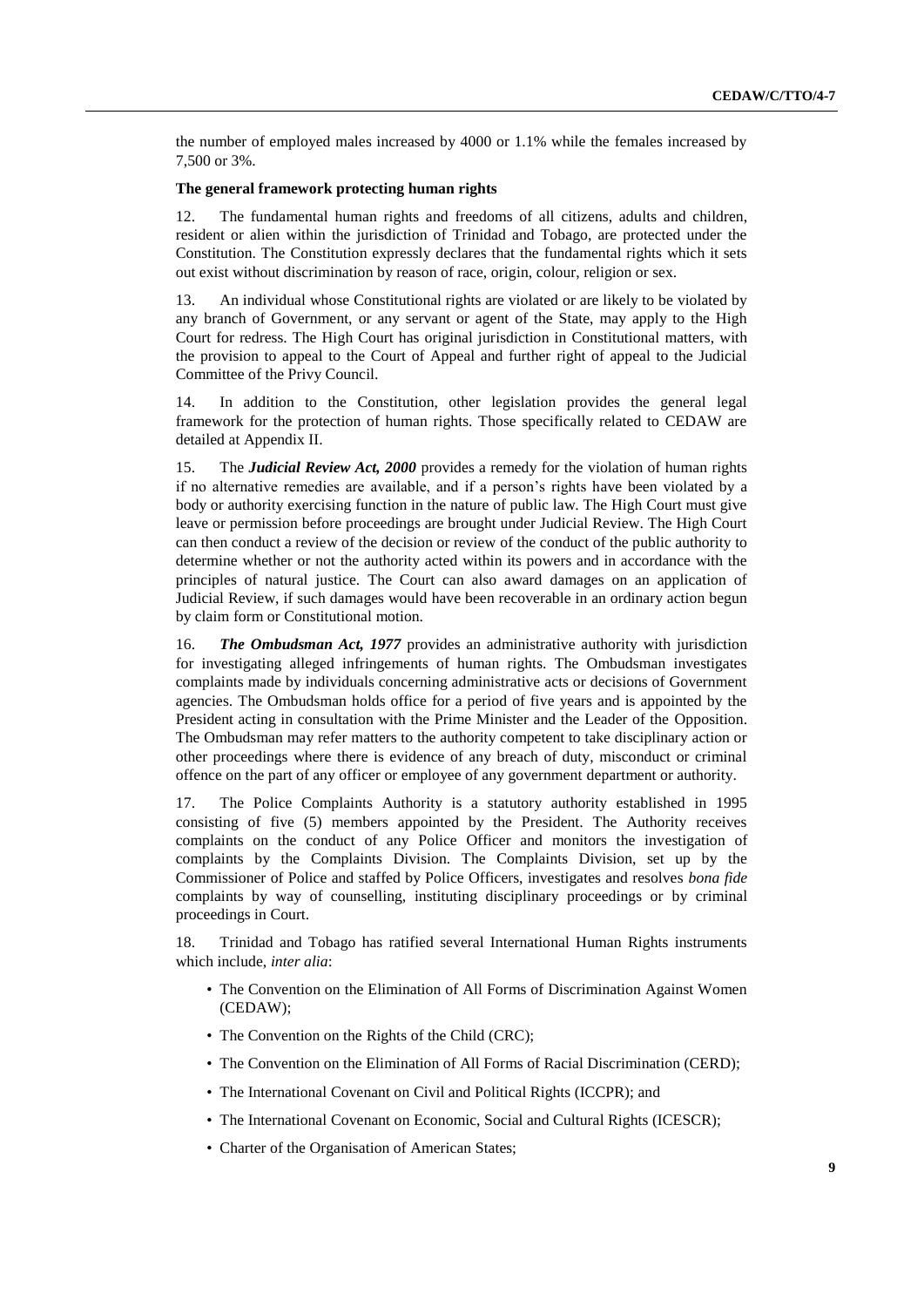- The Inter-American Convention on the Prevention, Punishment and Eradication of Violence Against Women ("Convention of Belem do Para"); and
- Inter-American Convention Against Terrorism.

In addition Trinidad and Tobago is party to several International Labour Organisation (ILO) Conventions which include:

- Medical Examination of Young Persons (Sea) Convention, 1921 (No. 16);
- Equality of Treatment (Accident Compensation) Convention, 1925 (No. 19);
- Forced Labour Convention, 1930 (No. 29);
- Recruiting of Indigenous Workers Convention, 1936 (No. 50);
- Penal Sanctions (Indigenous Workers) Convention, 1939 (No. 65);
- Labour Inspection Convention, 1947 (No. 81);
- Freedom of Association and Protection of the Right to Organise Convention, 1948 (No. 87);
- Migration for Employment Convention (Revised), 1949 (No. 97);
- Right to Organise and Collective Bargaining Convention, 1949 (No. 98);
- Equal Remuneration Convention, 1951 (No. 100);
- Abolition of Forced Labour Convention, 1957 (No. 105);
- Discrimination (Employment and Occupation) Convention, 1958 (No. 111);
- Fishermen's Competency Certificates Convention, 1966 (No. 125);
- Minimum Age Convention, 1973 (No. 138);
- Tripartite Consultation (International Labour Standards) Convention, 1976 (No. 144);
- Merchant Shipping (Minimum Standards) Convention, 1976 (No. 147);
- Labour Administration Convention, 1978 (No. 150);
- Vocational Rehabilitation and Employment (Disabled Persons) Convention, 1983 (No. 159);
- Worst Forms of Child Labour Convention, 1999 (No. 182)

#### **The status of women**

19. The status of women in Trinidad and Tobago is comparable with many middle income developing nations with respect to most social indicators, including life expectancy, maternal mortality, education, employment and general well-being. The Gender Inequality Index (GII) of the 2013 United Nations Human Development Report measures the extent of discrimination by capturing the loss of achievement due to gender inequality in three dimensions: reproductive health, empowerment and labour market participation. The higher the GII value, the greater the discrimination. Based on 2012 data for 148 countries, the GII shows large variations across countries ranging from 0.045 (Netherlands) to 0.747 (Yemen) with an average score of 0.463. Trinidad and Tobago was measured above average as  $0.311.<sup>6</sup>$ 

<sup>6</sup> United Nations Development Programme, *Human Development Report 2013, The Rise of the South: Human Progress in a Diverse World*, New York, 2013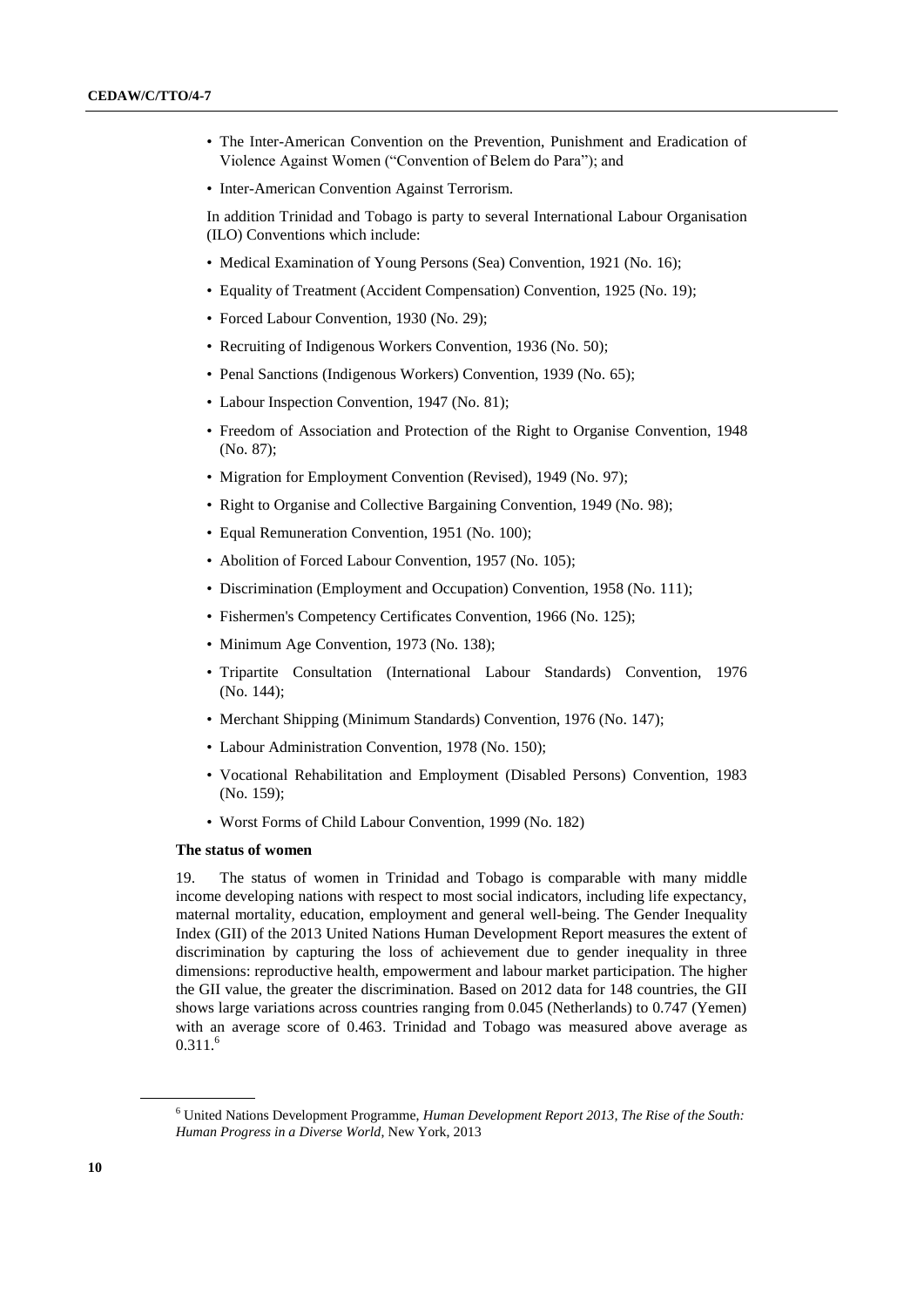20. The equal rights of men and women are guaranteed under the 1976 Republican Constitution. Within the past thirty years concerted efforts have been made to remove all legal barriers, and to provide a comprehensive legislative framework for the equitable advancement of women and men in Trinidad and Tobago. Important pieces of legislation supporting advancement in the status of women include, inter alia:

a. *Legislative Council Order 10 of 1946* (Persons age 21 and over enfranchised);

b. *The Jury Act, 1922* (as amended by Act No. 175 of 1961 to give equal rights to women to serve as jurors);

c. *The Matrimonial Proceedings and Property Act, 1972* (upgrading and modernizing of divorce laws);

d. *The Income Tax Ordinance, 1938<sup>7</sup>* was amended to give married women the right to file separate income tax returns;

e. *The Married Person's Act, 1976* (protects the rights of women who may have contributed in money's worth to the acquisition of property, which up until that point went solely into the husband's name);

f. *The Family Law (Guardianship of Minors, Domicile and Maintenance)*  Act, 1981 (equalized the rights of women to the custody of their children, and also allowed women (whether married or unmarried) to be equally entitled as men to pass their nationality onto their children who are born outside of Trinidad and Tobago);

g. *The Family Proceedings Act, 2004* (provides for legal proceedings in matters relating to family and provides for the use of probation officers and mediation)

h. *The Counting of Unremunerated Work Act, 1996* (requires the Central Statistical Office and other public bodies to produce and maintain statistics relative to the counting of unremunerated work and to provide a mechanism for quantifying and recording the monetary value of such work.)

i. *The Sexual Offences Act, 1986* and the *Sexual Offences (Amendment) Act, 2000* (the law was extended to make the offence of rape applicable as against a husband to his wife);

j. *The Offences Against the Person Act, 1925* was amended by Act No.11 of 2005 to introduce offences relating to harassment and includes actions such as loitering at a person's residence or workplace that causes the person to fear that violence would be used against him.

k. *The Domestic Violence Act, 1999* (this Act allows a person to apply for a Protection Order under circumstances of domestic violence);

l. *The Legal Aid and Advice (Amendment) Act, 1999* was enacted to amend the existing legal aid scheme to allow, *inter alia*, more persons to qualify for the grant of legal aid and to increase the fees payable to lawyers in legal aid matters. This amendment has also made provision for legal aid to be granted in respect of applications made under the *Domestic Violence Act, 1999*.

m. *The Occupational Safety and Health Act, 2004* (requires employers to provide facilities to include women, and to protect the health of the unborn child.)

<sup>7</sup> *The Income Tax Ordinance, 1938* was repealed by section 20 of the *Finance Act, 1966.* The right for every person to file separate income tax returns was incorporated by the *Income Tax Act, 1938 (as amended).*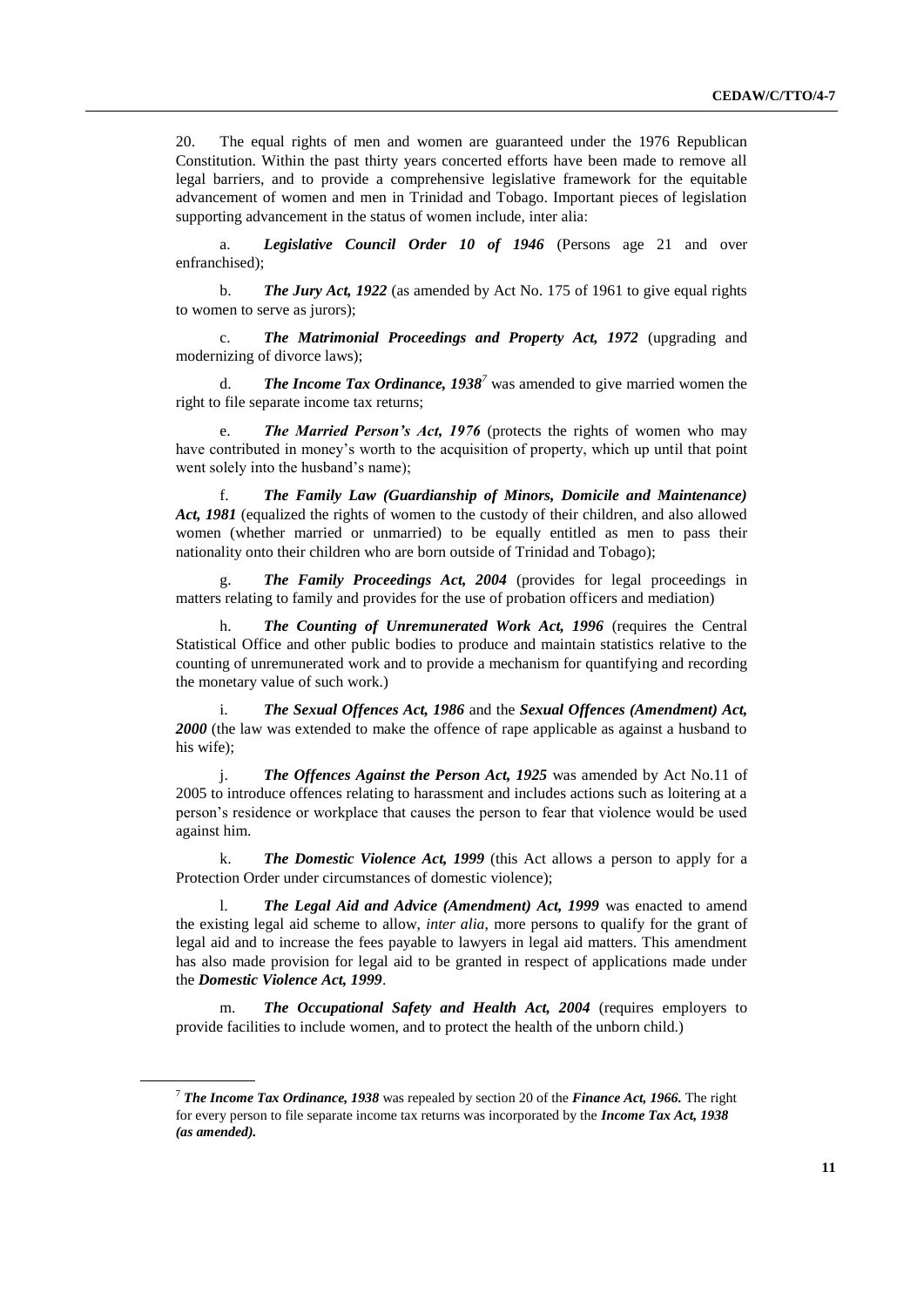n. *The Maternity Protection Act, 1998* (provides for maternity protection and benefits);

*o. The Miscellaneous Provisions (Maternity Protection and the Masters and Servants Ordinance) Act, 2012* (amends the Maternity Protection Act, 1998 to increase maternity leave from 13 to 14 weeks);

p. *The Cohabitational Relationships Act, 1998* (confers rights and obligations to common-law spouses with respect to interests in property and maintenance);

**The Equal Opportunity Act 2000** (prohibits certain kinds of discrimination including discrimination by sex in relation to employment, provision of goods and services, education and accommodation).

**The International Child Abduction Act, 2008** (provides for the application on Trinidad and Tobago of The Hague Convention on the Civil Aspects of International Child Abduction);

s. *The Children Act 2012* (increases protection for children on various issues including protection from abuse, sexual offences, prostitution and child pornography);

The Trafficking in Persons Act, 2011 (introduces the offence of trafficking in persons in accordance with the United Nations Protocol to Prevent, Suppress and Punish Trafficking in Persons, Especially Women and Children)

21. The overarching national policy framework is the Government's Seven Interconnected Pillars for Sustainable Development<sup>8</sup>. The Seven Interconnected Pillars are based on the underlying philosophy that every citizen, regardless of sex, must be afforded equal opportunities for personal growth, self-expression, enjoyment of life, and participation in the development process. Gender equality was identified as integral to ensure that the development plans of the various sectors address gender concerns.

22. The Government of Trinidad and Tobago remains committed to the implementation of concrete measures aimed at promoting gender equality and equity. The Gender Affairs Division (GAD) in the Ministry of Gender, Youth and Child Development is the national focal point for gender and development. The Division works in collaboration with state agencies, civil society and academia to promote an active and visible policy to mainstream gender perspectives into the policies, programmes, projects and activities of Government and civil society. The central areas of focus within the Division are gender sensitization and gender mainstreaming; legislative review and reform and the effective protection of the human rights of women; the socio-economic empowerment of women; the prevention of violence against women and girls; and policy development, analysis and research.

23. Gender and development, apart from national goals, is also guided by several international mandates including:

- The Convention on the Elimination of All Forms of Discrimination Against Women (CEDAW);
- The Plan of Action and the Belém do Para Convention of the Inter-American Commission of Women of the Organization of American States (CIM/OAS);
- The Beijing Declaration, Platform for Action and Outcomes Documents;
- The United Nations Millennium Development Goals;
- The Commonwealth Plan of Action for Gender Equality 2005-2015; and

<sup>8</sup> The People's Partnership, "Prosperity for All" Manifesto 2010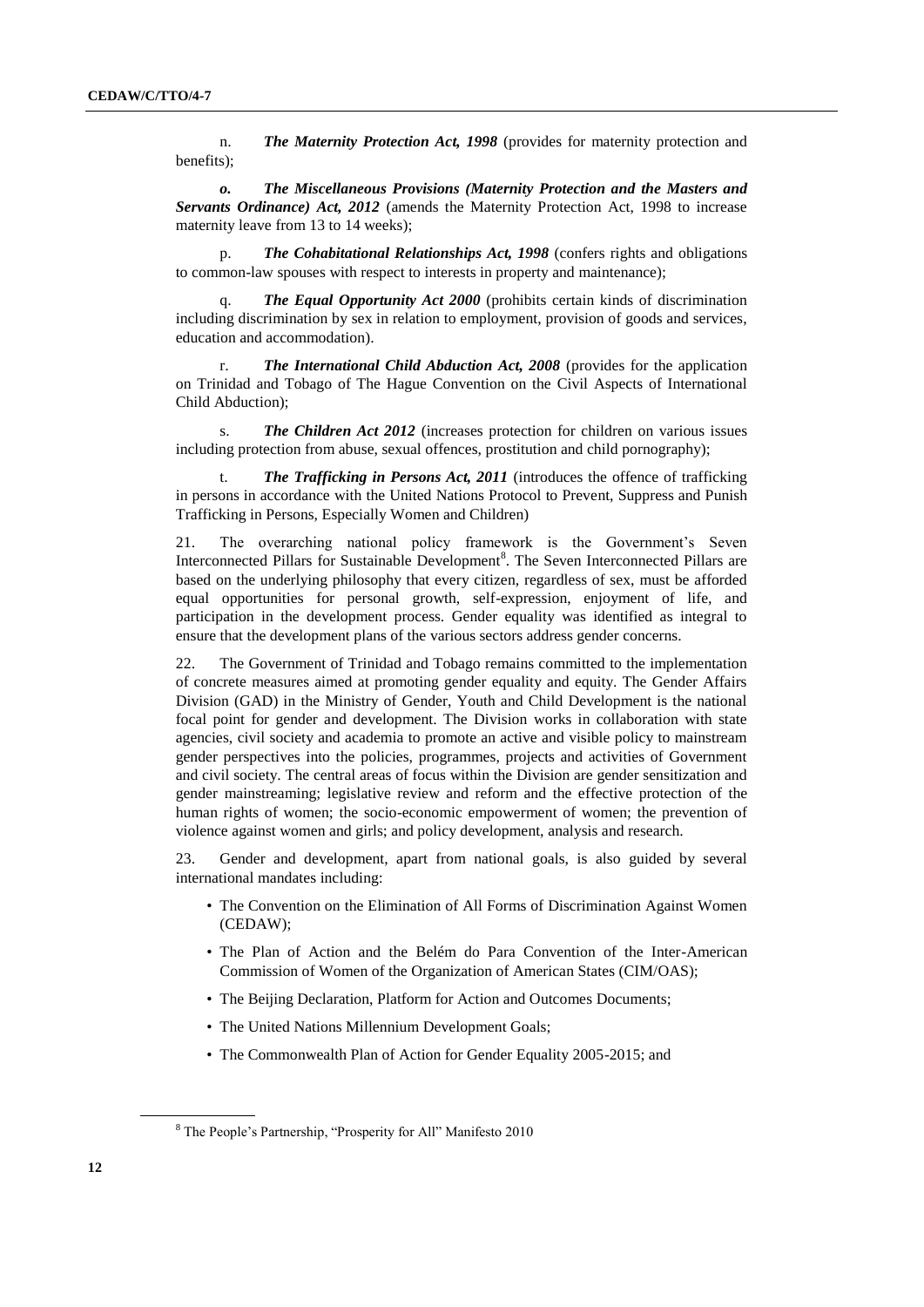• The CARICOM Plan of Action.<sup>9</sup>

24. In 2002, the Government of Trinidad and Tobago, agreed to the development of a National Policy on Gender and Development. The process culminated with the laying of a Green Paper version of the Draft Policy in Parliament in August 2009, and the call for public comment. Following administrative delays, the process was reactivated by the new Ministry of Gender, Youth and Child Development, in October 2011. A Cabinet Committee was established to make proposals for the finalization of the Draft Policy on Gender and Development. The Committee met bi-monthly from December 2011 to June 2012, and submitted its report, as well as a proposed policy document. The Draft National Policy on Gender and Development continues to be the subject of evaluation by the Cabinet. The Draft Policy provides a framework to guide the advancement of gender equality and equity in Trinidad and Tobago in the public and private sphere, and to mainstream gender in the work of the Government and civil society.

25. The Government's budgetary allocation for gender-related activities has increased by a factor of 410.43% over the period 2000/2001 to 2011/2012 from a base of TTD\$2,314,653 to TTD\$9,500,000 over the review period.

26. An active women's movement comprised of hundreds of women's NGOs and community-based organizations (CBOs) are at the forefront of the work for the advancement of women in Trinidad and Tobago. These organizations engage in promoting the advancement of women in almost every sphere through advocacy, training, research and special projects. Several men's organizations which promote gender equality and equity have emerged, focusing on issues including the re-socialization of men and boys; positive masculinity, manhood and fatherhood; and the elimination of gender-based violence.

27. In June 2011, the Ministry of the Attorney General, facilitated by its International Law and Human Rights Unit, held a National Civil Society Consultation. Approximately fifty organisations representing a wide cross section of human rights issues, attended this consultation. The purpose of this meeting of civil society was to extract the views and recommendations of civil society regarding current human rights issues affecting Trinidad and Tobago so as to include these views and recommendations in the drafting of National Human Rights Reports. These issues were based on children's rights, women's rights, rights of older persons, civil and political rights as well as economic, social and cultural rights. Assistance for designing this consultation was received from the Office of the High Commissioner for Human Rights (OHCHR).

## **Part Two: Response to the concluding comments of the Committee on the Elimination of all forms of Discrimination against Women on the initial, second and third combined periodic report of the Government of Trinidad and Tobago**

28. The Government of the Republic of Trinidad and Tobago welcomed the comments and recommendations by the United Nations Committee on the Elimination of All Forms of Discrimination Against Women on its Initial, Second and Third Combined Periodic Report. The recommendations formed the basis for several initiatives promoting the advancement of the status of women during the period under review, 2001-2013. The following sections review the Committee's concluding comments, and identify specific actions taken to advance the recommendations.

<sup>9</sup> CARICOM gave an undertaking to implement the International Conference on Population and Development (ICPD) Programme of Action from 1999-2004.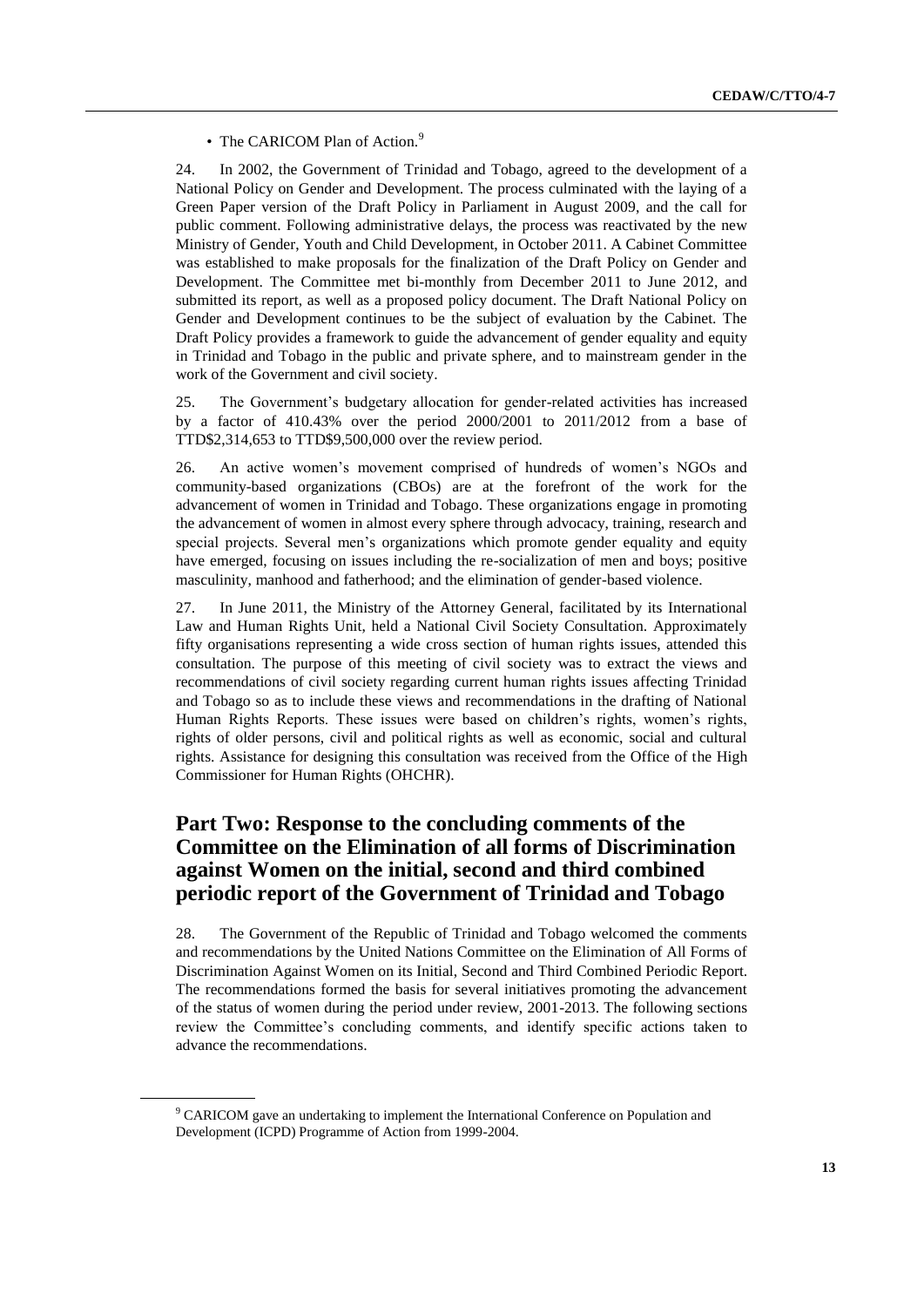**Recommendation 1: Incorporation of Article 1 into domestic legislation**

**1. The Committee is concerned that the Convention has not been incorporated into domestic legislation. The Committee regrets, in particular, that Article 1 of the Convention which defines "discrimination against women", is not part of the legislation of the State party.**

**The Committee recommends that the State party give consideration to the incorporation of the Convention into domestic law. It points particularly to the importance of the incorporation of Article 1 of the Convention. The Committee requests that the State party report on progress made in this regard in its next periodic report, including information on whether the Convention has been invoked before domestic courts.**

29. Trinidad and Tobago subscribes to the dualist doctrine of international law, whereby international conventions must be incorporated into domestic legislation for it to be enforceable. As regards CEDAW, there is no one piece of legislation that incorporates this Convention. In fact, the rights and obligations under CEDAW are incorporated and implemented through many pieces of legislation as according to the relevant subject matter. For example, discrimination against women in relation to marriage and divorce is dealt with under the *Matrimonial Proceedings and Property Act, 1972*, whereas, issues in relation to conditions of employment are addressed under the *Occupational Safety and Health Act, 2004*. Individual Government agencies are responsible for the implementation of related international conventions and the International Law and Human Rights Unit of the Ministry of the Attorney General is mandated with the responsibility of reporting on the implementation of international conventions related to human rights.

**Recommendation 2: Amending, repealing discriminatory legislation**

**2. The Committee notes with concern that, despite provisions in the Constitution, laws exist in the State party which may allow for discrimination against women.**

**The Committee recommends that an inventory be made of the laws that discriminate against women, with a view to their revision, amendment or repeal.**

30. During the period under review, the following statutes which discriminated against women have been repealed:

- *The Masters and Servants Ordinance, 1938* was repealed in 2012 by the *Miscellaneous Provisions (Maternity Protection and The Masters and Servants Ordinance) Act, 2012*. This Ordinance, was enacted while Trinidad and Tobago was under colonial rule and was heavily biased towards employers and designed to discipline and suppress workers. The terms defined under the Ordinance such as "servant" and "employer" were limited and did not reflect current circumstances in Trinidad and Tobago;

- *The Employment of Women (Night Work) Act. 1939*, was repealed in 2004 by section 98(1) of the *Occupational Safety and Health Act, 2004*. This Act prohibited women from being employed in night work, except under certain circumstances as expressed under the Act.

31. The Government recognizes that the statutes listed below discriminate against women. Under the national policy framework and the Seven Interconnected Pillars for Development, the Government is committed to reviewing and amending the following statutes, with a view to addressing discrimination against women and fully protecting their rights:

- *The Widows' and Orphans' Pension Act*, *1934* which was enacted to regulate pensions of deceased public officers, and which excludes women from the definition of "public officer";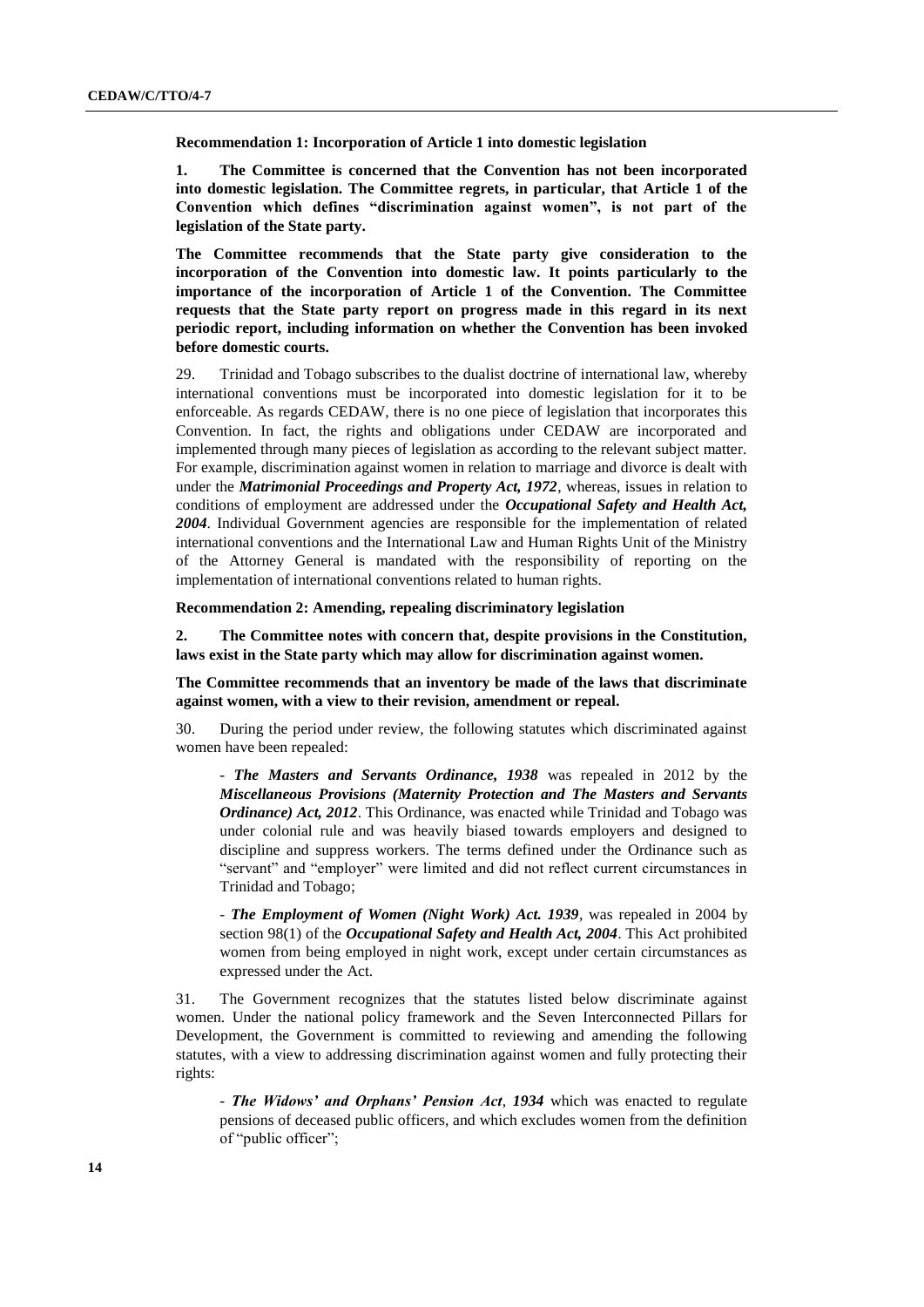- *The National Insurance Act, 1971* and the *Industrial Relations Act, 1972* which both exclude domestic workers.

**Recommendation 3: Mainstreaming of Government Ministries on Gender Issues**

**3. The Committee is concerned that the apparent lack of coordination among Government bodies tasked with the oversight of gender issues and a failure to allocate responsibility for activities may compromise gender mainstreaming activities and that national women's machinery may be affected adversely by limited human and financial resources.**

**The Committee encourages gender mainstreaming in all government ministries, as well as the creation of an impact assessment of these efforts. It recommends that the State party clearly define the mandates of the various committees and councils concerned with gender issues and the level of interaction among them. The Committee encourages the State party to continue its process of restructuring the national machinery and to allocate the necessary human and financial resources to ensure effective implementation of governmental policies and programmes related to gender equality. It also encourages gender mainstreaming in all ministries.**

32. The Draft National Policy on Gender and Development which continues to be the subject of evaluation by Cabinet,<sup>10</sup> provides a framework for the establishment (as necessary) and coordination of the work of the various bodies tasked with responsibility for gender equality and equity in Trinidad and Tobago, utilizing a Gender Management System (GMS). These include, *inter alia*:

- The Ministry of Gender, Youth and Child Development,<sup>11</sup> the Government body responsible for leading the advancement of gender equality and equity in Trinidad and Tobago. As lead agency, the Ministry is expected to report annually to Cabinet on progress made in implementing the National Policy;
- The institutional strengthening of the Gender Affairs Division as the executing agency responsible for guiding and supporting gender mainstreaming, and its heightened relations with all government agencies, relevant NGOs, the private sector, academic institutions, international agencies, and the media;
- The establishment of a Cabinet-appointed Inter-Ministerial Committee on the Draft National Policy on Gender and Development;
- The identification (as necessary), strengthening and equipping of Gender Focal Points (GFPs) in each major Government division, to advance gender mainstreaming in policy-making, planning, programming and service delivery in those sectors for which the Ministry has responsibility;
- The establishment of a National Commission on Gender Equality and Women's Empowerment, an independent statutory body appointed by the President to monitor gender mainstreaming in all sectors, assist in the development of gender-sensitive indicators and other performance management tools and methodologies, and monitor Government compliance with relevant international instruments;
- The representation of the Gender Department of the Tobago House of Assembly on all inter-agency, inter-ministerial national structures and mechanisms formulated to co-ordinate, implement and monitor the National Policy; and

<sup>10</sup> See paragraph 24

<sup>&</sup>lt;sup>11</sup> Or any Government Ministry which is designated with the responsibility for Gender Affairs in the future.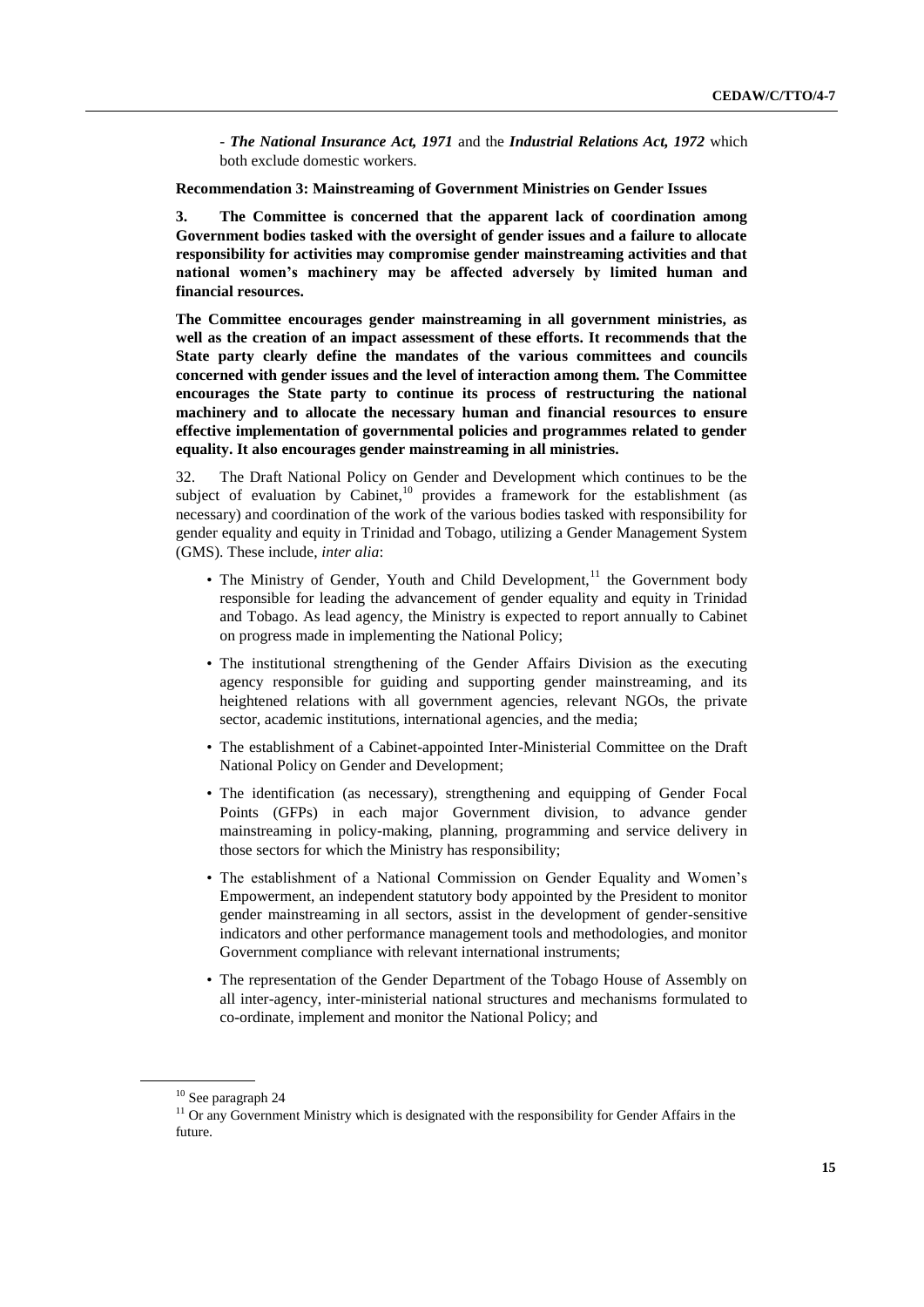• Ongoing partnership and collaboration with women's and men's organizations, nongovernmental organizations, community-based organizations, professional associations, academia, faith-based organizations and other civil society organizations, to ensure success in the overall implementation of the National Policy.

33. The Gender Affairs Division is mandated to promote the principles of gender equality and equity through gender mainstreaming in all Government policies. One of the strategies to advance this is the Gender Focal Points' project. The focus of the Gender Focal Points' capacity-building project is to:

- Build the capacity of Gender Focal Points to plan, manage and monitor gender mainstreaming in their respective ministries/ agencies;
- Provide a holistic framework for the work of Gender Focal Points across various ministries, in support of the Draft National Policy on Gender and Development;
- Identify and put in place the resources to support the action of Gender Focal Points and their mainstreaming efforts in the various ministries; and
- Provide a framework for monitoring and evaluation of these initiatives to ensure that they are aligned with and meet national and international gender goals.

34. A three-day Gender Sensitization Workshop was held on June 28-30, 2006, with follow-up conducted in various sectors including Health and Labour, and on June 14-16, 2011 with similar ongoing work within sectors. These workshops were designed to introduce persons from various Government ministries and public agencies to the basic concepts of gender and approaches to gender analysis and planning aimed at empowering Gender Focal Points to carry out their mandate. These trained Gender Focal Points are consistently involved in activities of the Division. In addition, in-depth gender mainstreaming training and implementation has been initiated/ conducted with the Ministry of Health, Ministry of Labour, and Ministry of Local Government. The Gender Affairs Division continues to collaborate with the Commonwealth Secretariat to undertake Gender-Responsive Budgeting (GRB) in 10 Government ministries. In March 2012, for example, the Ministry of Gender, Youth and Child Development hosted a workshop entitled "Gender Responsive Budgeting" in Port of Spain in collaboration with the Commonwealth Secretariat.

35. A comprehensive plan for gender mainstreaming in Government ministries/ agencies has been initiated and will continue through the strengthening of Gender Focal Points and the establishment of a Cabinet Appointed Inter-Ministerial Committee on the Draft National Policy on Gender and Development. This will promote greater levels of understanding of the relevance of gender concerns at the macro-, and micro-levels of development in all sectors of Government.

36. The work of the Gender Affairs Division is informed by both Governmental and non-governmental stakeholders, including non-governmental organizations, community based organizations, the private sector, academic institutions, and international and regional bodies. Incorporating the gender perspective in all sectors of Government and the wider society is a broad-based activity pursued through extensive training and sensitization, and public education activities. The Gender Affairs Division conducts "Train the Trainers" workshops to assist representatives from both the Governmental and non-governmental sectors to include gender perspectives in their work.

**Recommendation 4: Addressing violence against women**

**4. The Committee expresses concern that, despite innovative legislation, policies and programmes, violence against women remains a serious reality that is being perpetuated by deeply rooted traditional patriarchal attitudes, apparently tolerated by society.**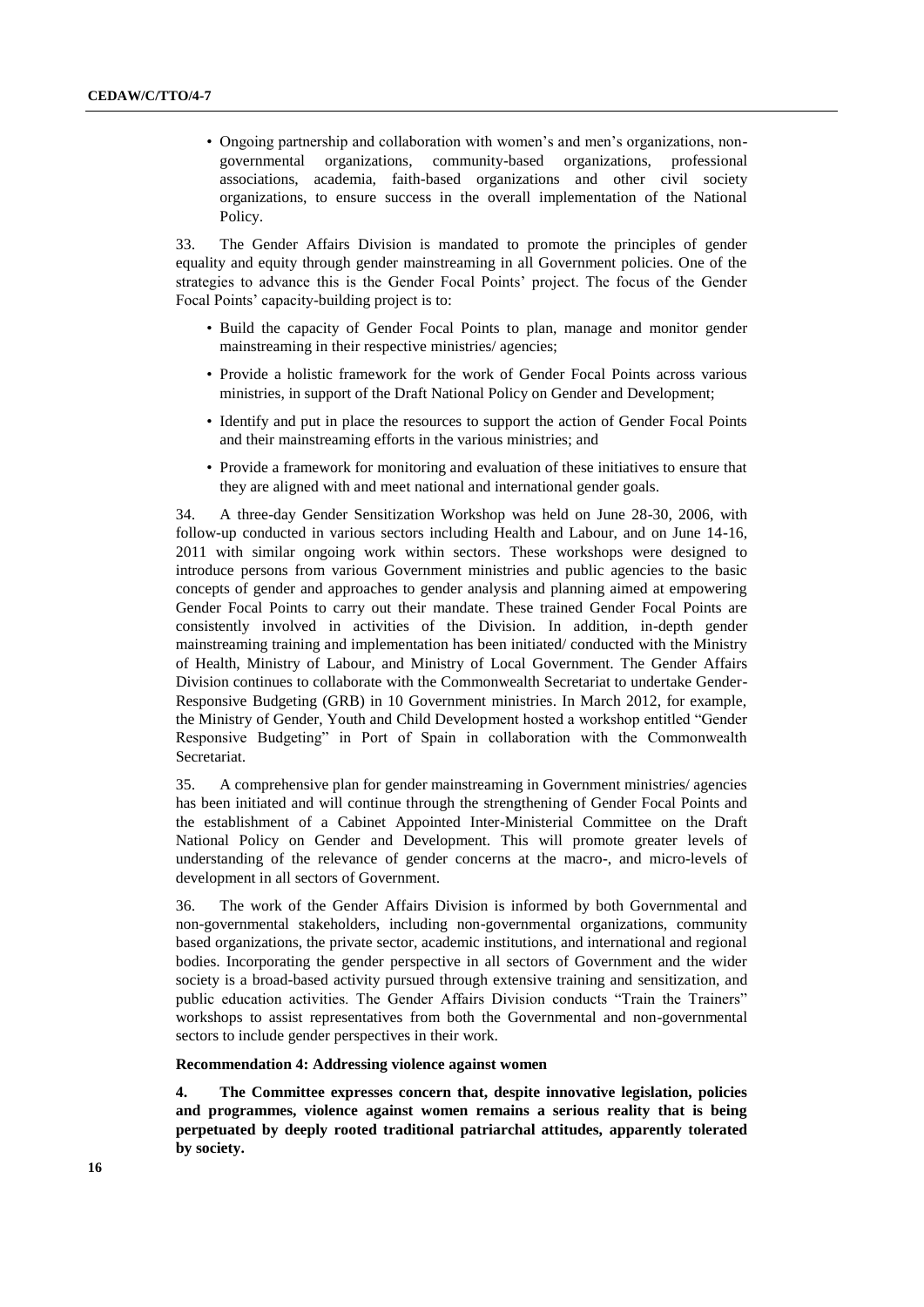**The Committee urges the State party to place a high priority on measures to address violence against women in the family and in society in accordance with the Committee's general recommendation 19 and the Declaration on the Elimination of Violence against Women. The Committee recommends that the State party introduce further measures to raise public awareness about violence against women and urges the State party to strengthen its activities and programmes to focus on sexual violence, incest and prostitution.**

37. The Government of Trinidad and Tobago is very concerned about the high incidence of violence against women and gender-based violence. Nine hundred and forty (940) reports of domestic violence were made to the Police in 2010, 68.2% of which were for "Assault by Beating." In 2010, Police received 215 reports of rape, 22 reports of incest, 158 reports of grievous sexual assaults and 278 reports of sex with minor females 14-16 years of age. In 2013, there were 551 reports of rapes, incest and other sexual offences to the Police.<sup>12</sup> Many cases of gender based violence, including sexual offences against minors go unreported by victims for fear of being re-victimized in the process.

38. The Government of Trinidad and Tobago is seriously committed to eradicating violence against women and gender-based violence. In its bid to address this deeply rooted problem, the Government has adopted a multi-faceted approach which includes the following:

- A multi-sectoral Committee on Domestic Violence produced a Procedural Manual for Police Officers and a Report including comprehensive recommendations for addressing domestic violence. The Procedural Manual was approved by Cabinet.
- Ongoing training and public education by the Gender Affairs Division aimed at reducing the incidence of gender-based violence. A large volume of publications is produced each year aimed at public information and sensitization.
- The Division's National Domestic Violence Unit, featuring 24 hours, seven days a week Hotline was restructured in September 2004, with additional human and physical resources. This Hotline receives approximately 30,000 calls annually. The Hotline provides information, active listening support, and referrals to shelters and counselling services, as well as referrals for rapid intervention by the Police. It is geared toward victims of rape, spousal abuse, and other forms of violence against women and men. It needs to be noted that approximately 16% of calls made to the Hotline at present, are by men experiencing gender-based violence and abuse.
- Nineteen Domestic Violence Community Drop-in Centres have been strengthened, with social workers and Counsellors receiving increased remuneration, support and training. The Ministry of Gender, Youth and Child Development plans to develop standards/ guidelines/ tools to improve the performance of the Drop-in Centres. The Ministry is also in the process of setting up three new Shelters, two for female victims of domestic violence and one for male victims.
- Non-Governmental Organisations supported by Government agencies provide eleven Shelters for female victims of domestic violence, and a Rape Crisis Centre. Counselling services, support groups and resource facilities are also available within communities to assist in the prevention and treatment of domestic violence.
- The highly successful "Break the Silence" project was first launched in 2010 by the Institute of Gender and Development Studies (IGDS) at the University of the West Indies (UWI), which raised awareness nationally and conducted research in local communities on the incidence of child sexual abuse. The success of the project has

<sup>&</sup>lt;sup>12</sup> Crime and Problem Analysis Branch, Trinidad and Tobago Police Service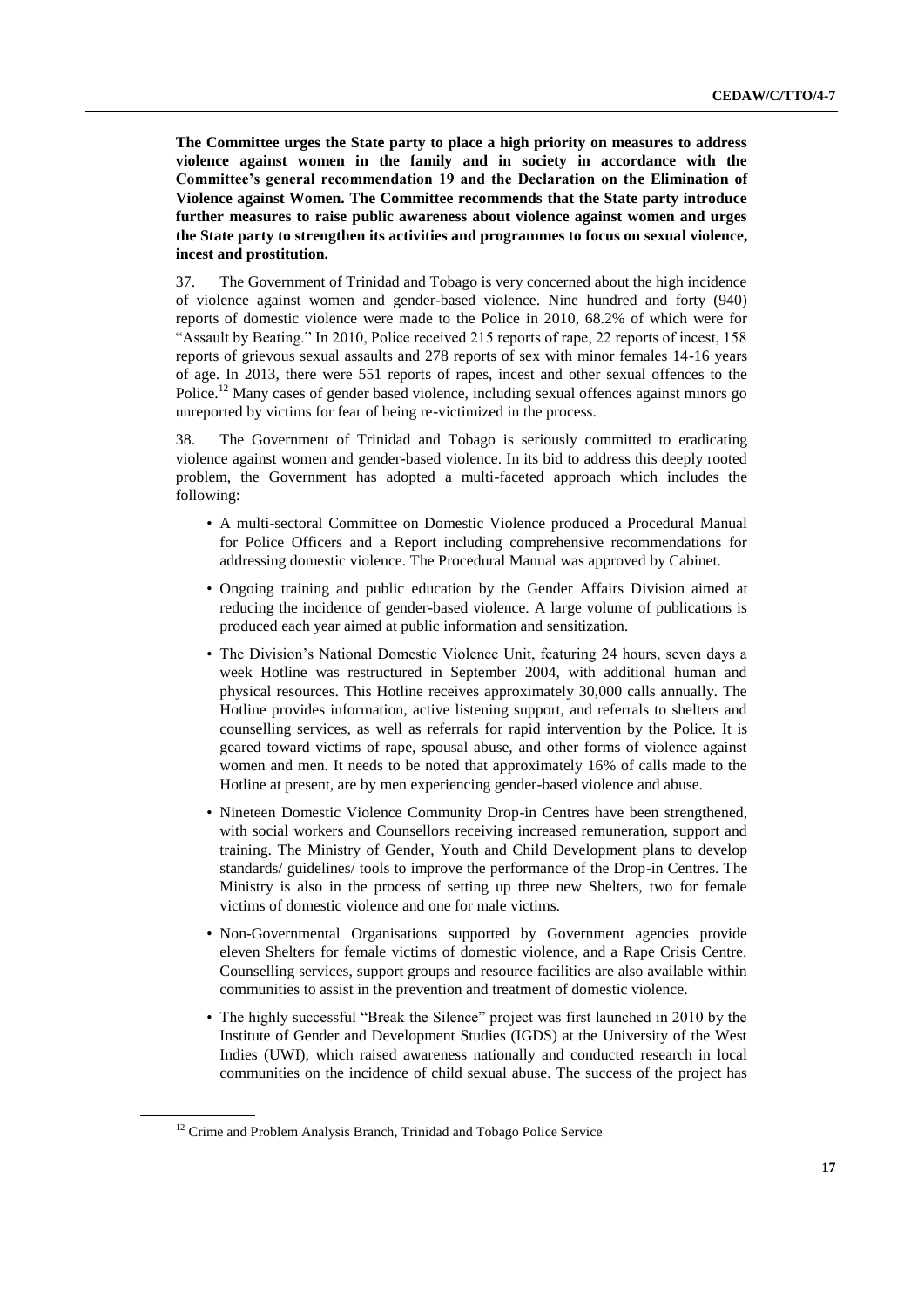been largely attributed to the blue teddy bear logo with a plaster on its heart – a powerful branding and advocacy message directed at diverse groups of stakeholders, including community workers and service providers who strategically disseminate key messages and communication materials during events and activities to wide audiences.<sup>13</sup> As a result of the success of the "Break the Silence" Campaign, the Ministry of Gender, Youth and Child Development in collaboration with UNICEF has identified the need to launch the "Break the Silence" Campaign on a national government-led level in Trinidad and Tobago. As such, for 2014 the Ministry has proposed to conduct a series of capacity building workshops with key stakeholders to include targeted training to police, media and civil society organisations. This will be accompanied by a national media campaign and community workshops designed to raise awareness and build community-based mechanisms to address child abuse.

- The Government Information Service (GIS) Radio Unit produced and broadcasted a series of radio programmes that focused on violence against women and addressed traditional stereotypes regarding the role of women and men in society. Specific programmes that encouraged the public to discuss these issues and become proactive in finding solutions included: "Women Can," "Balancing the Sexes/Female Empowerment," "Family Time, Let's Talk," "Domestic Violence," "Domestic Violence – What is Love?," and "Healing our Families."
- The Family Court initiative was piloted in 2003, which provides victims of domestic violence with access to mediation and redress. Domestic violence cases are heard both in the Family Court and in the Magistrates' Courts.
- Increased sensitization on the *Domestic Violence Act, 1999* which provides Protection Orders for victims, as well as penalties, fines and possible imprisonment for breaches of the Protection Order.
- Increased media attention to domestic violence has resulted in a clear shift in public opinion from views of the past, which considered domestic violence in the home as a private matter.
- There is a need for improved data collection on the incidence of violence against women, given the perception that police statistics do not adequately capture the high incidence of domestic and other forms of sexual violence that is reported by Government agencies undertaking work among communities. A Central Registry on Domestic Violence and Child Abuse was successfully piloted by the Gender Affairs Division through the Sir Arthur Lewis Institute for Social and Economic Studies (SALISES) of the University of the West Indies (UWI). This Registry, which is expected to be formally established in the near future, will collect, collate and analyze data on gender-based violence as a basis for informing policy and programmes aimed at reducing gender-based violence.
- Increased emphasis has been placed on the implementation of Masculinity Programmes to equip men with strategies to cope with their changing roles and responsibilities, to encourage shared family responsibilities, and to reduce the incidence of gender-based violence.<sup>14</sup>

<sup>13</sup> http://www.unicef.org/lac/Break\_the\_Silence--Introduction\_.pdf

 $14$  See paragraph 41-43 for a description of the Masculinity Programmes implemented.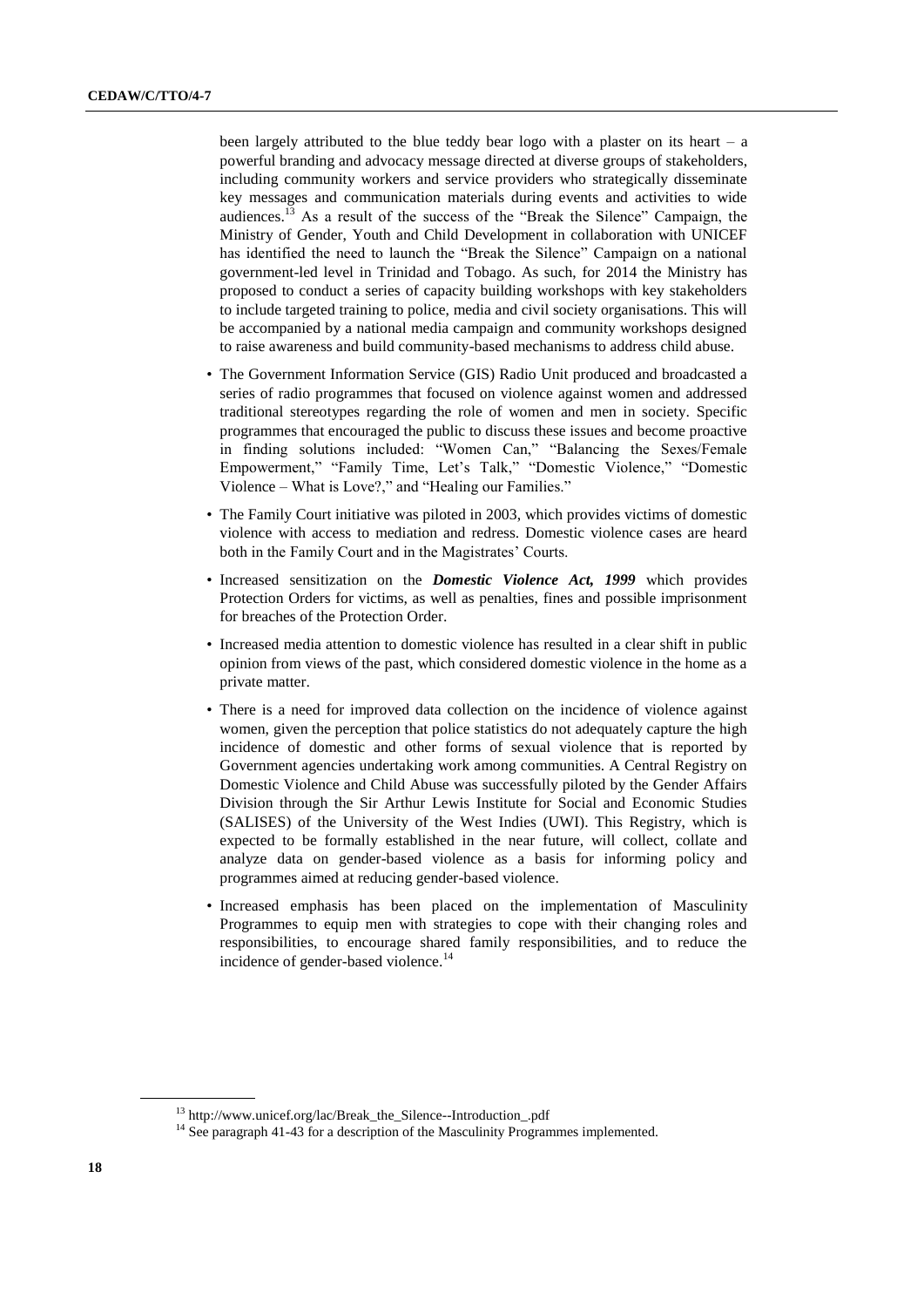**Recommendation 5: Overcoming traditional stereotypes regarding the role of men and women in society**

**5. The Committee is concerned about the entrenched stereotypical attitudes and behaviour with regard to the roles of women and men in the family and in society which tend to reinforce women's inferior status in many sectors of public life.**

**The Committee recommends that the State party take urgent measures to overcome traditional stereotypes regarding the role of women and men in society. The Committee emphasizes that a policy of gender equality in compliance with the Convention will require the re-conceptualization of the role of women in society from that of mother and wife, exclusively responsible for children and the family, to that of individual person and actor in society.**

39. While the Government of Trinidad and Tobago takes on board the Committee's concerns, it should be recalled that women in the country have been economically active in the public sphere since the colonial period and currently show relatively high rates of participation in the labour force<sup>15</sup>. In addition, since the 1990s women and girls have been showing higher rates of educational participation and attainment than men and boys at the primary, secondary and tertiary levels. Women also exhibit higher rates of participation and seniority in the public service than men.

40. Despite the above gains, the Government of Trinidad and Tobago continues to implement programmes to overcome traditional stereotypes regarding the role of women and men in society. In the period under review, several initiatives were undertaken by the Gender Affairs Division.

41. The Division developed the "Defining Masculinity Excellence Programme" in a bid to address the gender stereotypes permeating the society. This ongoing series of "Train the Trainers" workshops, provides men from various state and private agencies with the knowledge and skills to improve their social relationships, and to provide training, community support and outreach to other men and boys in vulnerable circumstances. The objectives of the programme are to:

- Foster improved gender relations between men and women;
- Provide gender sensitization/training for males in various target groups;
- Increase in the number of boys completing secondary and further education;
- Reduce the incidence of domestic and other forms of violence;
- Provide men with the space to share their feelings and concerns openly and nonviolently; and
- Promote healthy and positive relationships in the home between men and women, and positive role modeling for children.

Since the programme's inception, over 1,000 men have been trained, several of whom are now in partnership with the Gender Affairs Division to target other men and boys. Additionally, a weekly radio programme was conducted utilizing the content of the Defining Masculinity Excellence Training modules to reach men who cannot attend the programmes.

42. The Gender Affairs Division presented a series of television programmes in 2008, entitled "Gender on Your Agenda: You've Got Male" which focused on specific gender issues affecting men. The programmes featured expert panelists who explored male gender issues related to masculinity and manhood, health and wellness, education, labour and the

 $15$  See paragraph 11 above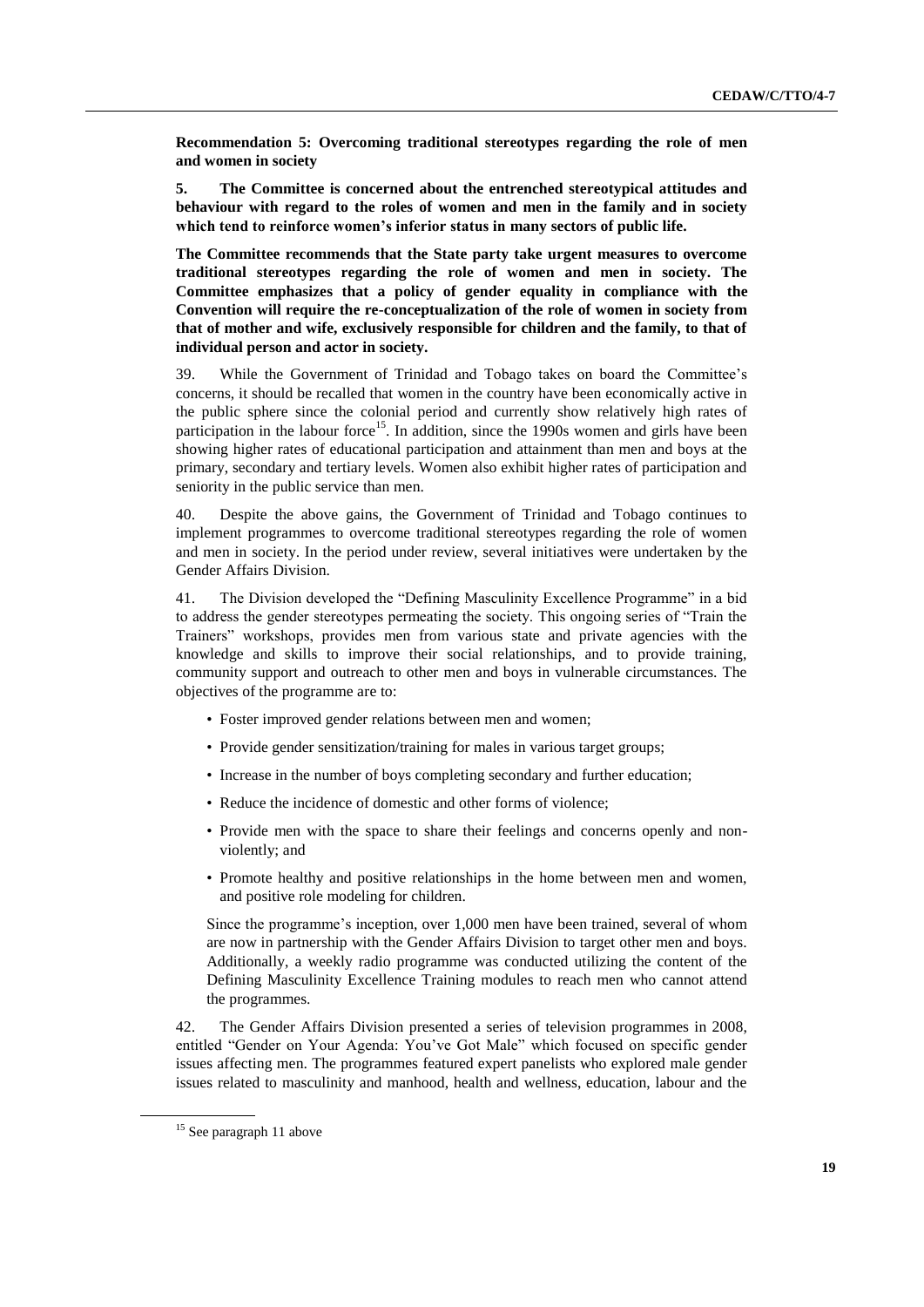workplace, popular culture, leadership and decision-making. The Division consistently uses radio, television and the press to engage in public sensitization and education on critical gender issues.

43. The Division also undertook a Distinguished Lecture/ Workshop Series which featured gender-based lectures by expert and renowned personalities. Lectures and workshops were held on subjects including: Gender and Health; Gender and HIV/AIDS; Gender and Education; Gender and Community Development; Gender and the Law; Women's Leadership; Gender-Responsive Budgeting; Gender and Climate Change; and Masculinity and Manhood.

#### **Recommendation 6: Increasing the number of women in decision-making bodies**

**6. The Committee is concerned about women's under-representation in politics and economic leadership. It is concerned that factors impeding women's participation in these areas include stereotypical attitudes, women's disproportionate share of household and family responsibilities, as well as structural and cultural barriers such as the lack of maternity leave for women parliamentarians, which reinforce the idea that politics is a male sphere.**

**The Committee recommends the introduction of strategies to increase the number of women in decision-making bodies at all levels and in all areas. To this end, the Committee recommends that the State party utilize temporary special measures in accordance with Article 4, Paragraph 1, of the Convention to increase the number of women in decision-making levels in government, governmental bodies, public administration and State-owned enterprises. It also recommends that the State party strengthen its efforts to organize special training programmes for women and to conduct on a regular basis, awareness-raising campaigns in this regard.**

44. There have been increases in women's overall participation in national leadership and decision making, and an increased commitment to accelerating the achievement of gender equality and equity in political participation and representation of women in public life. The statistics demonstrate the improvement in the participation and representation of women in public life. In January 2013, the Inter-Parliamentary Union's world classification of women elected to parliament ranks Trinidad and Tobago as  $33<sup>rd</sup>$  with a 28.6% representation in the Lower House or House of Representatives and a 22.6% representation in the Upper House or Senate. In local government, women account for an average of 32% of mayors, aldermen and local councillors. A 2009-2010 survey conducted by the Network of NGOs for the Advancement of Women, found that women comprised an average of 29% of members on boards and commissions of all statutory bodies, state enterprises, special purpose companies, listed private companies, credit unions and trade unions. (See Appendix I, Table 1)

45. An important milestone for the advancement of women and girls in Trinidad and Tobago was the election of its first female Prime Minister in May 2010, who subsequently became the first female Chair-in-Office of the Commonwealth. Prior to her election as Prime Minister, she was notably sworn in as the first female Leader of the Opposition and earlier as the first female Attorney General. The Prime Minister has sought to ensure that gender equality and women's empowerment is a key national priority for the Government of Trinidad and Tobago and in this regard hosted a Regional Colloquium on "Women Leaders as Agents of Change" in Port of Spain, from June 28-30, 2011. The Colloquium, which brought together women parliamentarians from North America, Latin America and the Caribbean, called for transformational leadership in areas such as economic empowerment and security, ending gender-based violence, advancing sexual and reproductive health and rights, equal pay for equal work of equal value, and shared family responsibilities. The "Port of Spain Consensus", the outcome document, made recommendations to address these and other issues. At the Colloquium, the Prime Minister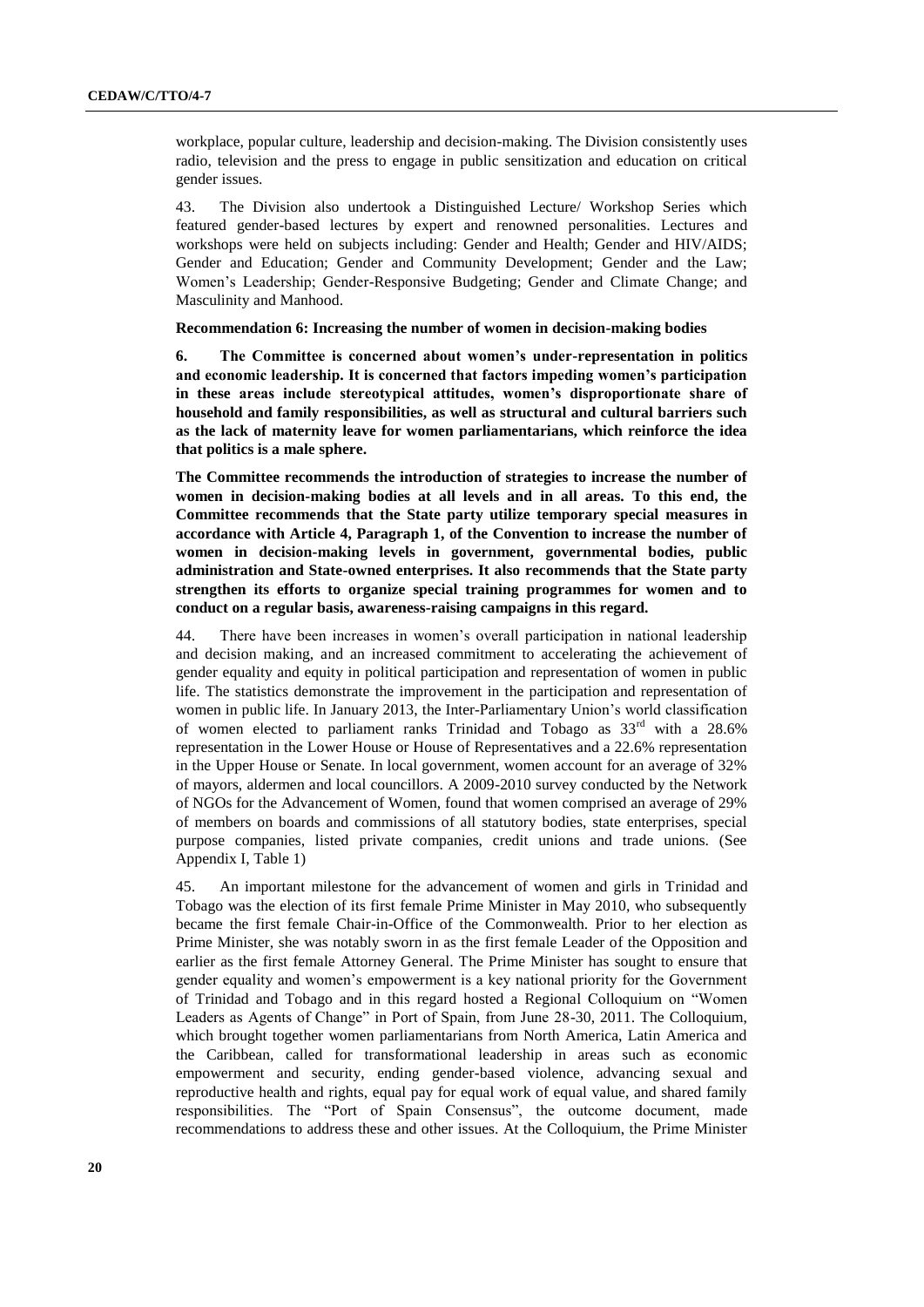announced the creation of a Ministry of Gender, Youth and Child Development, prioritizing gender issues in the national development agenda.

46. Building upon the success of the Regional Colloquium, the Honourable Prime Minister called for the *Side Event on Women's Political Participation*, which was held on September 19, 2011, in the margins of the  $66<sup>th</sup>$  Session of the United Nations General Assembly (UNGA). Panellists and co-sponsors at this inaugural event included Her Excellency Dilma Rousseff, President of the Federative Republic of Brazil; Baroness Catherine Ashton, High Representative of the European Union for Foreign Affairs and Security Policy; the Honourable Hillary Clinton, former Secretary of State of the United States of America; Asha-Rose Migiro, former Deputy Secretary-General of the United Nations; Michelle Bachelet, former Under-Secretary General and Executive Director of UN Women and former President of Chile; and Helen Clark, Administrator of the United Nations Development Programme (UNDP) and former Prime Minister of New Zealand.

The outcome was a *Joint Declaration on Women and Political Participation* which "encourages all States to take proactive measures to address the factors preventing women from participating in politics such as violence, poverty, lack of access to quality education and health care, the double burden of paid and unpaid work, and to actively promote women's political participation including through affirmative measures, as appropriate."

47. As further evidence of the input of women at leadership levels, in 2014 the High Court had 13 female judges, while 3 women serve as Justices in the Court of Appeal roster with a view to increasing the number of Court of Appeal judges to address the increasing case load. The Magistracy is supported by 40 women of a total complement of 56 Magistrates, led by Trinidad and Tobago's first female Chief Magistrate. Additionally, women hold top executive positions in private sector organisations in Trinidad and Tobago.

48. Within the realm of national security, the number of women police officers has increased drastically from 12 in 1955 to 1700 out of a total of 6000 in 2011. Women police officers have benefited from the transformation of the Trinidad and Tobago Police Service which now uses a merit-based system of promotions, as opposed to the former system based on seniority. Therefore, all officers, female or male, have equal opportunities for training and promotions. Currently, the senior post of Acting Assistant Commissioner of Police is held by a woman police officer and the largest number of promotions of women police officers occurred in 2011. (See Appendix I, Table 2)

49. The Trinidad and Tobago Police Service has a Women's Affairs Unit to address the gender-specific concerns of women police officers, such as day-care centres for young mothers in the Service. The Unit has also begun a leadership programme which prepares women police officers to hold executive positions including Commissioner of Police. In addition, the Unit has piloted gender sensitization workshops for women police officers.

#### **Recommendation 7:Elimination of discrimination in employment and education**

**7. The Committee is concerned that, despite high educational qualifications, women continue to be underpaid in every sector of employment, except the State employment sector. It is also concerned about the consequences of gender stereotyping in curricula and the impact of the fact that girls take traditional "female" courses and boy's traditional "male" courses on women's employment options and income. The Committee is also concerned about the lack of specific legislation prohibiting sexual harassment in the workplace and providing a remedy for victims of sexual harassment.**

**The Committee encourages the State party to analyze the lack of correlation between the high level of education attained by women and their income levels; it urges the State party to implement curriculum reform and the revision of textbooks in order to combat traditional attitudes towards women and to help to create an enabling environment for women's presence in high-level and well-paid positions. It also**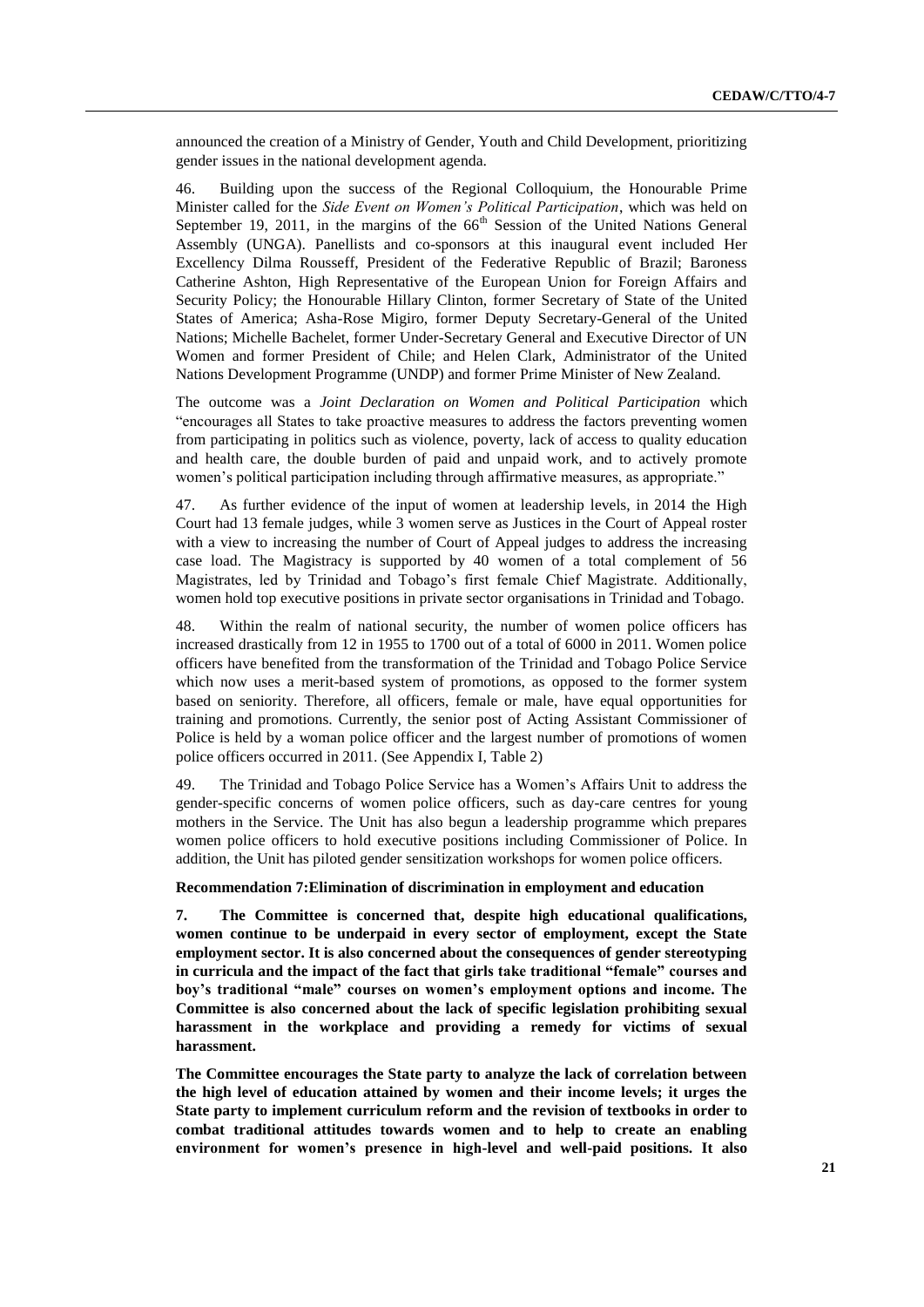**recommends that the State party avail itself of existing research and practice with regard to equal pay for work of equal and comparable value in order to overcome inequality in pay. The Committee further recommends that sexual harassment in the workplace, including in the private sector, should be penalized, and remedies provided for those affected.**

50. Women and girls in Trinidad and Tobago show higher participation and attainment rates at all compulsory levels of education and tertiary education. However, the Government recognizes that this is still not adequately reflected in employment or income parity. While the number of women in employment has increased, <sup>16</sup> women are still not equally represented in the labour force, nor are they rewarded equitably for their work despite having attained higher education levels.

51. The United Nations Development Programme Human Development Report 2009 recorded that for Trinidad and Tobago, women's average income as a percentage of men's in 2007 was lower in all occupational categories except in the public sector. In 2007, women's estimated earned income was US\$16,686 per annum, compared to men's of US\$30,554 per annum. The estimated ratio of female to male earned income was 0.55 for comparable positions, despite their higher educational achievements (UNDP,  $2009$ ).<sup>17</sup>

52. There are also substantially smaller proportions of women entrepreneurs and employers in the labour force. However, women feature predominantly among microentrepreneurs, and in recent times account for 50-60% of micro-enterprise loans. These trends demonstrate that women, through access to higher education, are realizing upward mobility through the labour force.

53. With respect to sexual harassment, as a form of gender-based discrimination in the workplace, related statutes such as the *Sexual Offences Act, 1986* are used to prosecute perpetrators of sexual harassment. Currently, however, there are no specific laws to provide remedies for sexual harassment. Private agencies and trade unions often incorporate antiharassment provisions in their collective agreements and the Industrial Court has made several rulings in favour of victims of sexual harassment within the workplace. The Government has established a Steering Committee for Action against Discrimination and Sexual Harassment in the Workplace, which will oversee the conduct of a national study on the issue.

54. The Draft National Policy on Gender and Development commits Government to create and revise, where necessary, legislation mandating gender equity in hiring, promotion, salaries, separation and other conditions of work. This will require specific attention to legislation related to equal remuneration for work of equal value. The Draft National Policy further commits the Government to establish institutional mechanisms to effectively monitor and promote equal employment opportunities for men and women in the public and private sectors, and the conduct of gender audits at all levels with regard to hiring, promotion, separation, conditions of work, salary, minimum wage, and gender equity issues.

**Recommendation 8: Inclusion of domestic workers within the definition of "worker" under the Industrial Relations Act**

**8. The Committee is concerned that, although domestic workers are entitled to a minimum wage under the new Minimum Wage Order, they are not included within the definition of "worker" in the Industrial Relations Act.**

<sup>&</sup>lt;sup>16</sup> See paragraph 11 above

<sup>17</sup> United Nations Development Programme, *Human Development Report 2009*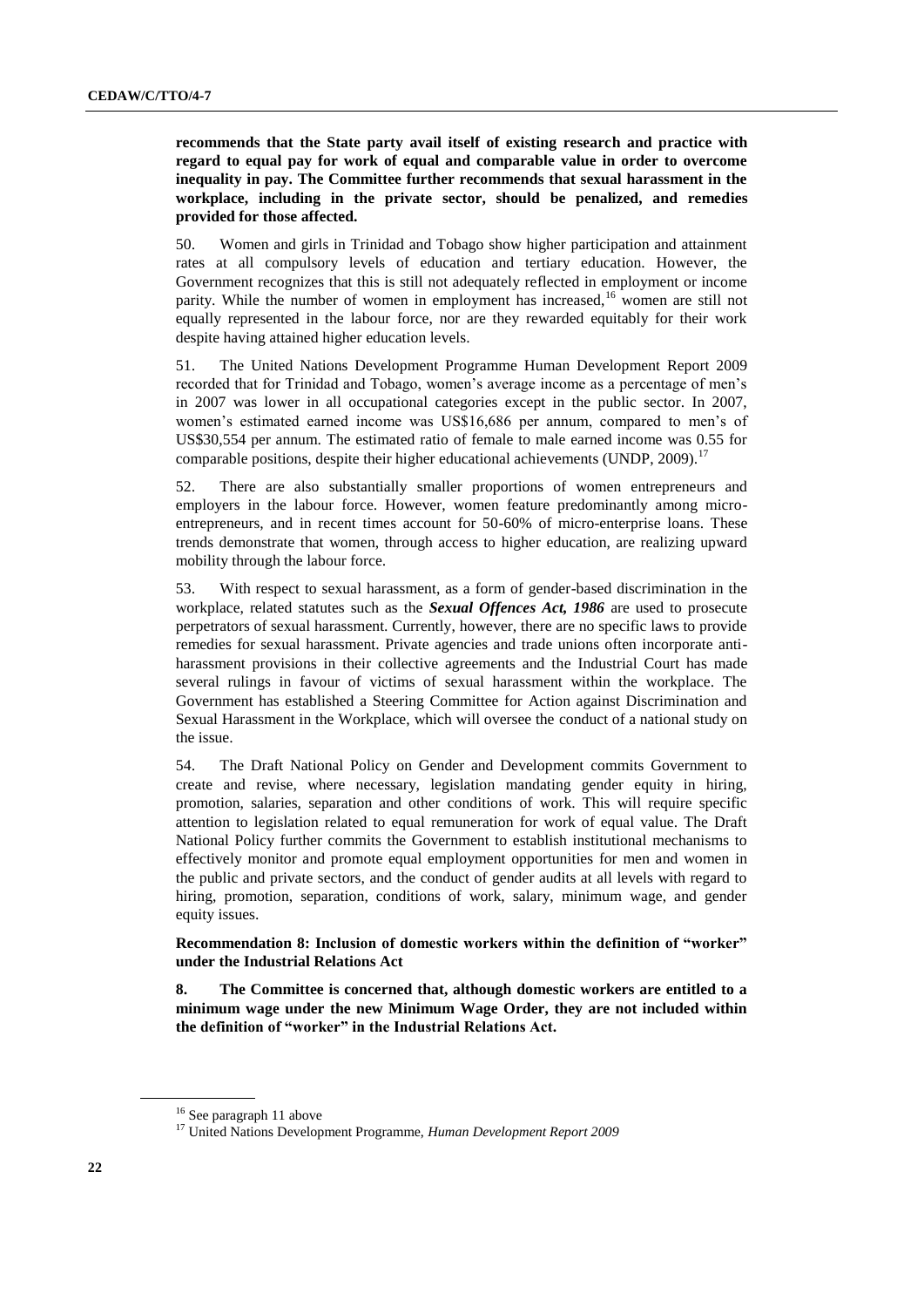## **The Committee calls upon the State party to bring domestic workers within the definition of "worker" in the Industrial Relations Act.**

55. The Government is aware that domestic workers are not currently covered under the definition of "worker" in the *Industrial Relations Act, 1972*. The issue of re-defining a 'worker' has been included in the legislative agenda of the Legal Unit of the Ministry of Labour and Small and Micro Enterprise Development. The difficulty in defining domestic employees as workers is that householders employing them would also necessarily be defined as employers, and be subject to action before the Industrial Court. This may have the adverse effect of discouraging householders from employing domestics. The issue continues to be addressed with the aim of reviewing the *Industrial Relations Act*, *1972.*

56. *The National Insurance Act*, *1971* has been amended in 2004, 2007, 2008, 2012, and  $2013^{18}$ . These amendments include: increases in the benefits payable to employees; provisions for stricter measures against recalcitrant employers; and provisions for employees to make payments on their own behalf. Public awareness has been increased to ensure that low income earners in particular are not excluded from benefits under the Act. National Insurance paid on behalf of domestics is now tax refundable as an incentive to promote compliance by employers.

#### **Recommendation 9: Eradicating poverty among women**

**9. The Committee is concerned at the high incidence of poverty among various groups of women, in particular female heads of households. The Committee recognizes that women-headed households have been negatively affected by structural adjustment programmes and the changing global situation.**

**The Committee requests the State party to provide additional information on the programmes and projects that have been implemented to combat the negative impact of structural adjustment programmes on women, and in particular households headed by women, and to ensure that governmental policies to eradicate poverty are continuous, incorporate a gender perspective and do not marginalize women.**

57. According to the Trinidad and Tobago 2011 Population and Housing Census Demographic Report, the average household size is 3.3 persons. It should be noted that there has been an increase in the number of female-headed households, from 28% in 1990 to 33% in 2011. Low income single female-headed households tend to be poorer than those supported by male earners, and are more prone to social vulnerabilities. (See Appendix I, Table 3 for a summary of the characteristics of households in relation to gender and head of household for 2006.) To address these challenges, the Government has undertaken several key programmes as outlined below.

58. The Gender Affairs Division established the **Gender Equity Institute** during the review period. This Institute had responsibility for the implementation of programmes and projects aimed at advancing gender equity. This roving Institute has facilitated a myriad of gender-related training and institutional strengthening programmes to NGOs, community interest groups, and members of the general public. Courses included: Parenting, Leadership, Team Building, Training for Community Lay Counsellors, Business Development Programmes, and the Non-Traditional Skills Training Programme for men which was launched in 2004 with a course on Food Preparation.

59. The **Women in Harmony Programme** is in its eleventh year. It was designed to address the problem of unemployment among women between the ages of 26 and 45 who are single heads of households with low/ no skills, and low/ no income. The Programme

<sup>18</sup>The National Insurance Act, 1972 has been amended by Act: (No 9 of 2004); (No. 30 of 2007); (No. 17 of 2008); (No. 18 of 2008); (No. 2 of 2012); (No. 2 of 2013); (No 73 of 2013).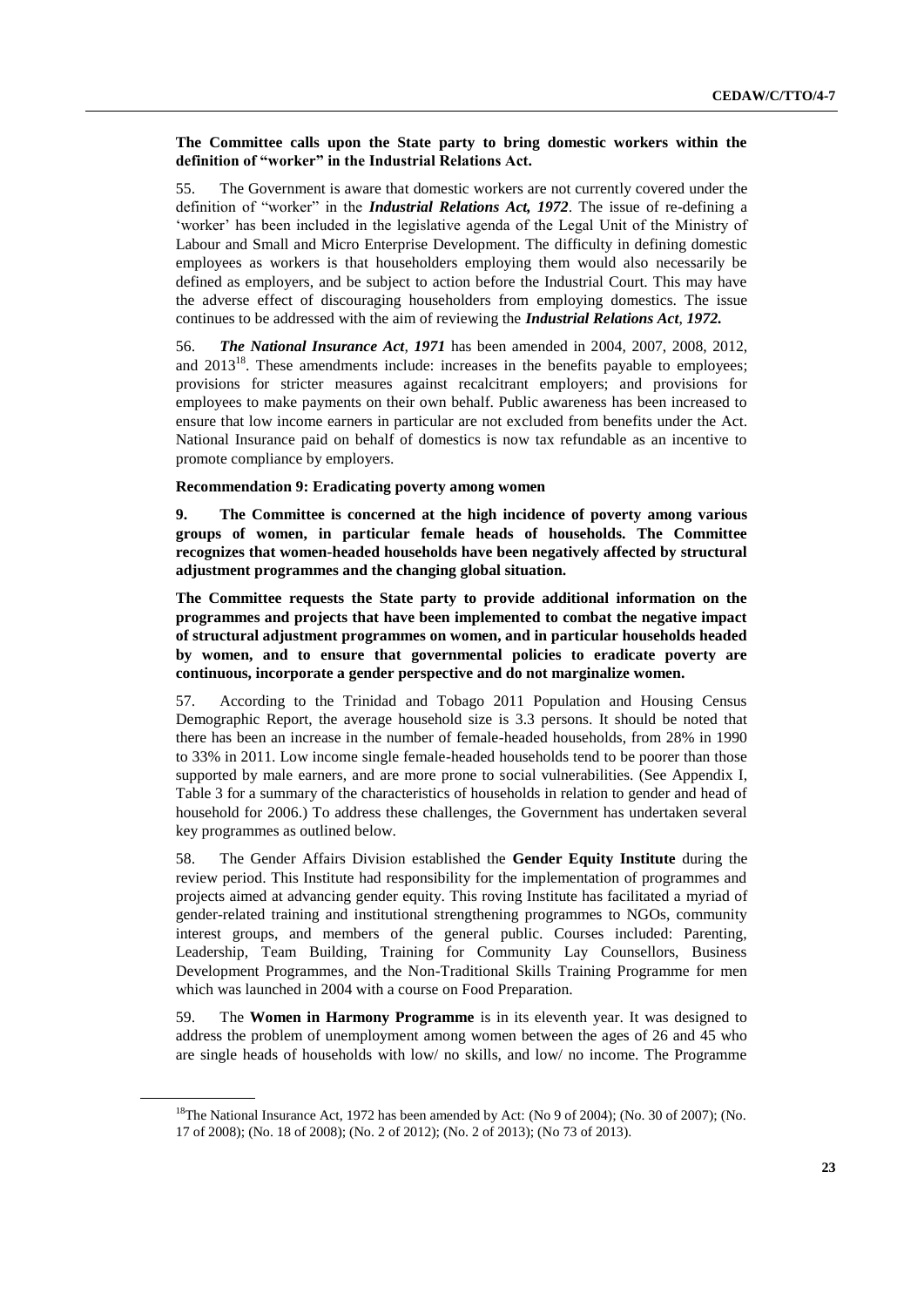consists of an intensive eight weeks of full-time training in two modules: (i) Elderly Care and Agriculture, and (ii) Life Skills. The programme is being conducted in regions across Trinidad. Since its inception, over 5,000 women have been empowered and have gained employable skills.

60. Since its launch in 2001, the **Non-Traditional Skills Training Programme for Women** has trained over 3,000 women in non-traditional fields including Masonry, Plumbing, Technical Drawing and Blue Print Reading, Construction, Carpentry, Automotive Repairs and Electrical Installation. Women are provided with a total of 320 hours of training on a six-month, part-time basis. Technical/vocational skills are enhanced with gender sensitization and life coping skills, remedial numeracy, literacy and entrepreneurship skills.

61. The Ministry of Local Government initiated a **Women's Unemployment Relief Programme (WURP)** in 2001 for women aged 17 to 65 who are unemployed, vulnerable to, or living in poverty. The labour intensive (maintenance) programme employed an average of 2,760 women nation-wide, on a fortnightly basis. The programme also expanded its training to include non-traditional skills, orthopedics manufacturing, fish farming, construction and business management.

62. The Ministry of the People and Social Development has established a programme called the Unemployment Relief Programme (URP) Social, which has employed over 200 mothers of children with cerebral palsy to work in social centres, enabling them to earn an income and provide care for children with special needs.

63. The **Prime Minister's Best Village Trophy Competition** is hosted annually by the Ministry of Community Development and will celebrate 50 years in 2014. The "Best Village" competition is a multifaceted competition, grounded in the reality of community life and engenders the spirit of multiculturalism since it is not limited to the performing arts of music, dance and drama. It contributes to the economic empowerment, personal growth and development of women in rural areas and keeps alive the community spirit to improve and develop the expertise of citizens in sports and the arts, as well as knowledge of our folk traditions. Overall this annual competition aims to:

(i) Empower communities;

(ii) Provide an opportunity for communities to be more conscious about their environment and participate in exercises that will enhance their surroundings and at the same time, develop a sense of self-worth;

(iii) Encourage a sense of national pride, community spirit and community elevation through healthy competition and social interactions;

(iv) Encourage the creativity of our peoples in their food and artistic talents;

(v) Encourage specifically the retention of the Folk Art and the celebration of the arts in general; and

(vi) Identify, preserve and record our historical and environmental sites throughout Trinidad and Tobago.

64. Another Government initiative aimed at addressing gender equity and alleviating poverty is the **Community Development Fund** (**CDF**), a flagship programme of the Ministry of Community Development. The goal of all projects under this Fund is to initiate sustainable livelihoods for indigent communities with a means to closing the poverty gap. Programmes and projects funded include those initiated by NGOs and CBOs that aim to deliver basic social services and infrastructure to the poor and needy. Key aspects of the Fund include the involvement of the beneficiary population in the poverty alleviation efforts, as well as a technical assistance component which focuses on the institutional strengthening of NGOs and CBOs. Several projects which promote women's empowerment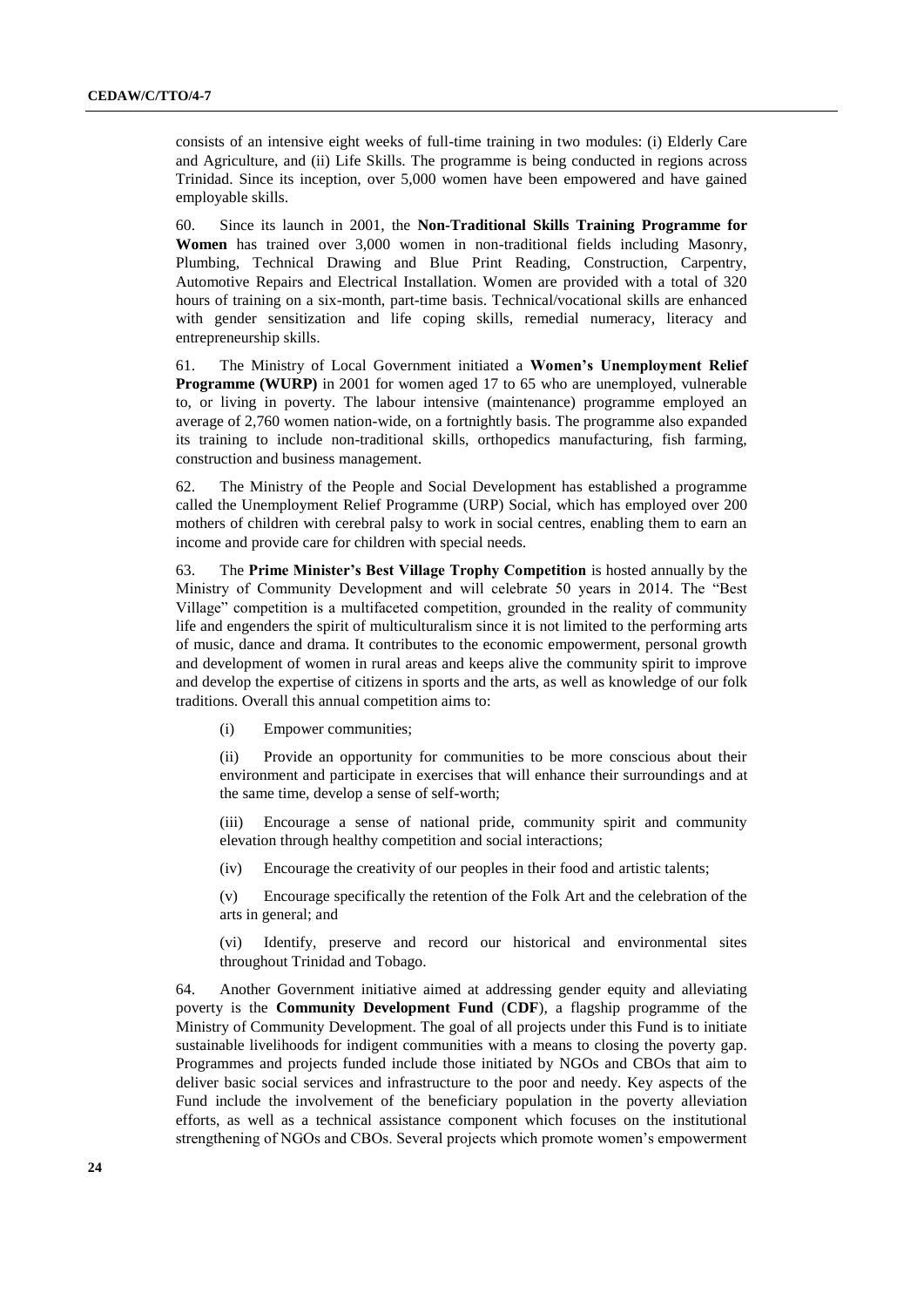have been funded by the CDF. The Sea Lots Action Committee Agriculture Project is one such project, which seeks to combat the negative impact of structural adjustment programmes on women and in particular households headed by women. Twelve (12) unemployed women, many of whom were female heads of households, were trained in Short Crop Agriculture and Grow-Box technology as a means of earning income for themselves and their families. The project is run on a cyclical basis, with another twelve (12) women being trained in subsequent three (3) month cycles.

65. The **Skills Training Programme** is coordinated by the Ministry of Community Development and is geared towards empowering women in rural areas, particularly with respect to employment and health. The Skills Training Programme has a twofold function. First, it provides critical support for low-income householders by equipping them with skills to engage in home-based production of goods and services that reduce household expenditure and allows for the more effective use of scarce financial resources, which improve their standard of living. Second, the programme trains unemployed and underemployed persons with the requisite skills to enhance their competitiveness in the job market and in the creation of sustainable self-employment initiatives.

66. The primary objectives of the Skills Training Programme are as follows:

(i) To enable citizens to achieve economic empowerment and instill a clear view of the possibilities for development within the society;

(ii) To provide meaningful opportunities for members of the society to participate in the mainstream of development;

(iii) To foster self-reliance amongst citizens, and encourage them to take initiatives with respect to their own development as well as that of their communities;

(iv) To promote a sense of self-worth among members of the community and within the country as a whole;

(v) To stimulate creative endeavours; and

(vi) To provide equal opportunities for a better quality of life for all members of the society.

67. The Skills Training Programme pays particular attention to education and training for the generation of sustainable employment opportunities to alleviate poverty and promotes equity and harmony in the society. The Programme provides Levels I and Level II training in the following subject areas:

- (i) Technical/Vocational Courses;
- (ii) Personal Development Courses;
- (iii) Handicraft Courses;
- (iv) Entrepreneurial (Micro-enterprise) Development/Management Courses.

**Recommendation 10: Preventing the incidence of child marriages**

**10. The Committee is concerned that child marriages are sanctioned under several of the legal regimes regulating marriage. The Committee notes that such marriages are prohibited by Article 16, Paragraph 2, of the Convention, and that such marriages have serious consequences for girls, including with regard to health. The Committee is concerned about the high rate of teenage pregnancy and its consequences for girls' enjoyment of the rights guaranteed by the Convention, in particular in the sphere of education.**

**The Committee urges the State party to ensure that all its minimum age of marriage laws and other programmes to prevent early marriage are in line with the obligations**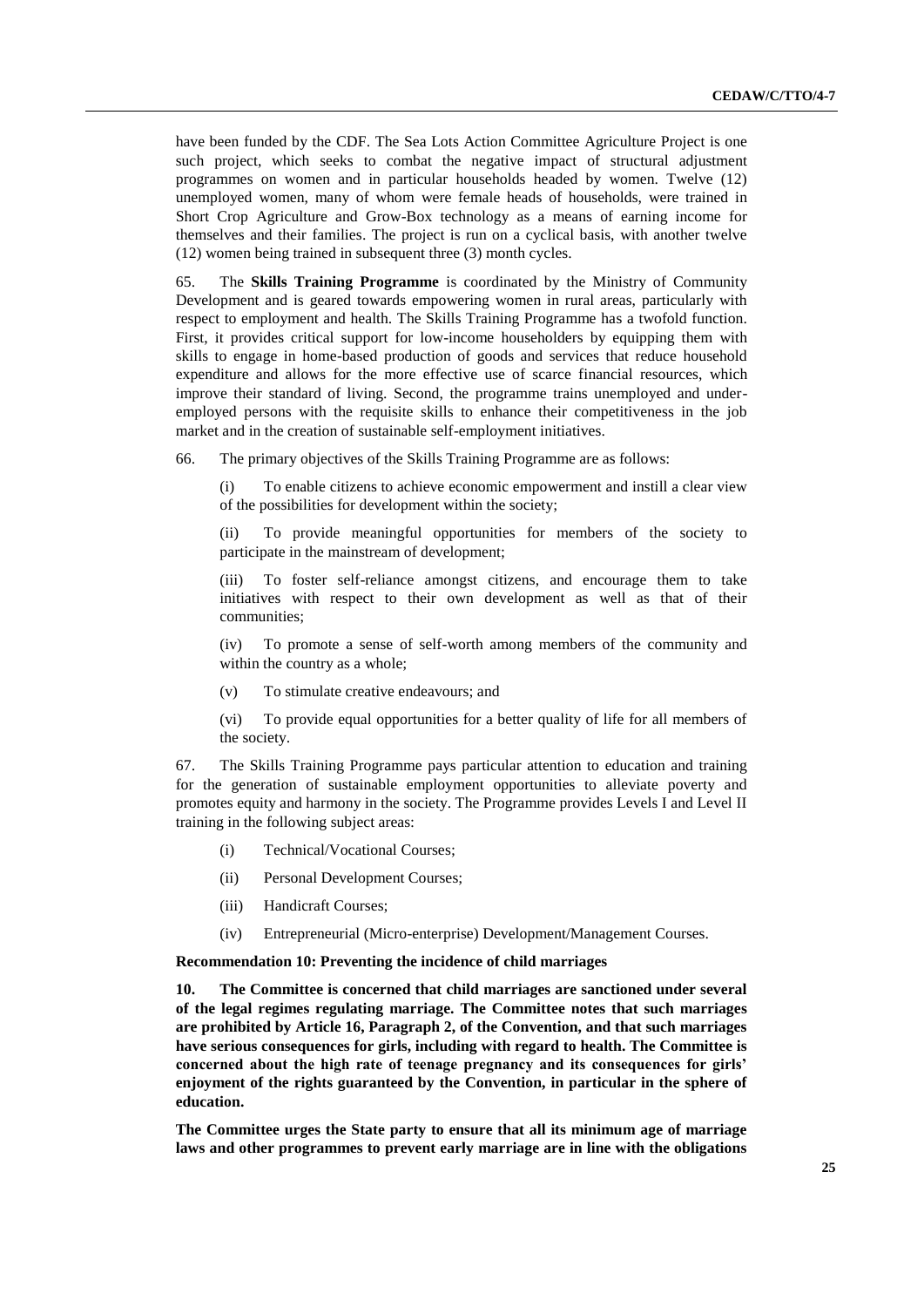## **of the Convention. The Committee also recommends that Trinidad and Tobago introduce appropriate policies and programmes for sex education and family planning education.**

68. A minor is defined, according to the *Citizenship of the Republic of Trinidad and Tobago Act, 1976*, as "being a person who has not attained the age of 18 years." However, the minimum legal age of marriage is determined by the specific laws and practices of the various religious denominations, as indicated above. The age of consent for marriage in Trinidad and Tobago is governed by both statutory law and the common law. Trinidad and Tobago's four Marriage Acts, reflecting the country's multi-ethnic population, have different provisions for the minimum age for marriage of young girls.

- 69. Trinidad and Tobago's four Marriage Acts are as follows:
	- The *Marriage Act, 1923:* Under this Act, which applies to Christian and to civil marriages, males can contract a marriage at age fourteen (14) while females can enter into marriage at age twelve (12) (which are the minimum ages for marriage at common law).
	- Under the *Muslim Marriage and Divorce Act, 1961,* section 8, the age at which a member of the Muslim community is capable of contracting marriage is sixteen (16) in the case of males and twelve (12) in the case of females. However, in the case of an intended marriage between persons either of whom is under eighteen (18), consent is required from a father and if deceased from a guardian.
	- Under the *Hindu Marriage Act, 1945* the age at which a member of the Hindu faith is capable of contracting marriage is eighteen (18) years in case of males and sixteen (16) years in case of females. Notwithstanding this, the marriage of a male or female under the ages of eighteen (18) and sixteen (16) respectively may be solemnized where the appropriate consent of a parent or a guardian has been obtained.
	- The *Orisa Marriage Act, 1999,* section 9 states: "The age at which a person, being a member of the Orisa faith or religion, is capable of contracting marriage shall be eighteen (18) years in the case of males and sixteen (16) years in the case of females. A marriage shall not be solemnized by a Marriage Officer if the intended husband is under eighteen (18) years of age or the intended wife is under sixteen (16) years of age unless the consent of the minor has been given in accordance with the following provisions of this section. The required consent to marriage by a minor shall be given by the mother or father of the minor and if the mother and father are dead, by the guardian or guardians appointed for the purpose by the President.

70. While the four Marriage Acts of Trinidad and Tobago allow for girls to be married at ages 12, 14 and 16, the practice of early marriage has decreased significantly. In the period 1997-2007, 104 marriages of girls under 15 years old occurred. However, no boys under the age of 15 were married in the same period. With regard to the 15-19 year-old age group, 8,406 girls were married compared to 1,302 boys.<sup>19</sup> For the Trinidad and Tobago 2011 Population and Housing Census Demographic Report, it was recorded that 22 girls at the age of 14 years were married while 15 boys were also married at the age of 14. Within the 15-19 age group, 902 girls were married while 235 boys were married for the same age  $\text{group}^{\,20}$ 

<sup>19</sup> Central Statistical Office, Government of Trinidad and Tobago, *ASD Report 1997-2007*, Port of Spain, Trinidad and Tobago, 2009.

<sup>20</sup> Central Statistical Office, *Trinidad and Tobago 2011 Population and Housing Census Demographic Report*, Ministry of Planning and Sustainable Development, Republic of Trinidad and Tobago, 2012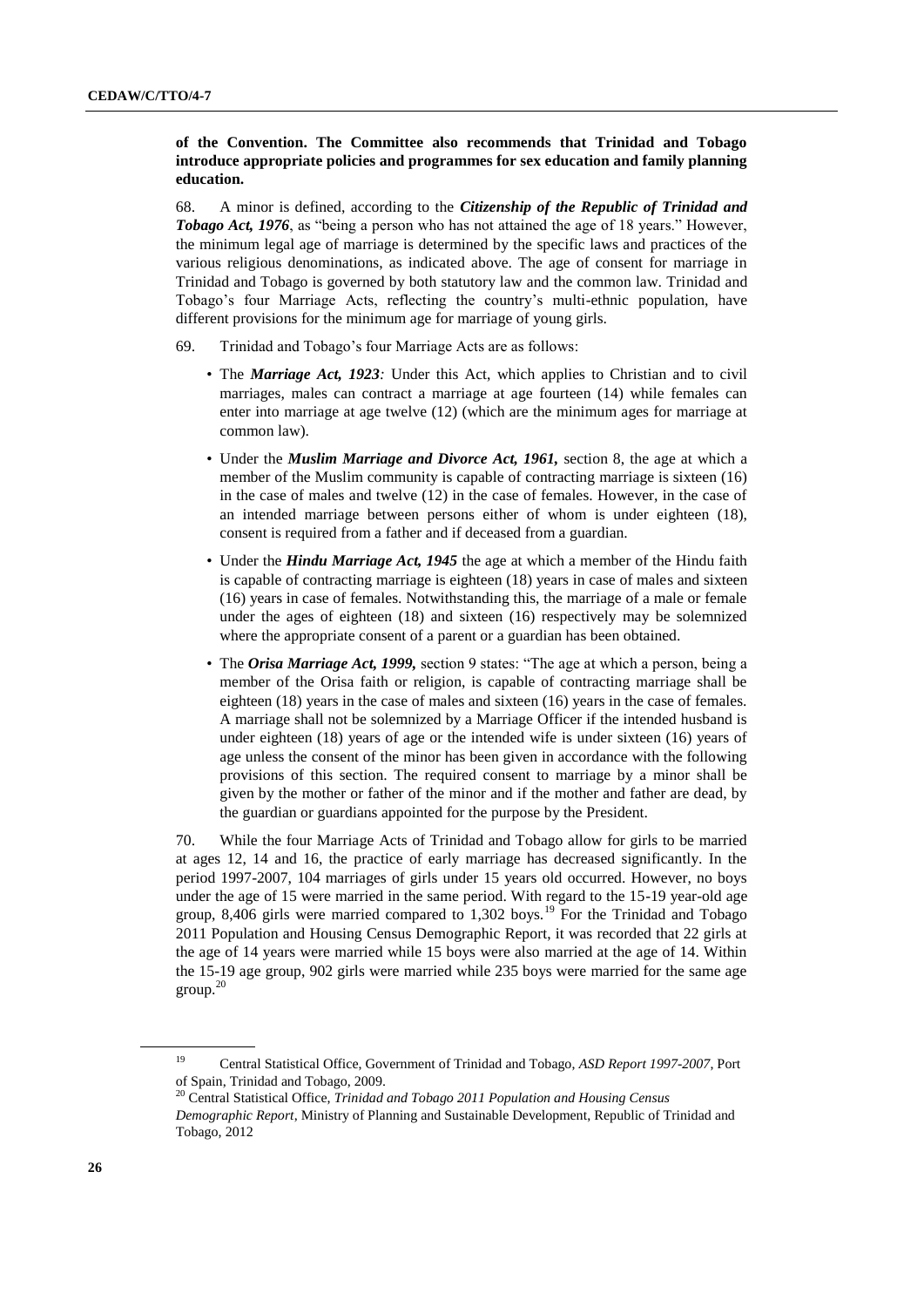71. In several instances, the minimum age of marriage is in conflict with the child protection goals of the sexual offences legislation. The latter establishes 16 as the age of consent to sexual activity.<sup>21</sup> Despite the incremental changes taking place in the society, the Government of Trinidad and Tobago is cognizant of the prejudicial nature of child marriages to the welfare and development of girls. The Government is also committed to the protection of all children, and to ensuring the ability of each child to develop to their full potential. Concerted action therefore continues to be taken to promote the elimination of child marriage.

72. In her address as Commonwealth Chair-in-Office at the opening of the Commonwealth Heads of Government Meeting (CHOGM) held in Perth, Australia in October 2011, the Prime Minister stated that: "I created a Ministry of Gender, Youth and Child Development, which is at this point in time, examining the issue of changing our laws with respect to child marriages." In response to the Prime Minister's statement, the CHOGM Communique stated as follows: "Giving due consideration to the domestic legislation of Member Countries, the Commonwealth may address the issue of early and forced marriage, and consider actions to support the rights of women and children and to share its best practices to promote the implementation of measures to tackle early and forced marriage."

73. The Ministry of Gender, Youth and Child Development convened a National Stakeholder Consultation on the "Standardization of the Legal Age of Marriage in Trinidad and Tobago" on November 4, 2011. It is noteworthy that some 40% of participants were young people representing various faiths, who spoke out strongly against early marriage. The Minister of Gender, Youth and Child Development held a follow-up consultation with religious leaders of the Muslim, Hindu and Orisa faiths to discuss the issue. In addition, during the recent parliamentary debate on the *Children Act, 2012*, independent senators in the Upper House or Senate spoke out against early marriage in Trinidad and Tobago. Public consultations were also held by the Hindu Women's Organisation (HWO), a faith-based women's NGO, and the Anjuman Sunnat-ul-Jamaat Association Inc. of Trinidad and Tobago (ASJA), to discuss the issue of early marriage.

74. The Government acknowledges that the incidence of teenage pregnancy is high and needs to be addressed. In his contribution to the debate on the Children Bill (now the *Children Act, 2012*), the Minister of Education in March 2012 quoted statistics from the Central Statistical Office (2006), indicating that 2,500 pregnancies occur annually among girls under 18. Initiatives being implemented to address this issue include an **Early Motherhood Programme** which was initially undertaken by the Ministry of Social Development, and is now under the purview of the Ministry of Gender, Youth and Child Development. While providing information and support on how to care for their children, the main thrust of this programme is to encourage girls to continue their formal education. Additionally, the Family Planning Association of Trinidad and Tobago conducts programmes on teenage pregnancy including drop-in clinics, provision of information and services, and public sensitization.

75. With regard to sex education in the formal education system, the Ministry of Education has developed a Health and Family Life Education (HFLE) curriculum for primary schools. While primary school teachers are trained in the delivery of the HFLE curriculum, it is often not included in the curricula of primary schools. In recognition of the need for sex education in schools, the Ministry of Gender, Youth and Child Development is

<sup>&</sup>lt;sup>21</sup> Gaietry Pargass, "A Review of the Laws Relating to Child Sexual Abuse in Trinidad and Tobago", Paper commissioned by the Institute of Gender and Development Studies (IGDS), University of the West Indies (UWI), St. Augustine, Trinidad and Tobago and the Trinidad and Tobago Coalition Against Domestic Violence, for the action/research project on "Breaking the Silence: A Multi-Sectoral Approach to Preventing and Addressing Child Sexual Abuse in Trinidad and Tobago", July 2009.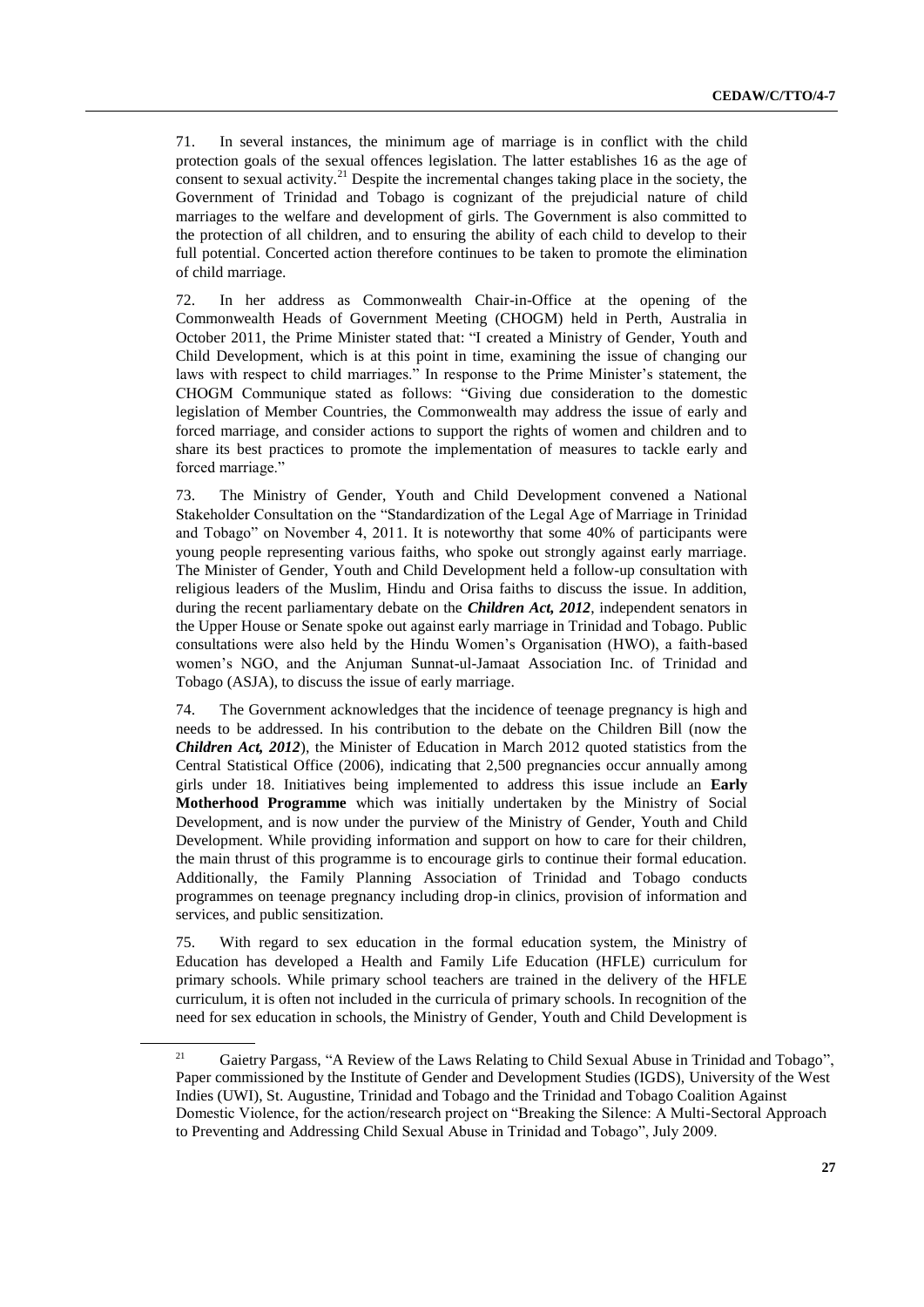in the process of developing a sex and sexuality education programme aimed at raising the awareness of parents through the National Parent Teachers Association. It is anticipated that once parents become fully aware of the need for sex education, they may be more disposed to having HFLE introduced to their children in schools.

76. The Parliament of Trinidad and Tobago has passed several pieces of legislation aimed at the protection of children. These include:

#### • *The Children's Authority Act, 2000*

This Act has been partially proclaimed to enable a Board of Management to be appointed and to work at putting in place sufficient infrastructure, policies and procedures to enable the Act to be fully proclaimed. The Authority, when fully established, would be responsible for inter alia investigating complaints of staff, children and parents of children with respect to any child who is in the care of a community residence, foster home or nursery. The Children's Authority Act has been amended in 2003 and in 2008 by Act No. 8 of 2003 and Act No. 14 of 2008 respectively.

#### • *The Adoption of Children Act, 2000*

This Act makes provision for the regulation of procedures governing the adoption of children, which includes the establishment of an Adoption Board. The Board is charged with the responsibility, inter alia, to receive applications from parents, guardians, the Children's Authority and prospective adopters in respect of adopting children; make investigations for the consideration of the Court; co-operate and assist the Children's Authority in relation to adoption; make recommendations to the Court; and listen to the views of the child.

#### • *The Children's Community Residences, Foster Homes & Nurseries Act, 2000*

This Act makes provision for the monitoring licensing and regulating of community residences, foster care and nurseries in Trinidad and Tobago. Under this Act, no person shall manage a community residence without a residence licence from the Children's Authority. In addition, this Act also establishes a foster care system to be managed by the Children's Authority.

#### • *The International Child Abduction Act, 2008*

This Act was enacted and came into force on 15, October 2008, and provides for the application on Trinidad and Tobago of the Hague Convention on the Civil Aspects of International Child Abduction. The provisions of the Convention are attached to the Schedule of the Act and aim to secure the prompt return of children wrongfully removed to or retained in any Contracting State and to ensure that rights of custody and of access under the law of one Contracting State are effectively respected in the other Contracting States. The Act establishes a Central Authority known as the Civil Child Abduction Authority to discharge the duties as imposed by the Convention. The Civil Child Abduction Authority also operates under the mandate of the Attorney General.

#### • *The Children's Life Fund Act, 2010*

The Children's Life Fund Act was piloted by the Prime Minister in 2010. It established the Children's Life Fund Authority, created to provide funding and critical support specifically for children needing life-saving, tertiary-level health care services.

• *Miscellaneous Provisions (Minimum Age for Admission to Employment) Act, 2007*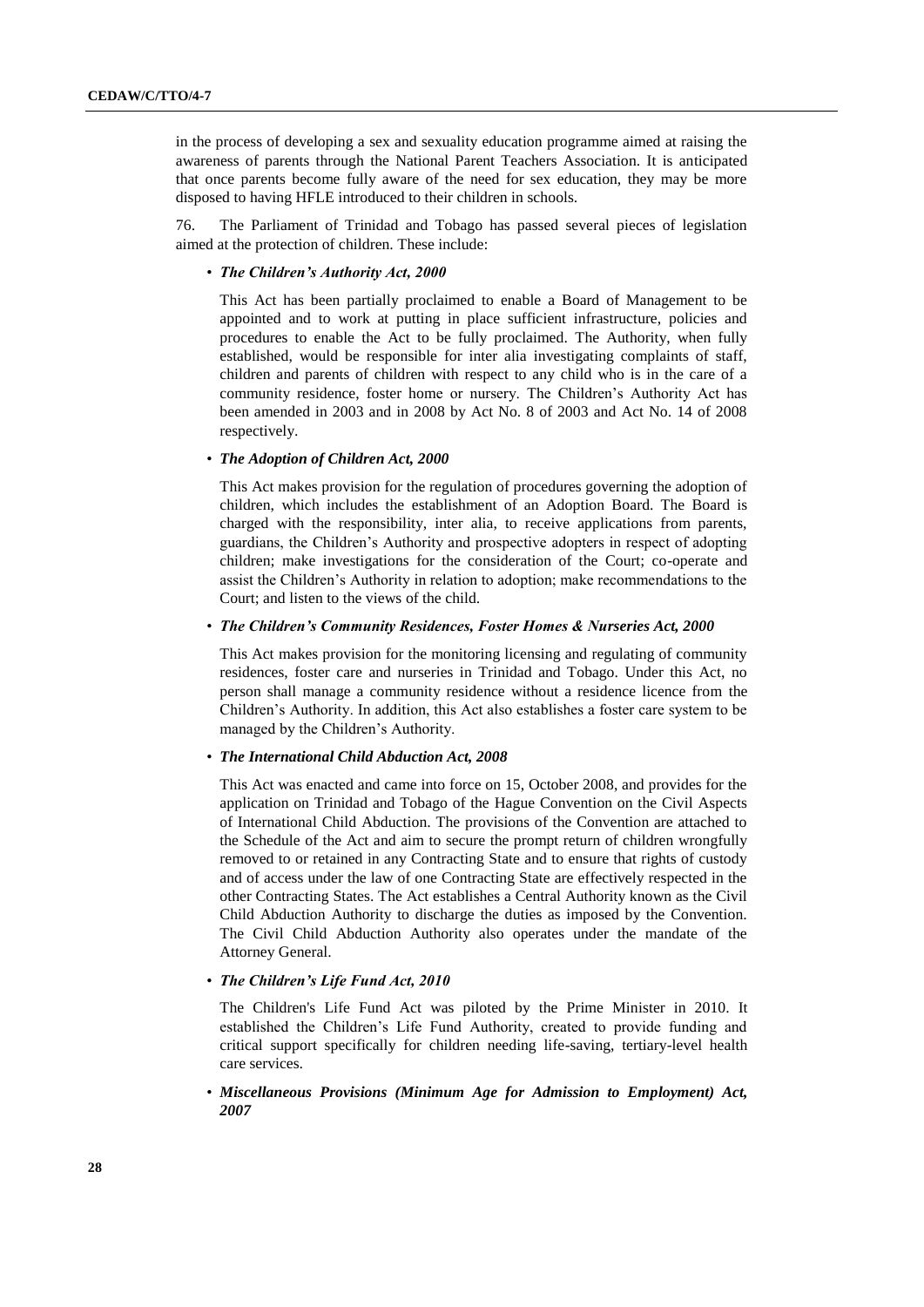This Act aims to give effect to the International Labour Organisation (ILO) Convention No. 138 relating to the Minimum Age for Admission to Employment and establishes the minimum age for admission to employment as sixteen years. Further, it amends the *Children's Act, 1925* in relation to children in employment and also provides for rules relating to employers in the management of persons under the age of eighteen years.

### • *Family Proceedings Act, 2004*

This Act relates to any family proceedings arising out of a superior or inferior Court of record. It provides for the services of probation officers as well as mediators in family matters.

#### • *The Children Act, 2012*

This Act relates to criminal offences against children and child offenders and seeks to repeal and replace the *Children Act, 1925.* This new regime strengthens the child protection system and makes provision for offences against children that were previously not included in the old regime. New crimes include, inter alia, offences relating to firearms; female genital mutilation; abuse of children through prostitution; sexual offences generally; dangerous drugs, tobacco and alcohol and offences relating to child pornography.

77. Trinidad and Tobago is a State party to the Convention on the Rights of the Child (CRC). A Cabinet Appointed Committee has been mandated to implement the articles of this Convention. In this regard, a National Plan of Action for Children in Difficult Circumstances (NPA Committee) has been established to operationalize the CRC. This multi-sectoral Committee is engaged in the development of a National Strategic Plan for Children. Two of the strategies adopted to increase public awareness on the Rights of the Child include extensive public education programmes and the annual commemoration of International Children's Day.

78. A new National Youth Policy for the period 2012-2017 was developed by a Cabinet Appointed Committee, and was approved by Cabinet in November 2012 and charges the Ministry of Gender, Youth and Child Development with the responsibility of developing and empowering young people from the ages 12-29 to make informed life choices. The overall goals of the policy include; enabling young people to lead, initiate and participate in actions that would lead to their development and that of their communities; ensure that young people have access to adequate resources; ensure a coordinated response from all stakeholders in the operation of youth-related programmes; and to develop qualities of citizenship and pride in young people. Additionally the Youth Affairs Division of the Ministry works in collaboration with other agencies (including the Ministry of Health, Family Planning Association of Trinidad and Tobago (FPATT), Advocates for Safe Parenthood (ASPIRE), Young Men's Christian Association (YMCA), and the Red Cross) to deliver sex education and life skills to out-of-school youths. Target groups and initiatives include youth groups, school "Edu-vans" and peer education programmes. The Division's roving awareness-raising programme, "The Youth Health Caravan" visits communities, targeting primarily the youth cohort and by extension, their families. Information is shared using a variety of methodologies, including the cultural and performing arts and drama. Young persons can access testing for HIV/AIDS, eye and blood pressure, and view displays with information on sexually transmitted infections, and other health related issues.

#### **Recommendation 11: Family planning programmes for men and women**

**11. The Committee is concerned that family planning programmes appear to be aimed only at women and there is limited emphasis on male responsibility in this regard.**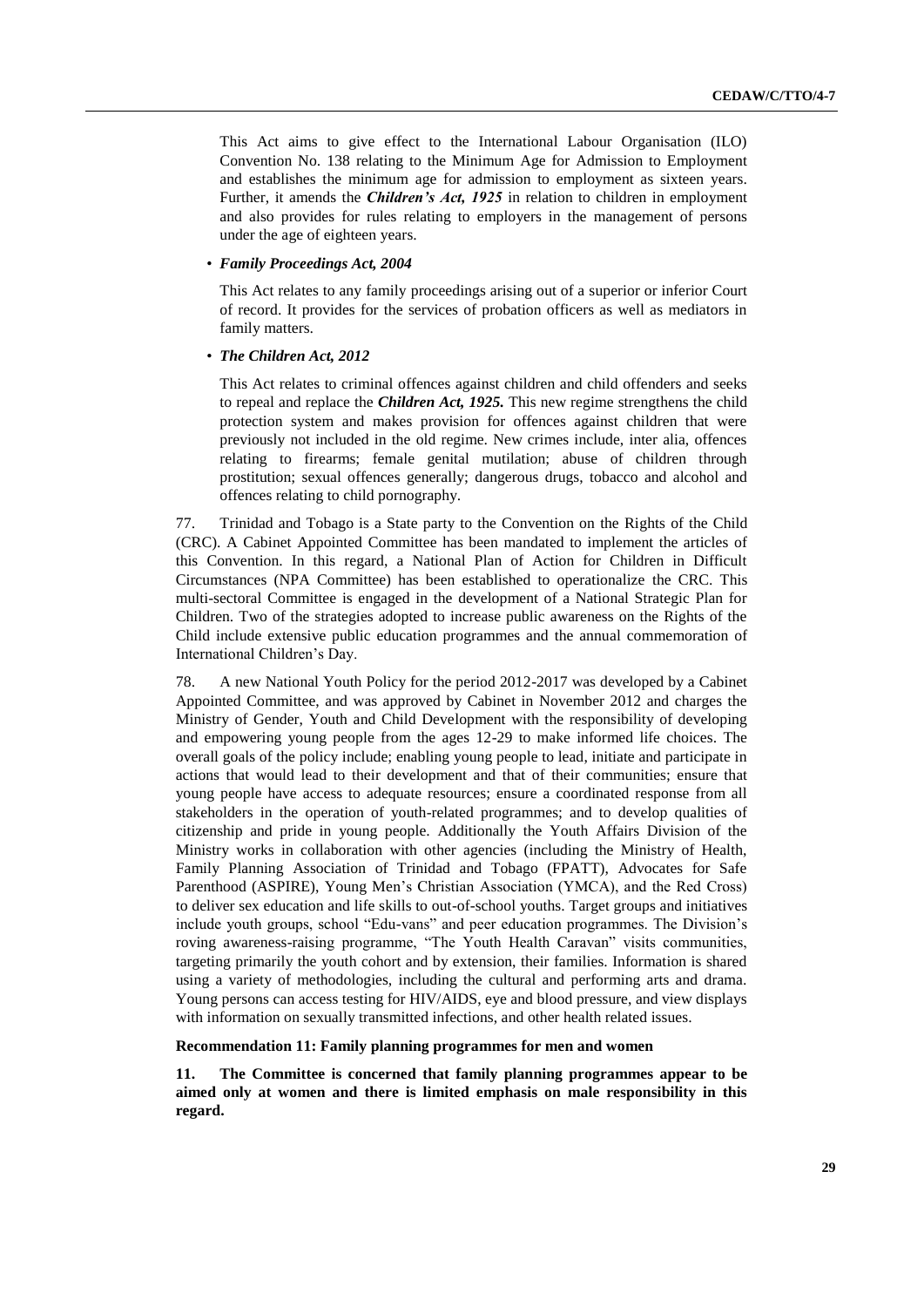## **The Committee recommends the introduction of programmes to encourage men to take part in family planning responsibilities.**

79. In the period under review, increased attention has been focused on the role of men in family planning, shared family responsibility, and building greater levels of gender equity. The Gender Affairs Division of the Ministry of Gender, Youth and Child Development began collaborating with UNFPA in 2010-2011 to raise awareness among men and boys of their responsibility for sexual and reproductive health issues. Through this initiative posters and six (6) brochures (on Sexually Transmitted Infections, Contraceptives, Condoms, Pregnancy, Caring for Newborn Babies, and Infertility) were produced and distributed through exhibitions, a Men's Health Caravan, and a Fatherhood Fair held by the Ministry of National Security.

80. The Gender Affairs Division also implemented a **Defining Masculinity Excellence Programme**<sup>22</sup> which focused on increasing gender equity between men and women by assisting men to understand and cope with the challenges of changing gender roles in their lives, and equipping them with the strategies to succeed in familial and other relationships. Two past participants were contracted by the then Ministry of Community Development, Culture and Gender Affairs to implement sustainable programmes reaching men and boys. Several men who were trained in this programme currently support the Gender Affairs Division in working with other men and boys.

81. The Gender Affairs Division's **Food Preparation and Home Management for Men and Boys** programme was piloted in 2003, and is currently being implemented in community centres across Trinidad. The programme aims to address shared family responsibilities and provide men and boys with life skills including, *inter alia*, food preparation, home management, financial management, home gardening, and men's health. Over 2,000 men and boys have completed this programme, which is delivered in a nonthreatening, all-male environment. The participants benefit from the support of other men in promoting shared family responsibilities, including in the area of food preparation.

82. In an effort to reduce the incidence of risky behaviour and promote greater responsibility for contraceptive use, a **Men's Health Caravan** was established to provide health information and basic screening for men, especially those in rural communities. The programme includes testing for HIV/AIDS, high blood pressure, blood sugar, cholesterol, prostate cancer, as well as vision screening and immunization. The Family Planning Association has also introduced an all-male clinic which increases access to similar health services.

**Recommendation 12: Inclusion of data and information on rural women and policies to improve their situation**

**12. The Committee is concerned at the absence of details on any public policy for rural women, including in respect to employment and health. It is particularly concerned about the situation of older women in rural areas.**

**The Committee urges the State party to include in its next report more information and data on the situation of rural women, and of older rural women in particular, and on any policy aimed at their economic empowerment as well as their access to employment and health-care services.**

83. The Draft National Policy on Gender and Development seeks to integrate gender equality goals into strategies aimed at increasing food security and natural resource exploitation, as a means of ensuring the wellbeing of women and men, their sustainable livelihoods and equitable access to productive resources. To this end, an investigation will

<sup>22</sup> See paragraph 41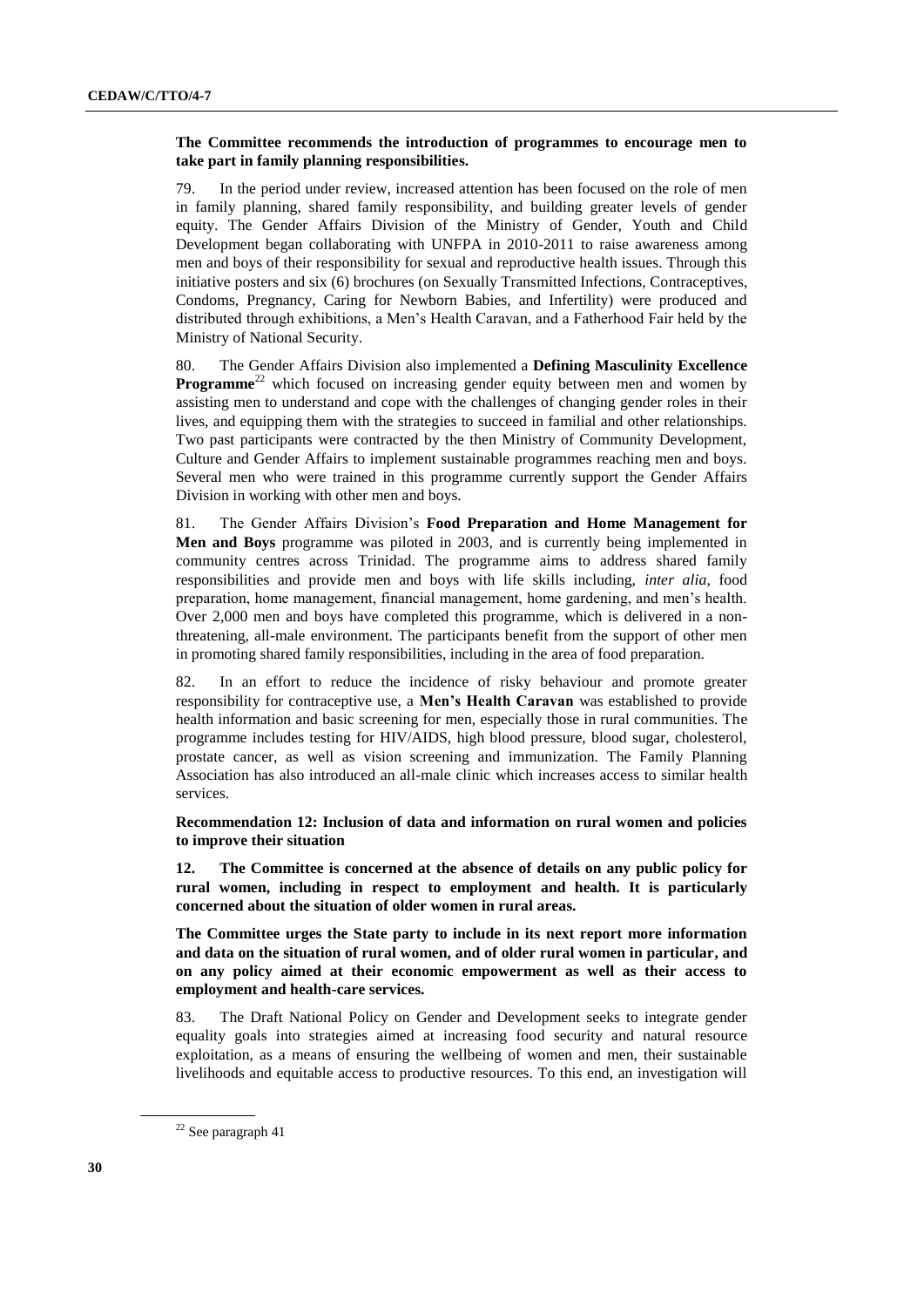be conducted to gather national agricultural data, disaggregated by sex to identify the gender differential with regards to ownership, earnings, crop selection, marketing and other aspects of agriculture, to inform gender aware initiatives required to enhance the Agricultural sector.

84. Trinidad and Tobago's Draft National Policy on Gender and Development and Action Plan was developed through a process of wide stakeholder consultations which were hosted in each county in Trinidad as well as in Tobago. Additionally, the Ministry of Gender, Youth and Child Development in collaboration with the Ministry of the Attorney General, placed special emphasis on the participation of rural women in the preparation of the CEDAW Periodic Reports. Workshops were held in 2007 in each of the nine administrative districts to solicit contributions from women in rural areas to assist in shaping the Report and to identify their critical concerns. (See Appendix IV).

85. **The Women in Harmony Agriculture/Landscaping Programme**<sup>23</sup> Women between the ages of twenty six (26) and forty five (45) undergo twelve weeks of training in various agricultural and landscaping techniques which help to provide women with skills for self-sustainability. Entrepreneurship development is also a key module of this programme and start-up kits and other forms of technical and financial assistance are given to those women who have shown the potential to own their own businesses.

86. **The Network of Rural Women Producers of Trinidad and Tobago (NRWPTT)** is the Trinidad and Tobago Chapter of Caribbean Network of Rural Women Producers (CANROP). The NRWPTT has been in existence for the past 12 years. The main goals of the Network are to provide rural women with access to credit for micro-business projects; to contribute to government policies that are sensitive to and supportive of the special needs of rural women producers; to contribute to the elimination of the gender bias in the ownership of land; and ensuring that women have the same opportunities as men to own property. The Network also seeks to provide marketing support for rural women producers and to offer training, research, technical support and outreach services. The NRWPTT, which recently held its  $6<sup>th</sup>$  Annual Mango Festival, receives an annual subvention from the Ministry of Food Production.

87. The Government's HIV/AIDS education and awareness strategy includes the **HIV/AIDS Education and Prevention Programme for Rural Women**, between 18 and 45 years who are willing to obtain and share information about HIV/AIDS. In the rural area of Moruga, for example, a tangible result of this programme was the development of a resource centre and the establishment of an outreach programme.

88. Rural women of Trinidad and Tobago enjoy membership in the Country Women of the World though the membership of the **Trinidad and Tobago Federation of Women's Institute** which has unit associations in every county and contributes towards the development of national policies through its representation on national bodies. The Federation benefits from financial support from the Government of Trinidad and Tobago and seeks to assist women homemakers to become self-sufficient. To improve the socioeconomic status of rural women, the Federation offers services in education, training and tutoring.

89. The Government of Trinidad and Tobago, through its various ministries and agencies, have initiated programmes geared towards providing services to rural women. The Ministry of Local Government, for example, established a Rural Development Company in 2007 with a mandate to improve the situation of rural men and women, including the provision of essential services. The Ministry of the People and Social Development is currently taking a variety of services, including legal services, directly to

<sup>&</sup>lt;sup>23</sup> See paragraph 59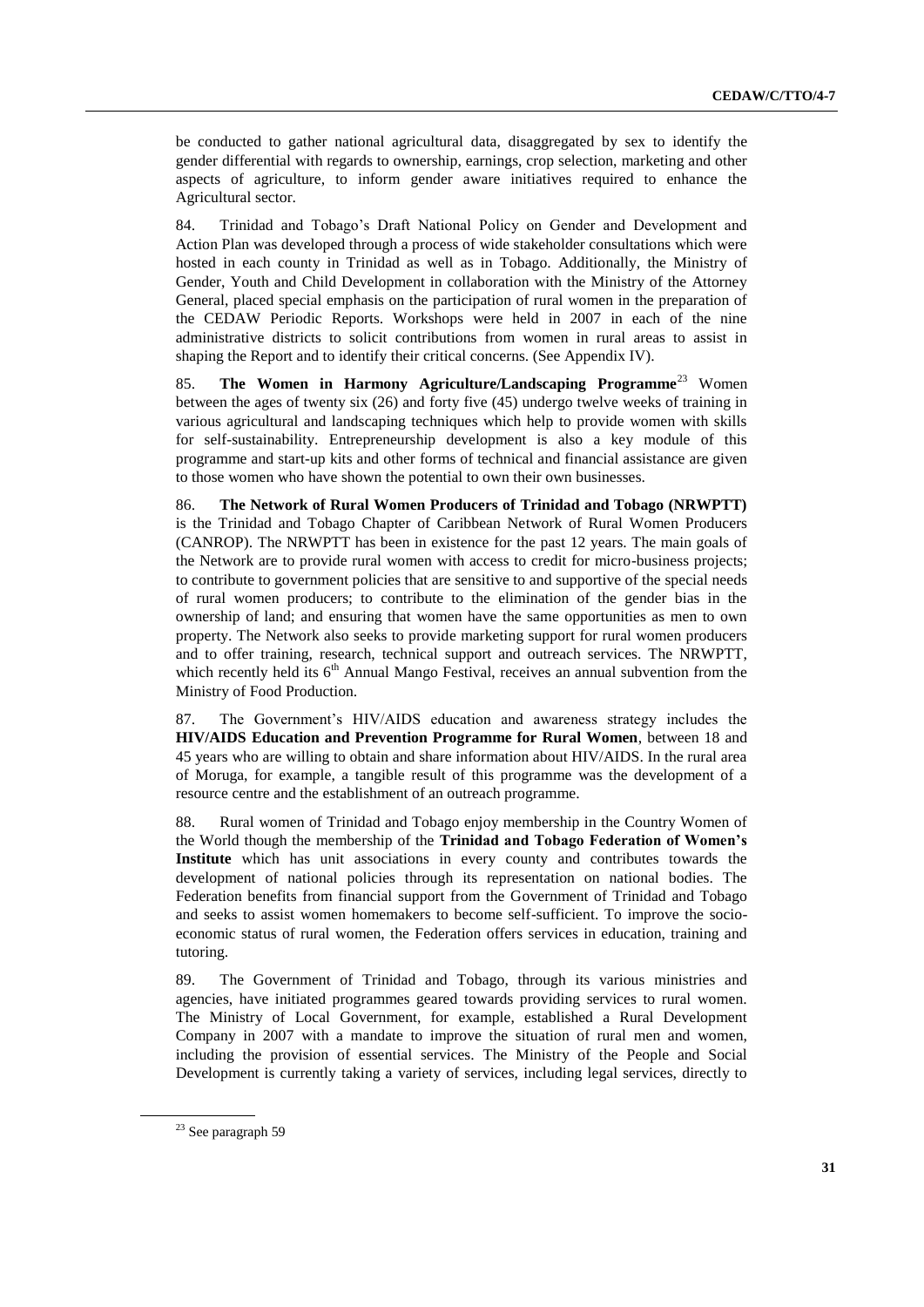people in rural communities. The Gender Affairs Division of the Ministry of Gender, Youth and Child Development piloted a project to provide Information and Communications Technologies (ICTs) training for rural women and in celebration of International Women's Day 2012, the Gender Affairs Division in collaboration with other Government agencies, the private sector and NGOs, held a series of community fairs across the country for rural women.

90. It has been widely acknowledged that financial dependence on one's spouse/partner may contribute to the vulnerability of women in situations of domestic violence, especially those in rural areas. Hence, the Government of Trinidad and Tobago through its ministries and agencies has implemented a number of programmes providing for the continuous retraining of women in non-traditional skills to allow them to negotiate better wages and higher levels of employment and break the stereotyping in the labour market. These training programmes also create job opportunities for women (inclusive of those in rural areas) in the non-agricultural sector and include:

- **The Multi-Sector Skills Training Programme** (MuST) provides training in construction and hospitality and tourism;
- **The Youth Training and Employment Partnership Programme** (YTEPP) is an intervention strategy aimed at addressing the issue of escalating unemployment, particularly among young persons between the ages of 15 and 35. YTEPP Limited offers over 80 vocational courses in 12 occupational areas.
- **The On-the-Job Training (OJT) Programme** provides opportunities for nationals between the ages of 16-35, to gain practical experience and work-based training within companies in Trinidad and Tobago. The programme envisions the certification of all trainees under the National Occupational Standards through the Trinidad and Tobago Vocational Qualifications (TTNVQ)/ Caribbean Vocational Qualification (CVQ) Framework. This new national accreditation system for vocational education allows certified persons to pursue further education and training.
- **The Women in Harmony Elderly Care Programme**<sup>24</sup> provides twelve weeks of training for women between the ages of twenty six (26) and forty five (45), including a three week practicum in basic anatomy and physiology, the role of the care giver, safety in the work place, HIV/AIDS, the ageing process and taking vital signs. Graduates of the programme are included in the Geriatric Adolescent Partnership Programme's placement database from which nationals may source care givers for the elderly.

91. There has been an increase in the numbers of Health Centres providing primary health care, especially to rural persons. Apart from Hospitals with specialized Clinics, 102 Health Centres in communities provide rural men and women with access to health services. Additionally 10 mobile Health Clinics were commissioned in 2007, which allows for increased services to rural communities.

92. One of the Government's Seven Pillars for national sustainable development<sup>25</sup> is "Poverty Eradication and Social Justice– Preference for Poor and Disadvantaged" which stresses that "all citizens are entitled to a sustainable livelihood and the gap between the haves and have-nots must be closed." In the period under review, the Community Development Fund of the Ministry of Community Development coordinated a **Poverty Eradication Programme,** which included the following approaches geared towards the economic empowerment of rural and impoverished communities and persons:

<sup>&</sup>lt;sup>24</sup> See paragraph 59

<sup>&</sup>lt;sup>25</sup> The People's Partnership, "Prosperity for All" Manifesto, 2010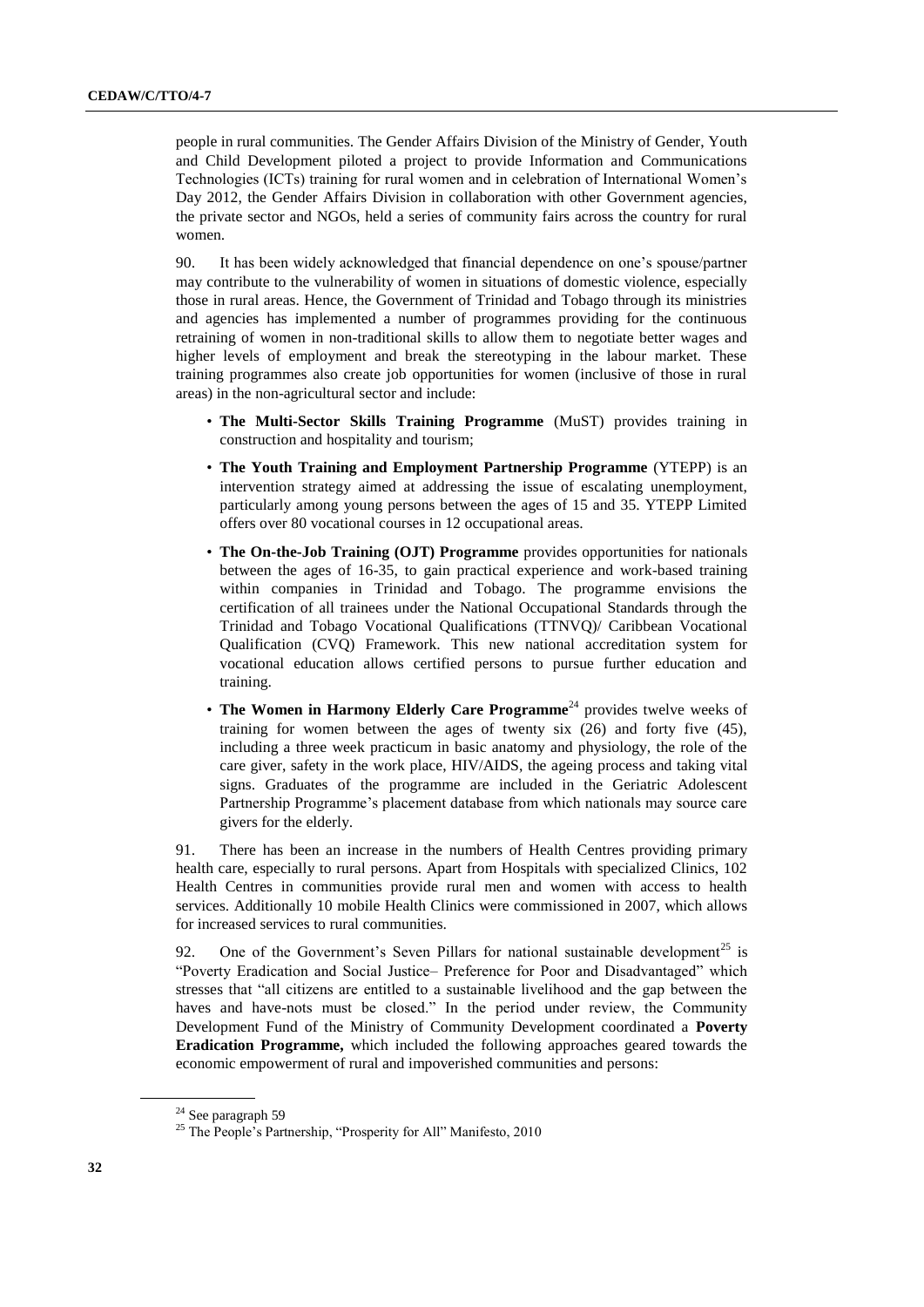- Conducting relevant research within vulnerable communities to compile community profiles;
- Initiating community meetings to ascertain information on viable projects;
- Working with groups and various Government and non-governmental agencies and NGOs to develop sustainable projects and programmes;
- Sensitizing communities on social opportunities through community caravans that highlight programmes offered by various Government and non-governmental agencies;
- Implementing projects by providing the necessary resources as required for their sustainability.

93. The Ministry of the People and Social Development is also currently doing significant work on poverty alleviation, including the provision of social safety nets. Efforts are being made to raise the general standard of living in the country, through skills training, non-formal education and income generating activities. The Tobago House of Assembly's Community Development Unit offers various income generation courses such as landscaping.

94. The **Adult Literacy Programme** is coordinated by the Ministry of Community Development and is geared towards the economic empowerment of women in rural areas, particularly with respect to employment and health. As a fundamental human right, access to quality literacy learning opportunities and the continued development of the literacy skills of individuals, and communities are essential components of strategies for poverty reduction, equality, economic development, environmental protection, and the achievement of democracy. This is in keeping with the 'People Centred Development Plan'<sup>26</sup> which articulates Government's commitment to making human development a central thrust through the education system and through the creation of other infrastructure to support lifelong learning, skills building, institutional strengthening and the building of a competitive economy.

95. During the period under review, the Ministry of Community Development, in collaboration with the Adult Literacy Tutors Association (ALTA), embarked on a literacy programme with the aim of stimulating the growth of a more informed population. The objectives of this initiative are to:

- (i) Develop mechanisms to reduce poverty and hunger;
- (ii) Assist in increasing the literacy rate;
- (iii) Promote gender equality and empower women;
- (iv) Reduce child mortality;
- (v) Improve maternal health;
- (vi) Assist in the fight against HIV/AIDS and other communicable diseases;
- (vii) Ensure environmental sustainability;
- (viii) Develop a community partnership for development.

96. The Ministry of Community Development has initiated Transformation and Development Centres (TDCs), to perpetuate the vision of empowering women and men to become contributors to development at the community and national levels. The target group for the TDCs includes persons displaced due to job loss, the homeless, unskilled persons,

<sup>26</sup> The People's Partnership, "Prosperity for All" Manifesto, 2010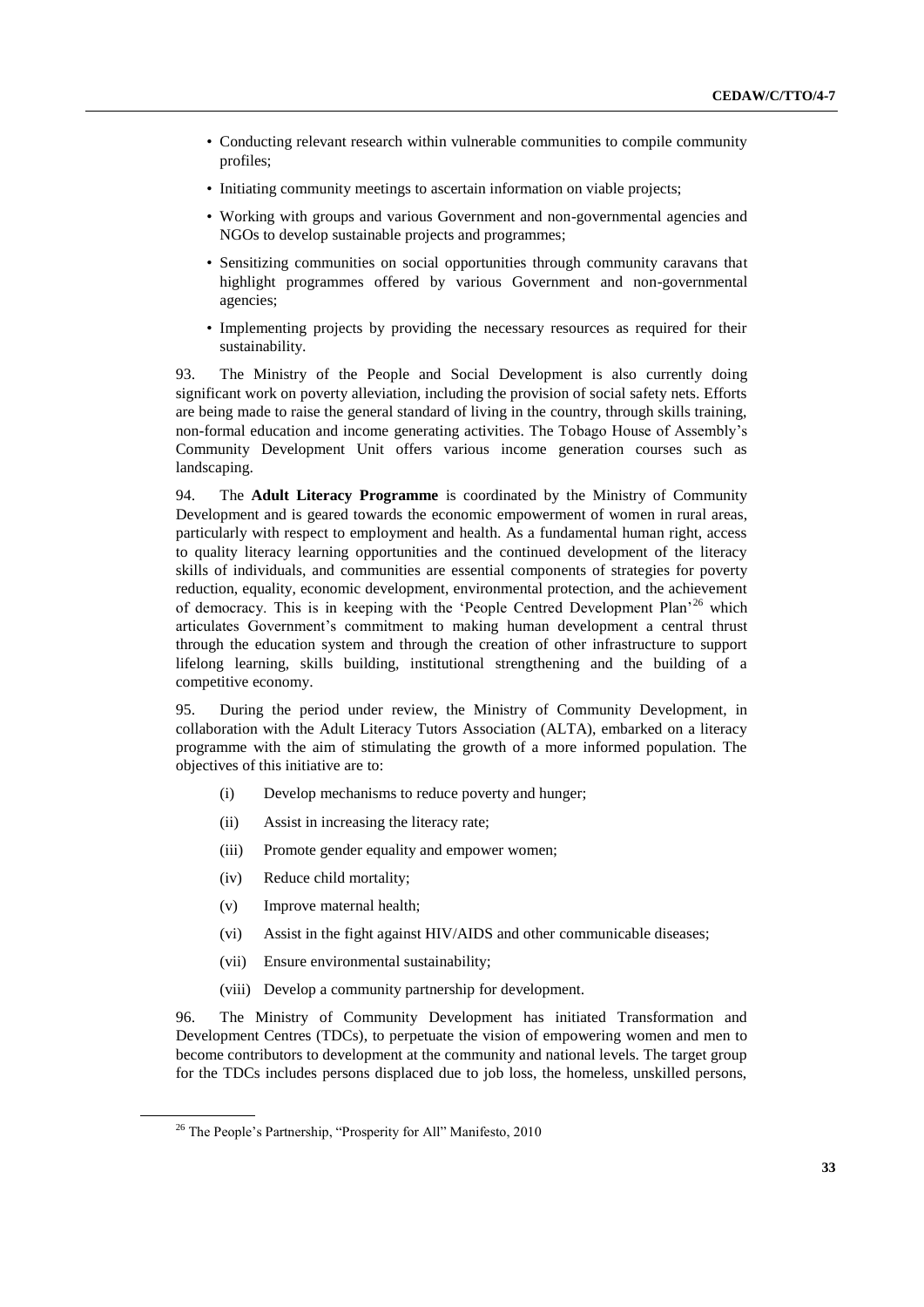single parent families with a history of mental imbalance, and persons unable to function physically due to ill-health. The TDCs can contribute significantly to the development and empowerment of women who are unemployed or unskilled, single parent mothers and disabled women.

97. The transformational process encompasses counselling, skills training, entrepreneurial development training, and assistance in locating job opportunities or creating self-employment. The specific objectives of the TDCs are to:

- Interview and register unemployed persons who are unable to meet their basic subsistence needs as clients of the centre;
- Provide a daily meal for clients;
- Assess clients and provide or refer them for relevant counselling, as required;
- Expose clients to employment oriented skills training programme; and
- Facilitate and assist clients in the transition from dependence on the services of the centres to a state of self-reliance and empowerment.

#### **Recommendation 13: Response to specific issues raised in concluding comments**

**13. The Committee requests the State party to respond in its next periodic report to the specific issues raised in the present concluding comments. It also requests the State party to provide in its next report an assessment of the impact of measures taken to implement the Convention.**

98. Part three of the Report details measures taken to implement the Convention during the period under review 2001-2013.

**Recommendation 14: Acceptance of amendment to Article 20, paragraph 1 and ratification of the Optional Protocol**

**14. The Committee urges the State party to accept the amendment to Article 20, Paragraph 1, of the Convention, concerning the meeting time of the Committee.**

**The Committee also urges the State party to sign and ratify the Optional Protocol to the Convention.**

99. The Optional Protocol to the Convention has not been considered by the Government of Trinidad and Tobago to date.

#### **Recommendation 15: Dissemination of the Report**

**15. The Committee requests the wide dissemination in Trinidad and Tobago of the present concluding comments in order to make the people of Trinidad and Tobago, in particular governmental administrators and politicians, aware of the steps that have been taken with regard to** *de jure* **and** *de facto* **equality for women and of the future steps that are required in that regard.**

**It requests the State party to continue to disseminate widely, and in particular to women's and human rights organizations, the Convention and its Optional Protocol, the general recommendations of the Committee, the Beijing Declaration and Platform for Action and the results of the twenty-third special session of the General Assembly, entitled "Women 2000: gender equality, development and peace for the twenty-first century".**

100. The Committee's concluding comments formed the basis for a National Consultation on CEDAW held in 2007, in which Government and non-governmental stakeholders participated. The event was attended by over 400 persons. Trinidad and Tobago's Report and the Committee's concluding comments were widely distributed. The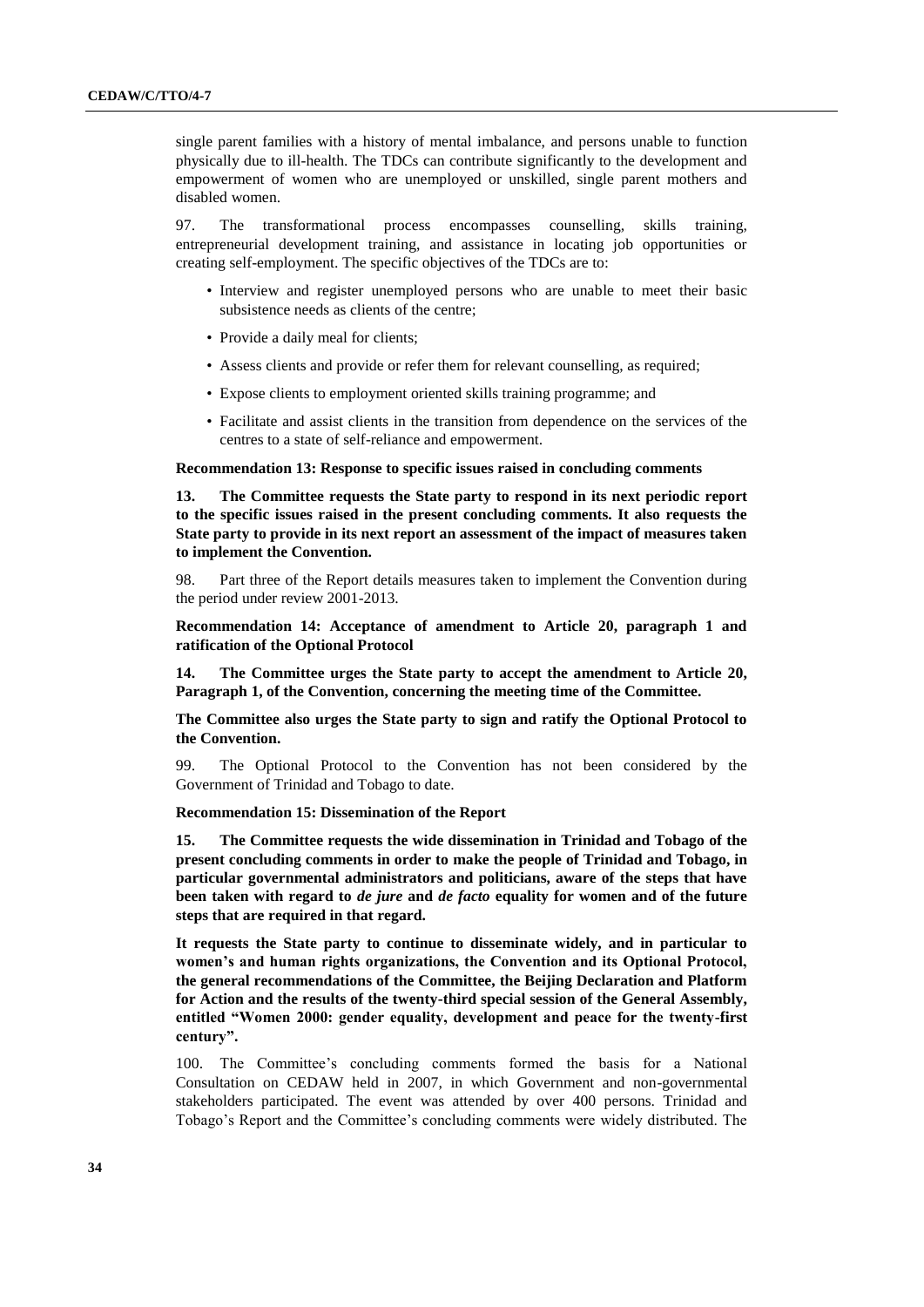Government Printery published the documents, which are available in major libraries and documentation centres throughout the country.

101. The Gender Affairs Division also developed an easy to read brochure on CEDAW and the Committee's concluding comments, which is distributed to the public. The Beijing Declaration, Platform for Action and Outcomes Document of the  $23<sup>rd</sup>$  special session of the General Assembly are available through the United Nations Information Centre (UNIC) in Port-of-Spain, Trinidad and Tobago, and are often distributed by the Gender Affairs Division.

## **Part Three: Specific provisions to advance the Convention in the period under review 2001-2013**

#### **ARTICLE 2:** *Elimination of Discrimination Against Women*

102. During the period under review, the Government of Trinidad and Tobago engaged in significant initiatives to promote the advancement of women and gender equality.

103. The Ministry of Gender, Youth and Child Development receives substantial budgetary allocations for its projects and programmes through the Government's Public Sector Investment Programme (PSIP). This programme is the budgeting and strategic planning tool available to the Government to translate its policies and plans into tangible projects and programmes designed to improve the standard of living of citizens and to provide for economic growth and human development. For the period 2012 there was a budgetary allocation of TTD\$ 29.6 million and for the period 2013 the budgetary allocation was increased to TTD\$ 38.7 million.

104. The Draft National Policy on Gender and Development aims to mainstream a gender perspective in the following areas of national life:

- Transformational leadership and governance;
- Macro-economy and trade;
- Labour and employment;
- Poverty alleviation and social protection;
- Agriculture and food security;
- Climate change and natural resource management;
- Education and human capital development;
- Unwaged economic activities, domestic and family life;
- Gender-based violence and human security;
- Health and well-being;
- Gender and special interest groups (youth, elderly, disabled).

The Draft National Policy promotes the inclusion of gender as an integral tool of analysis in national budgetary and planning processes, and as a means of integrating economic planning and gender planning. It promotes Gender-Responsive Budgeting and gender audits in the planning, implementation, evaluation and monitoring of the national budgetary process. It also promotes national data collection and collation systems related to the economy, to ensure disaggregation of data by sex and the inclusion of gender perspectives to inform all economic policy decisions.

105. In its thrust to mainstream gender and create awareness among relevant policy makers, the Gender Affairs Division of the Ministry of Gender, Youth and Child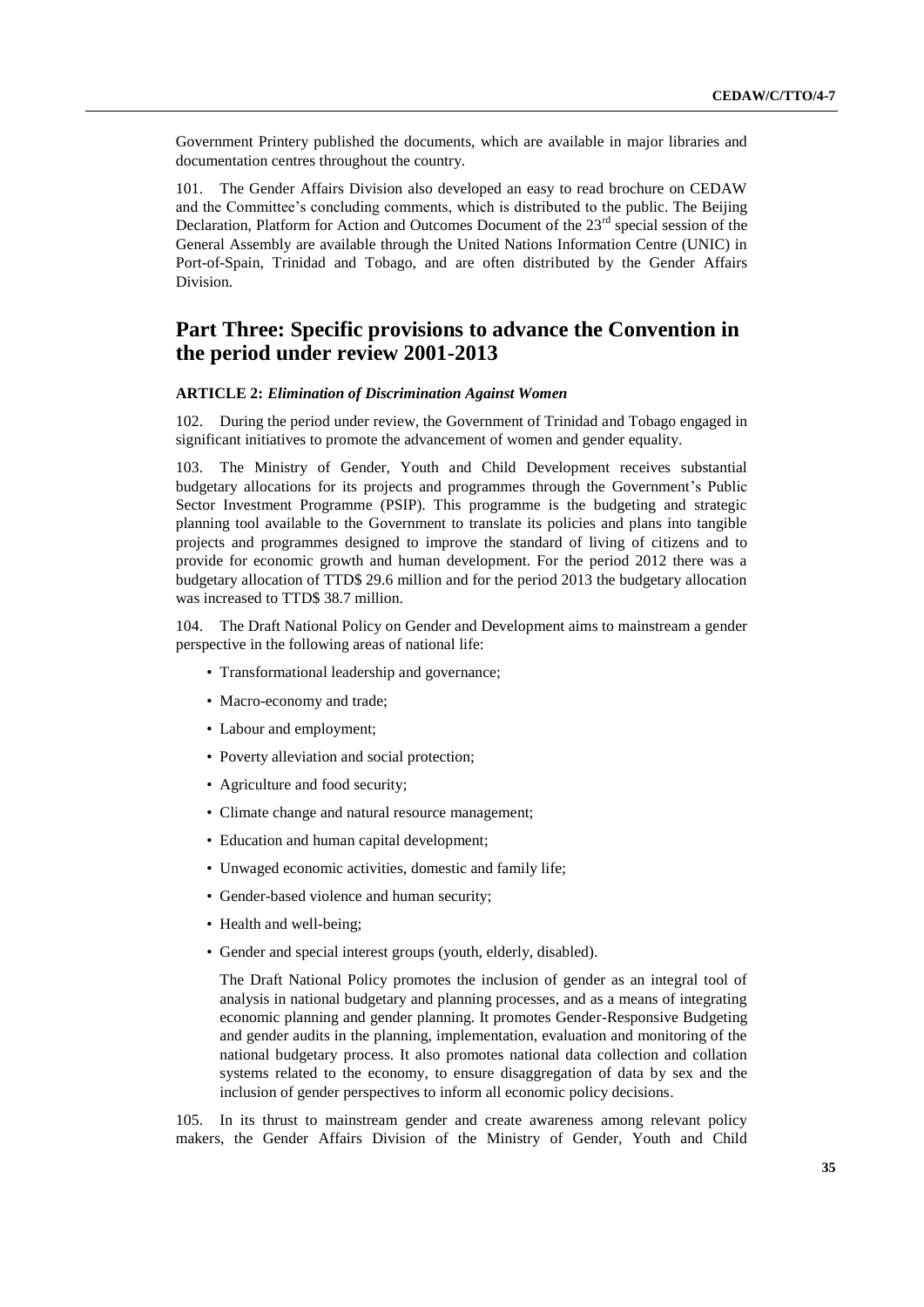Development, in collaboration with the United Nations Development Programme, hosted a seminar under its Distinguished Lecture Series on the topic of "Financing for Gender Equity" in 2008. The seminar targeted policy makers from the public and private sectors, including the Ministry of Finance, as well as Permanent Secretaries of all Government Ministries; international agencies and key NGOs. The Gender Affairs Division has also engaged in a gender mainstreaming strategy that included: training of Gender Focal Points from Government ministries and agencies in 2010 and 2011, and a deeper collaboration with the Ministries of Health and Labour.

106. The Equal Opportunity Commission became operational in 2008 in accordance with the *Equal Opportunity Act, 2000* which allows persons to lodge complaints and have them investigated and conciliated or adjudicated. For the period April 2008 to August 2011, The Commission received 112 complaints from females, 49 of which alleged sex discrimination.

107. The Equal Opportunity Commission held two panel discussions in Trinidad and one in Tobago, on the theme of "Understanding and Promoting Equality in Trinidad and Tobago." The Commission has also embarked on a series of awareness-raising programmes aimed at sensitizing the society and encouraging public discussion on the issue of equal opportunity, as well as to deepen the public's understanding of the work of the Commission.

## **ARTICLE 3:** *Development and Advancement of Women*

108. During the period under review, women in Trinidad and Tobago have experienced considerable improvements in their development and socio-economic advancement in several key areas such as educational, economic participation, political representation and legislative support. This was reflected in the United Nations Development Programme Human Development Report 2013 where Trinidad and Tobago was ranked 50 out of 186 countries in the Gender Inequality Index, an improvement from 53 in the previous report.

109. The overarching national policy framework, the Seven Interconnected Pillars for Sustainable Development, seeks to promote progress for all in Trinidad and Tobago. Gender equality was identified as integral to this agenda "to create a more gender sensitive society with a greater awareness of women's issues and rights. $27$ 

110. The National Institute of Higher Education, Research, Science and Technology (NIHERST) launched the "Caribbean Women in Science and Their Careers" – the  $5<sup>th</sup>$ publication in series on icons in science technology and innovation, and also collaborated with training institutions to produce a publication on Trinidad and Tobago Icons in Science, Technology and Innovation (volume 2), featuring 29 outstanding scientists, engineers and innovators in the country.

#### **ARTICLE 4:** *Acceleration of Equality between Women and Men*

111. The Government of Trinidad and Tobago supports the work of gender-related civil society organisations by way of technical and financial assistance. Hundreds of NGOs have continued to receive support to implement approved programmes, conduct training and capacity building, acquire property and participate in local, regional and international gender fora.

112. Extensive public sensitization and education on gender and development is conducted in order to promote gender equality and equity. These initiatives target the general public through various approaches. Gender training workshops are offered consistently to agencies such as schools, the Defence Force, Government ministries, Gender Focal Points within these Ministries, and civil society. In commemoration of

 $27$  The People's Partnership, "Prosperity for All" Manifesto, 2010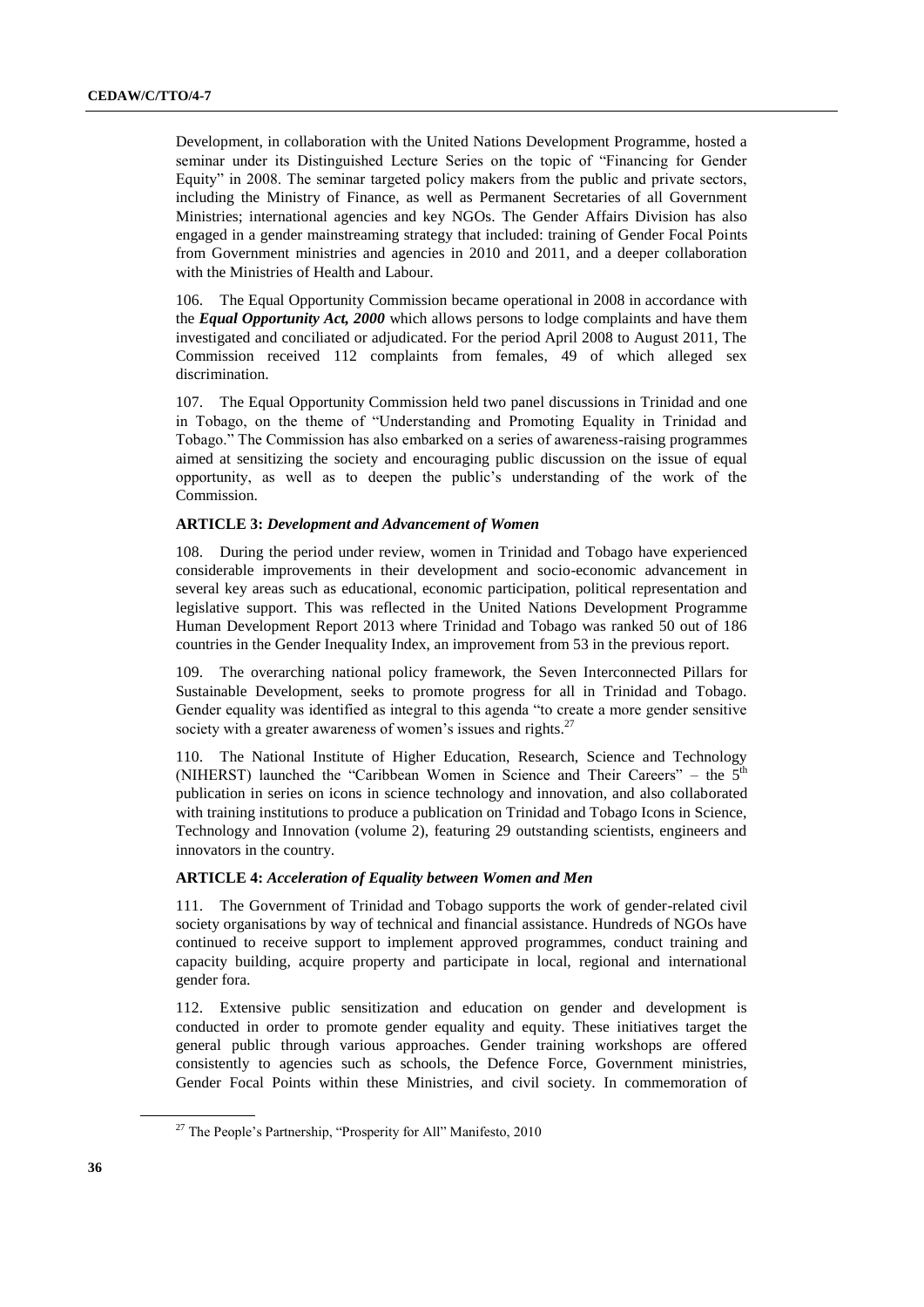International Women's Day, workshops are held nationwide on domestic violence, sexual and reproductive health, life skills, agriculture, employment and employability, health and safety and gender-responsive budgeting.

#### **ARTICLE 5:***Elimination of Sex Roles and Stereotyping*

113. The Gender Affairs Division implemented the **Defining Masculinity Excellence Programme** in a bid to address the gender stereotypes permeating the society.<sup>2</sup>

114. The Gender Affairs Division also developed a series of television panel programmes, entitled "Gender on Your Agenda: You've Got Male."<sup>29</sup>

115. The Gender Affairs Division established an ongoing Distinguished Lecture/ Workshop Series.<sup>30</sup>

116. The **Non-Traditional Skills Training Programme for Women**, targets women between the ages of 18 and 50 who are unskilled, unemployed or earn low wages, and also provides training on a part-time basis for a six-month period with a stipend of TTD\$60.00 per day. This programme is designed to provide specialized technical and vocational training in the areas of construction, woodwork, automotive repair, technology, industrial maintenance and other training such as entrepreneurship, remedial literacy and numeracy based on community needs.

117. The training also includes entrepreneurship, life skills, gender, remedial literacy and numeracy, and other non-traditional skills based on community needs. The programme provides a total of 320 hours of training on a six-month, part-time basis, and offers a stipend of TTD \$60.00 per day for three days per week over this period. The programme targets women between the ages of 18 and 50 who are unskilled, unemployed or earn low wages.

118. The Electrical Association for Women (EAW) is an NGO which also provides nontraditional training in areas such as making circuit boards and fluorescent lights, repairing small household appliances as well as courses in pottery, concrete works, and furniture.

119. Similarly, efforts have been made to change the stereotypical perceptions and attitudes in relation to traditional male and female occupations, by actively encouraging women to pursue careers in agriculture. Through Phase I of the Youth Apprenticeship Programme in Agriculture (YAPA), over, 1,367 women have been trained in practical onfarm aspects of agriculture from 2005 to 2012 and continues to date.

#### **ARTICLE 6:** *Suppression of the Exploitation of Women*

120. Measures are ongoing to prevent, punish and eradicate violence against women. One such measure pertained to the signing by Trinidad and Tobago in 2001 to the United Nations Convention against Transnational Organised Crime and its Protocol to Prevent, Suppress, and Punish Trafficking in Persons, Especially Women and Children, and their subsequent ratification in November 2007. An "Action Plan to Counter Human Trafficking in Trinidad and Tobago" was adopted in an effort to implement these instruments and following several meetings of a special Multi-Sectoral Task Force, the Trafficking in Persons Act was passed in 2011 which became operational in January 2013. A Counter-Trafficking Unit was established thereafter to, inter alia, investigate cases, screen, identify, protect and assist victims and raise public awareness about the crime. There has also been significant collaboration between the Government and civil society and the International Organisation for Migration (IOM) to address trafficking in persons, with one such being a national awareness programme entitled "Redefining Male Excellence: keeping the promise

<sup>28</sup> See paragraph 80

<sup>29</sup> See paragraph 42

<sup>30</sup> See paragraph 43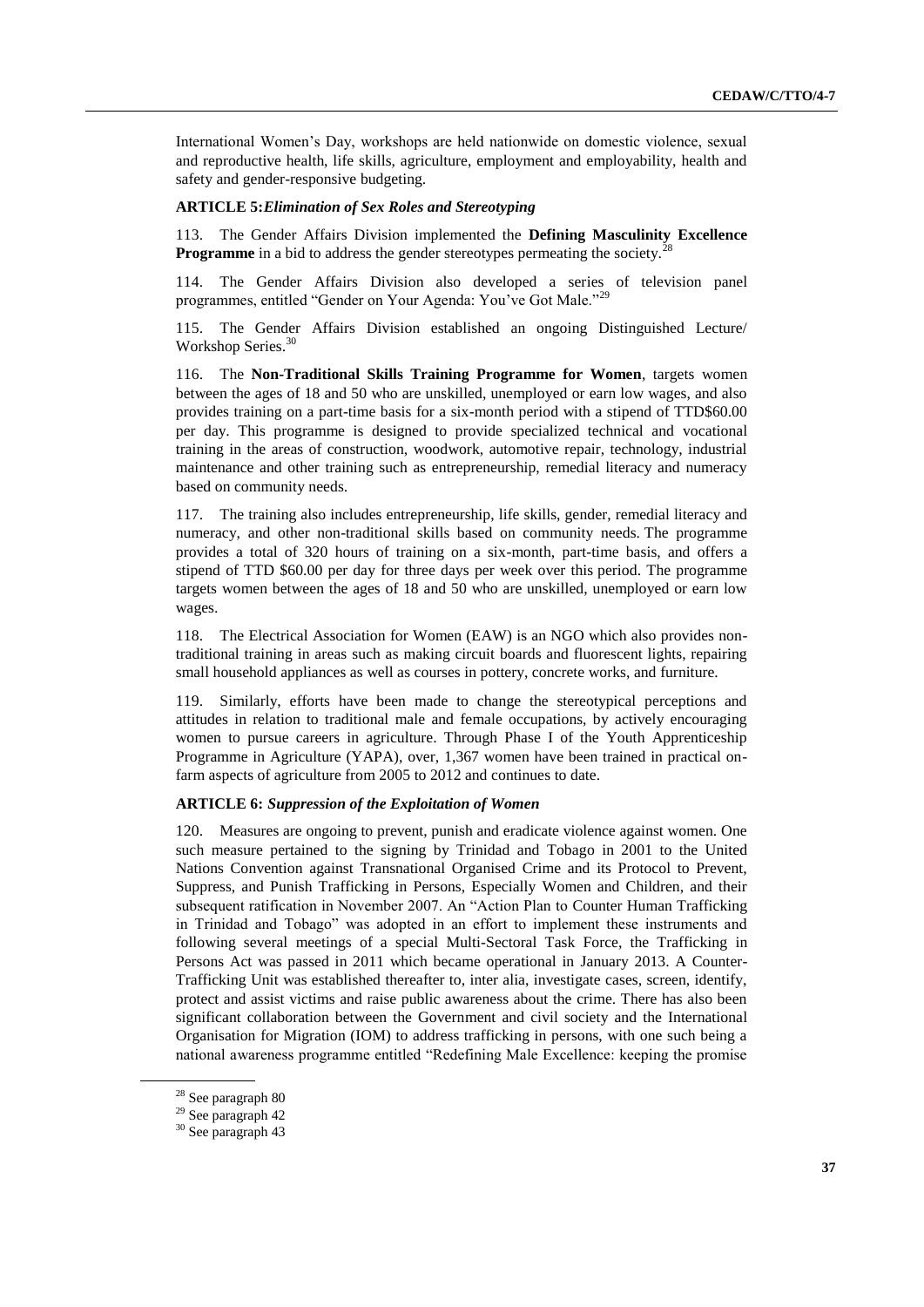to end the sexual exploitation of women and girls, focused on ending the demand for sexual services".

121. The Domestic Violence Hotline is a toll free service that is operated 24-7, inclusive of public holidays to provide the caller/client with counselling; initial contact with police; referral to a shelter; advice and support. The NGO "Families in Action" was contracted by the Government to manage and monitor the hotline service, and provide data collection and analysis for publication. In accordance with the Domestic Violence Act, 1999, the Sir Arthur Institute for Social and Economic Studies (SALISES) of the University of the West Indies (UWI) in St. Augustine was contracted to pilot a Central Registry for Domestic Violence Data.

122. Shelters in Trinidad and Tobago are managed by NGOs with the aid of Government subventions. There are currently twelve (12) shelters in Trinidad and one (1) in Tobago. The Trinidad and Tobago Police Service manages one (1) transitional shelter that provides short-term accommodation for victims of gender-based violence before transition to other shelters. In accordance with international best practice, the operations of existing shelters are currently being reviewed and guidelines are being drafted for the establishment of three (3) model shelters for victims/survivors of gender-based violence, including one (1) for men.

123. Drop-in Centres offer weekly counselling services and other forms of interventions in communities. Access to Community Drop-in Centres and Resource Facilities has improved and a facility specifically targeting men was established. Where necessary, clients are referred to appropriate agencies to have their issues resolved and/or to enhance the services provided. An evaluation of the Centres has been conducted and efforts are being made to restructure the model.

124. Victims of gender-based violence can also access legal services through the Legal Aid Department, and the Ombudsman, whose services are made available in rural communities.

#### **ARTICLE 7:** *Equal Rights in Political and Public Life*

There have been increases in women's overall participation in national leadership and decision-making and increased commitment to establishing mechanisms to accelerate the achievement of gender equity in political participation and representation at all levels of the electoral process. In 2010, Trinidad and Tobago notably elected its first female Prime Minister who subsequently became the first female Chair-in-Office of the Commonwealth. Prior to her assumption of the premiership, she was also sworn in as the first female Leader of the Opposition.

126. Trinidad and Tobago ranks 33rd in the Inter-Parliamentary Union *World Classification of Women Elected to Parliament, 2013* with a 28.6% representation in the Lower House or House of Representatives. In the Upper House or Senate, women were appointed to 25.8% of the seats and at the Local Government level, women account for 32% of the overall participation.

127. The Trinidad and Tobago Network of NGOs for the Advancement of Women reported in 2010, that women averaged 29% of executive board membership of all statutory bodies, State enterprises, special purpose companies, listed private companies, credit unions and trade unions, thereby increasing women's role in the shaping of legislation and policy development.

## **ARTICLE 8**: *International Representation and Participation*

128. The Government of Trinidad and Tobago supports the representation and participation of relevant agencies and personnel in international and regional fora promoting gender and development. This includes those related to the United Nations Systems; the Organization of American States (OAS); the Commonwealth Secretariat and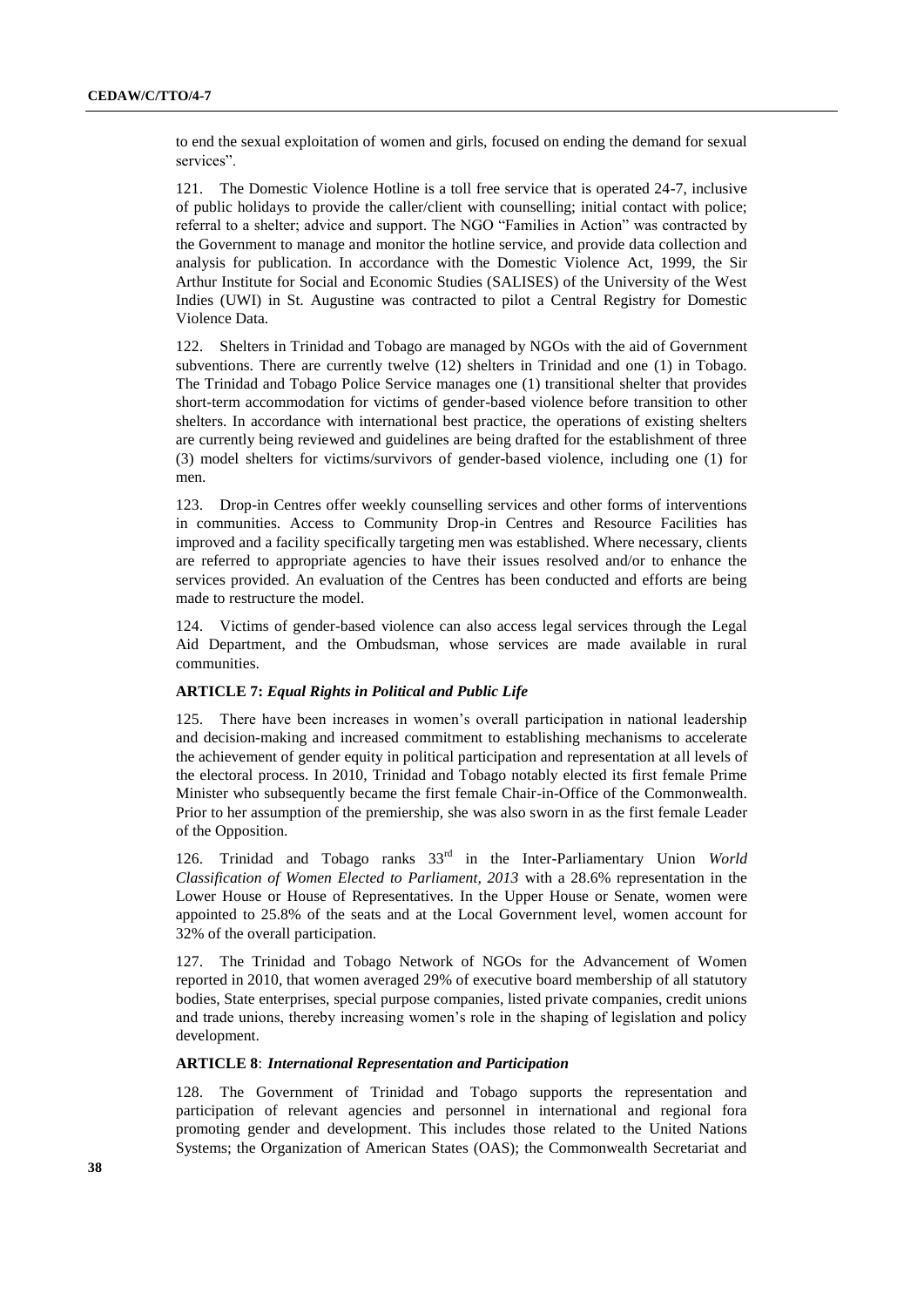the Caribbean Community (CARICOM). Trinidad and Tobago collaborates with regional and multilateral agencies in the work to promote gender equality and equity inclusive of the following:

- Cabinet's approval and disbursement of a Grant of US\$5,000.00 annually to the United Nations Entity for Gender Equality and the Empowerment of Women (UN Women) since its establishment in 2010 and its predecessor the United Nations Development Fund for Women (UNIFEM).
- Cabinet's approval and disbursement of an annual Grant of US\$15,000.00 to the Follow Up Mechanism on Implementation of the Inter-American Convention on the Prevention, Punishment, and Eradication of Violence Against Women (MESECVI), as well as the submission in 2010 of Trinidad and Tobago's second National Report on the implementation of that Convention.
- Partnership with the United Nations Development Programme (UNDP) to conduct an ongoing **Distinguished Lecture/Workshop Series**. A publication of all the lectures is in the process of being compiled.
- Partnership with the United Nations Population Fund (UNFPA) on several initiatives, including Training Workshops on **"Gender and Sexual and Reproductive Health,"** and **"Masculinity in the Caribbean."** The UNFPA assisted the Gender Affairs Division in evaluating the **Defining Masculinity Excellence Programme**, and in conducting a public education programme sensitizing men on key gender and sexuality issues.
- Partnership with the Pan-American Health Organisation (PAHO) to provide the gender sensitization workshops and materials for **"Gender Mainstreaming in the Health Sector"** for health professionals throughout Trinidad and Tobago.

#### **ARTICLE 9***: Equal Rights to Acquire, Change or Retain Nationality*

129. *The Citizenship of the Republic of Trinidad and Tobago (Amendment) Act, 2000* provides equal rights for men and women to acquire, change or retain nationality.

## **ARTICLE 10:** *Equality in Education*

130. The Government of Trinidad and Tobago is committed to the provision of equal access to education at pre-school, primary, secondary and tertiary levels. This is evident in the equitable distribution of schools across the country. The focus of the Government's policy, "Education for All" is designed to provide equal treatment, attention and opportunities to both boys and girls. In this regard, boys and girls are exposed to the same school curriculum that is free of gender bias at all levels.

131. According to the United Nations Development Programme, Human Development Report 2013, Trinidad and Tobago has achieved a high level of gender parity in education as the population of males and females with at least a secondary education are 59.2% and 59.4% respectively.

132. With regard to tertiary education, the Government Assistance for Tuition Expenses programme (GATE) covers 100% of the tuition expenses for undergraduate programmes and 50% for postgraduate programmes at all accredited tertiary level institutions. This has allowed access to tertiary education to increase from 7% in 2000 to approximately 40% in 2012. The 2012-2013 Annual Report for the University of the West Indies (UWI), St. Augustine recorded that the total number of students for on-campus enrolment was 19,017. The percentage of T&T students for on-campus enrolment was reported as 90.4%. The comparative distribution of on-campus enrolment by gender for 2012/2013 was 64% females and 36% males. Females have extended their options, and are now equal to or outnumber males in previously male-dominated fields such as the physical and natural sciences, with engineering remaining the only exception.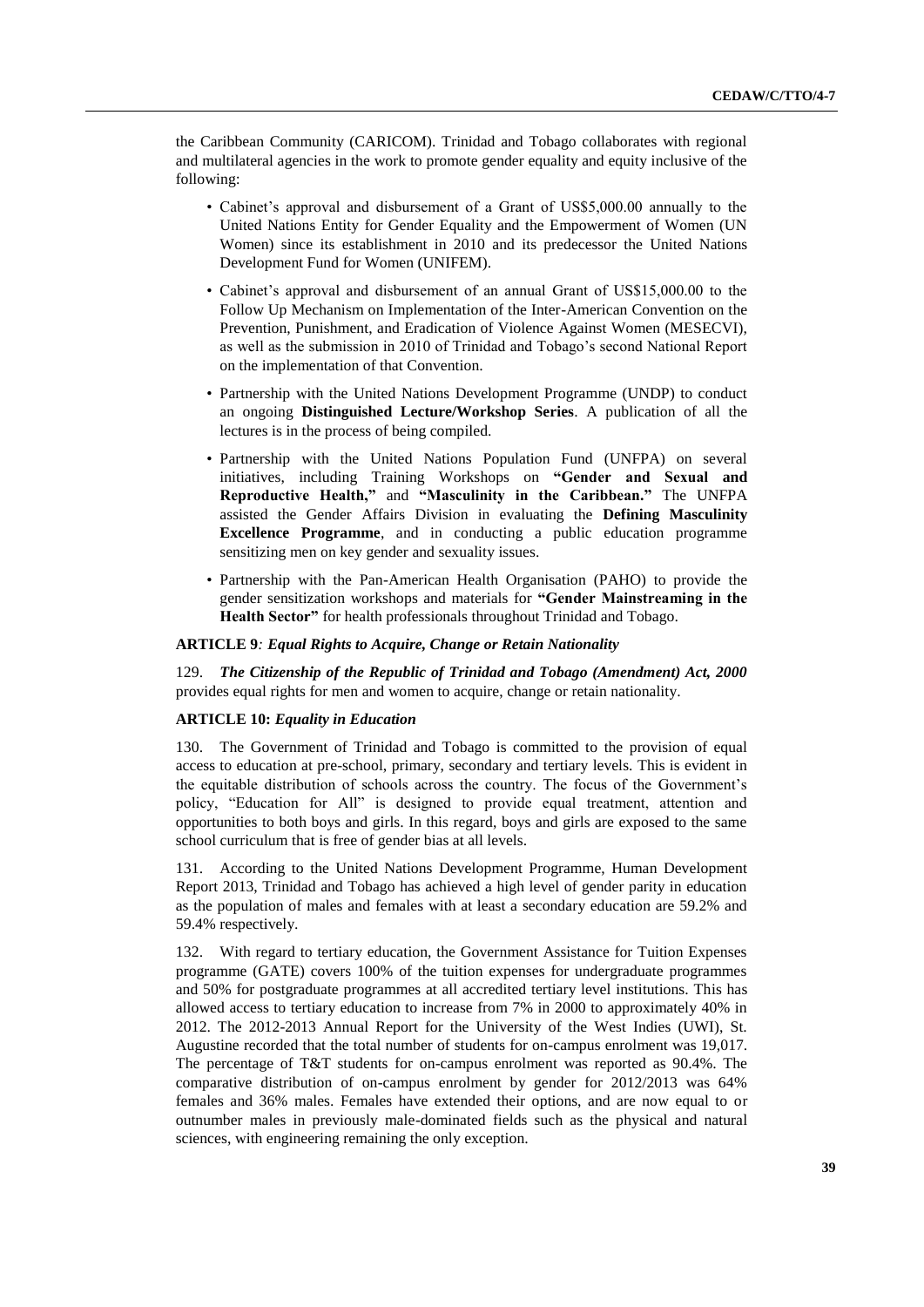133. In 2010, Trinidad and Tobago recorded a high United Nations Education for All Development Index (EDI) with a ranking of 49 among 120 countries. Trinidad and Tobago also scored a value of 0.962 on the EDI with the value of 1 representing full achievement. An Adult Literacy Rate of 0.988 was also recorded on the EDI.

134. The **Women in Harmony Programme** commenced in 2002, in response to numerous requests from women, particularly single parents, for opportunities for training and employment to improve their economic situation. It is designed to address the problem of unemployment among women between the ages of 26 and 45, who are single heads of households with low/no skills, low/no income, and limited educational capabilities.<sup>31</sup>

#### **ARTICLE 11:** *Elimination of Discrimination in Employment*

135. In the 1st quarter of 2010, unemployment stood at 5.1% overall. The labour force comprised a total of 371,000 men with a participation rate of 76.5%, and 261,600 women with a participation rate of 52.8%. While women have experienced an average annual increase in the labour force participation rate of 2.4% since 1990, men, have experienced only a 1% increase in participation over the period, despite having a larger participation rate in the labour force.<sup>32</sup>

136. Trinidad and Tobago has improved its legislative landscape to address discrimination within the workplace, namely, the *Occupational Safety and Health Act, 2004*, which requires employers to implement provisions for women and the unborn child. Furthermore, the *Miscellaneous Provisions (Maternity Protection and the Masters and Servants Ordinance) Act, 2012* was enacted to increase the time of maternity leave from 13 to 14 weeks.

137. Vocational training is conducted for 'at risk' young women in the 15-18 age group. Courses offered in this training include, food preparation, garment construction, pastrymaking, book-binding, cosmetology and dance.

138. The Unemployment Relief Programme (URP) provides short-term employment for eligible persons within the communities. The Women's Programme provides training in areas such as craft, furnishings, cleaning, painting, community work, geriatric care and beautification of surroundings. This programme is designed so that participants can work and learn new skills simultaneously so that they gain working experience and a skill.

139. In 1996, Trinidad and Tobago was one of the first countries to enact a *Counting Unremunerated Work Act, 1996*, which required the Central Statistical Office (CSO) to conduct surveys of all unremunerated work, including housework and childcare. Information was collected on the hours spent doing housework and other related activities within the 2000 National Census. The data supports the notion that the time spent engaging in activities within the private sphere, which is dominated by women, is valuable. (See Appendix I, Table 4)

### **ARTICLE 12:** *Equality in Access to Health Care*

140. There have also been several advancements in healthcare, including the following:

- Upgraded Mt. Hope Women's Hospital of the Eric Williams Medical Sciences Complex;
- Completed refurbishment works and sanitization of the Neonatal Intensive Care Unit, Diagnostic Laboratory and Births Department of the Mt. Hope Women's Hospital of the Eric Williams Medical Sciences Complex; and

<sup>31</sup> See paragraph 59

<sup>&</sup>lt;sup>32</sup> "A Guide to Investing in Trinidad and Tobago, 2011", Division at Evolving TecKnologies and Enterprise Development Company Ltd.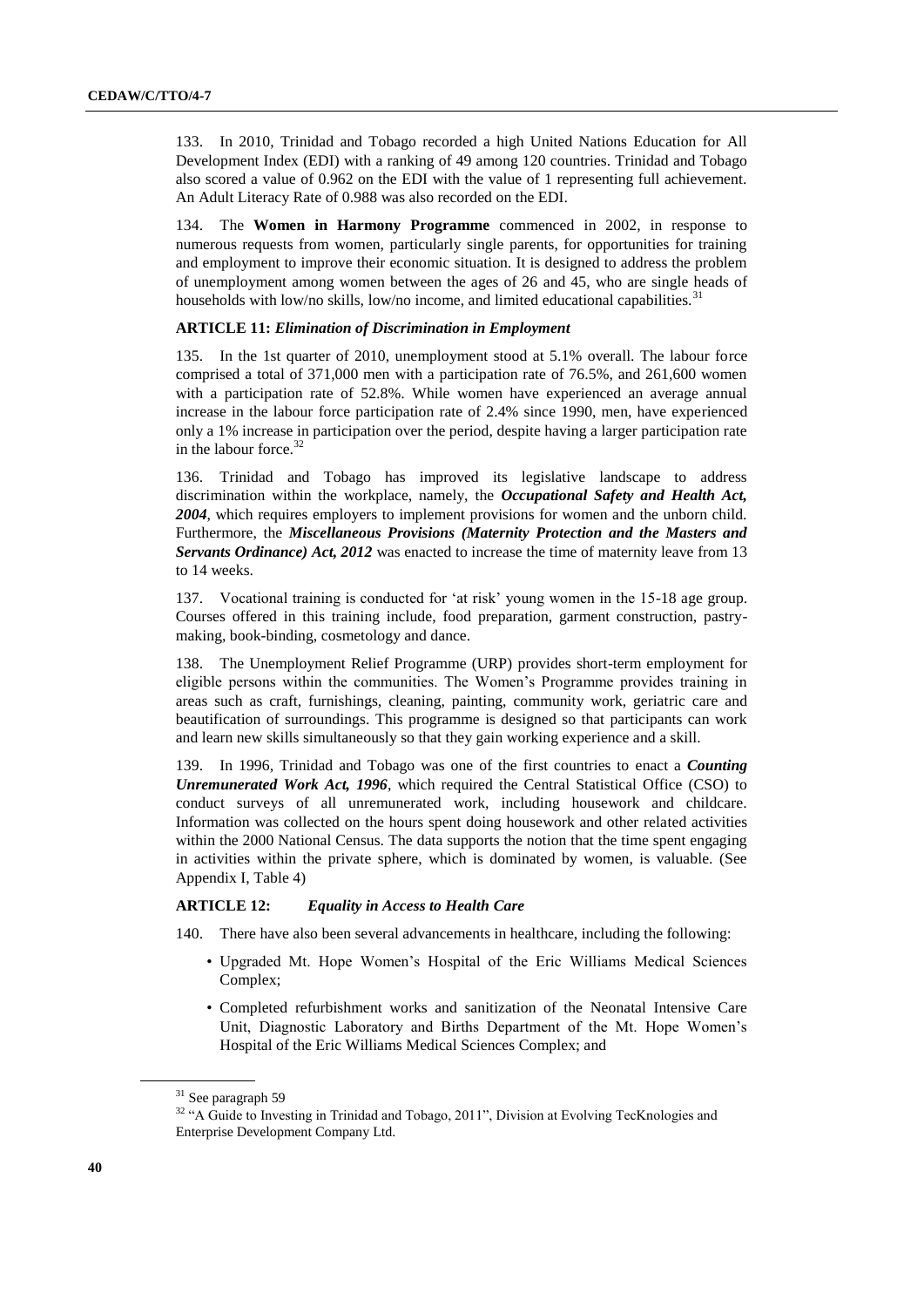• Increased subvention to an NGO which promotes breastfeeding, from TTD\$5,000 to \$100,000, which included commencing an initiative to provide free milk to "at risk" mothers and children.

141. The Family Planning Association of Trinidad and Tobago (FPATT), an NGO that receives an annual subvention from the Government, partnered with the University of the West Indies (UWI) Open Campus in 2005-2006, to develop curricula and a methodology to train and certify nurses and other health care professionals in the delivery of comprehensive sexual and reproductive health services. This initiative has improved the quality of sexual and reproductive health care services offered to the general public.

142. Since the last census in 2011, it has been observed that Trinidad and Tobago has a significant ageing population with women comprising the majority in this age group. For 2011 it was recorded that for the 65-69 age group the number of males was 21,582 and the number of females was 23,055. For the 70-74 age group and the 75-79 age group, females continued to outnumber males with increasing disparity. For the age group of 80 years and over, the number of males was 9384 and the number of females was 13,966.<sup>33</sup> As such, the Division of Ageing of the Ministry the People and Social Development has developed a National Policy on Ageing which addresses, inter alia, critical health issues for the ageing population such as standards for hospitals and care facilities.

143. The prevalence of HIV and AIDS among women continues to be of concern because of the potential for transmission to their infants. Such transmissions have declined by 85% within the period under review, however, due to the Government's Prevention of Mother to Child Transmission (PMTCT) Programme, a total of 95% of pregnant women attending public antenatal clinics are tested. HIV positive mothers receive anti-viral drugs to prevent transmission to their babies.

144. In Trinidad and Tobago, females in the age group 15–24 continue to have the highest rate of HIV infection, of which 50% of the new HIV/AIDS cases occur in women and girls. The HIV/AIDS Education and Prevention Programme for Women was launched in January 2004 in communities nationwide to train women as agents of change and advocates the reduction of HIV/AIDS in the nation.

#### **ARTICLE 13***: Equal Access to Social and Economic Benefits*

145. Ministries and State agencies apprise women of business opportunities available to them. One such initiative was the Women and Entrepreneurship Conference hosted by the Government in 2005. The Craft Training Programme for Women is also designed to promote employment through training in various craft disciplines, as well as through initiatives geared towards the revitalization of the handicraft industry of Trinidad and Tobago. The programme, which is geared toward single, unskilled or unemployed women between 25 and 50 years old, promotes the development of the craft business and life skills necessary to facilitate the establishment of successful, home-based craft businesses.

146. Loans are also provided by the Government for the start-up and expansion of small and micro-enterprises. In the year 2006, women accounted for over 80% of loan applicants, 54% of whom were successful. In addition, Fund Aid, a private agency supported by Government, provides loans to poor persons with limited collateral to develop microenterprises, of which approximately 60% of the applicants are women.

147. In 2008, the Government collaborated with the United Nations Development Programme (UNDP) to host a seminar entitled "Financing for Gender Equity." The seminar

<sup>33</sup> Central Statistical Office, *Trinidad and Tobago 2011 Population and Housing Census Demographic Report*, Ministry of Planning and Sustainable Development, Republic of Trinidad and Tobago, 2012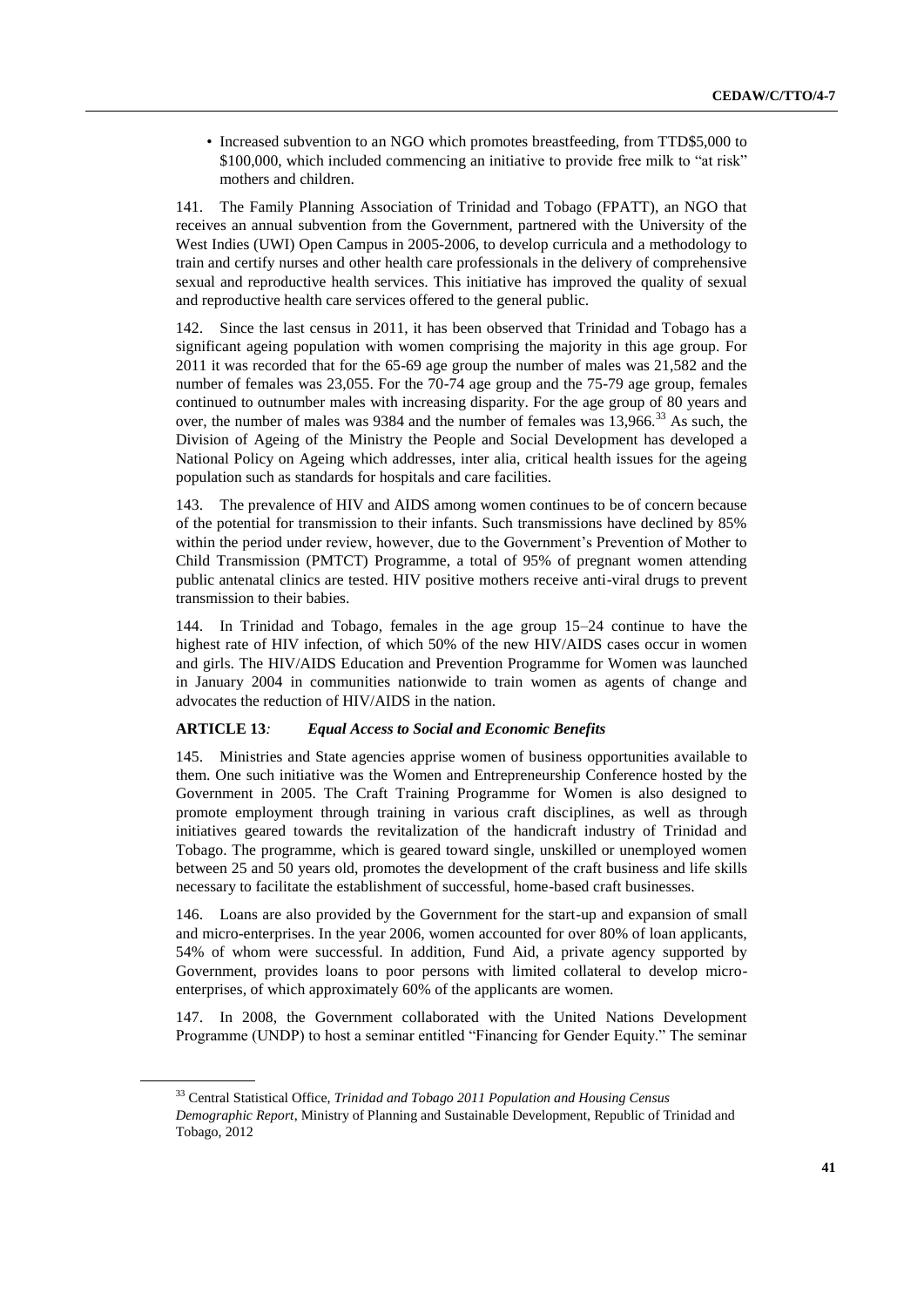targeted policy makers from the public and private sectors, including the Permanent Secretaries of all Government Ministries; as well as international agencies and key NGOs.

148. These aforementioned efforts contributed to Trinidad and Tobago being favourably ranked in the 2013 Women's Entrepreneurial VentureScope (WEVentureScope) index, which was newly released by the Inter-American Development Bank Group. The country was ranked eighth in terms of its support for women's entrepreneurship.<sup>34</sup>

## **ARTICLE 14:** *Promotion of equal access and participation for Rural Women*

149. The Ministry of Gender, Youth and Child Development in collaboration with the Ministry of the Attorney General, placed special emphasis on the participation of rural women in the preparation of the CEDAW Periodic Reports. Workshops were held in 2007 in each of the nine administrative districts to solicit the participation of women in shaping the Report and identifying their critical concerns (see Appendix IV).<sup>35</sup>

150. Efforts continue to be made to enhance the access and participation of rural women in the country by partnering with civil society. The Network of Rural Women Producers of Trinidad and Tobago (NRWPTT) is one such NGO targeted toward enhancing the productive capacity of rural women and improving their income and livelihoods through the provision of technical and marketing support, training and outreach activities. The NRWPTT has adopted an integrated approach to women's empowerment by drawing on local, regional and international partnerships to provide developmental opportunities for women, and participates annually in local events to commemorate International Women's Day, World Biodiversity Day, International Rural Women's Day and World Food Day.<sup>36</sup>

151. The annual flagship event of the NRWPTT is the Mango Festival and Conference which focuses on exploring the innovative and entrepreneurial possibilities of the mango. Some of the benefits include:

- Generation of income and increased economic activity for women;
- Development of the rural cottage industry;
- Opening of doors for women to participate in international events and increased networking with regional organisations/institutions.

## **ARTICLE 15***: Equality in Legal and Civil Matters*

152. During the period under review, several pieces of legislation were passed relating to the status of women and children.<sup>37</sup>

## **ARTICLE 16**: *Equality in Marriage and Family Law*

- 153. Marriage in Trinidad and Tobago is governed by the following legislation:
	- *The Marriage Act 1923;*
	- *The Muslim Marriage and Divorce Act 1961;*
	- *The Hindu Marriage Act 1945; and*
	- *The Orisa Marriage Act, 1999.*

154. These Acts all require free and full consent to marriage and only make a distinction between the sexes, on the basis of age. In accordance with the Muslim, Hindu and Orisa

<sup>34</sup> Women's Entrepreneurial Venture Scope, *"Promoting entrepreneurship for women",* Multilateral Investment Fund (MIF), www.weventurescope.com/en/Home/Ranking

<sup>35</sup> See paragraph 84

<sup>36</sup> See paragraph 86

<sup>&</sup>lt;sup>37</sup> See paragraph 20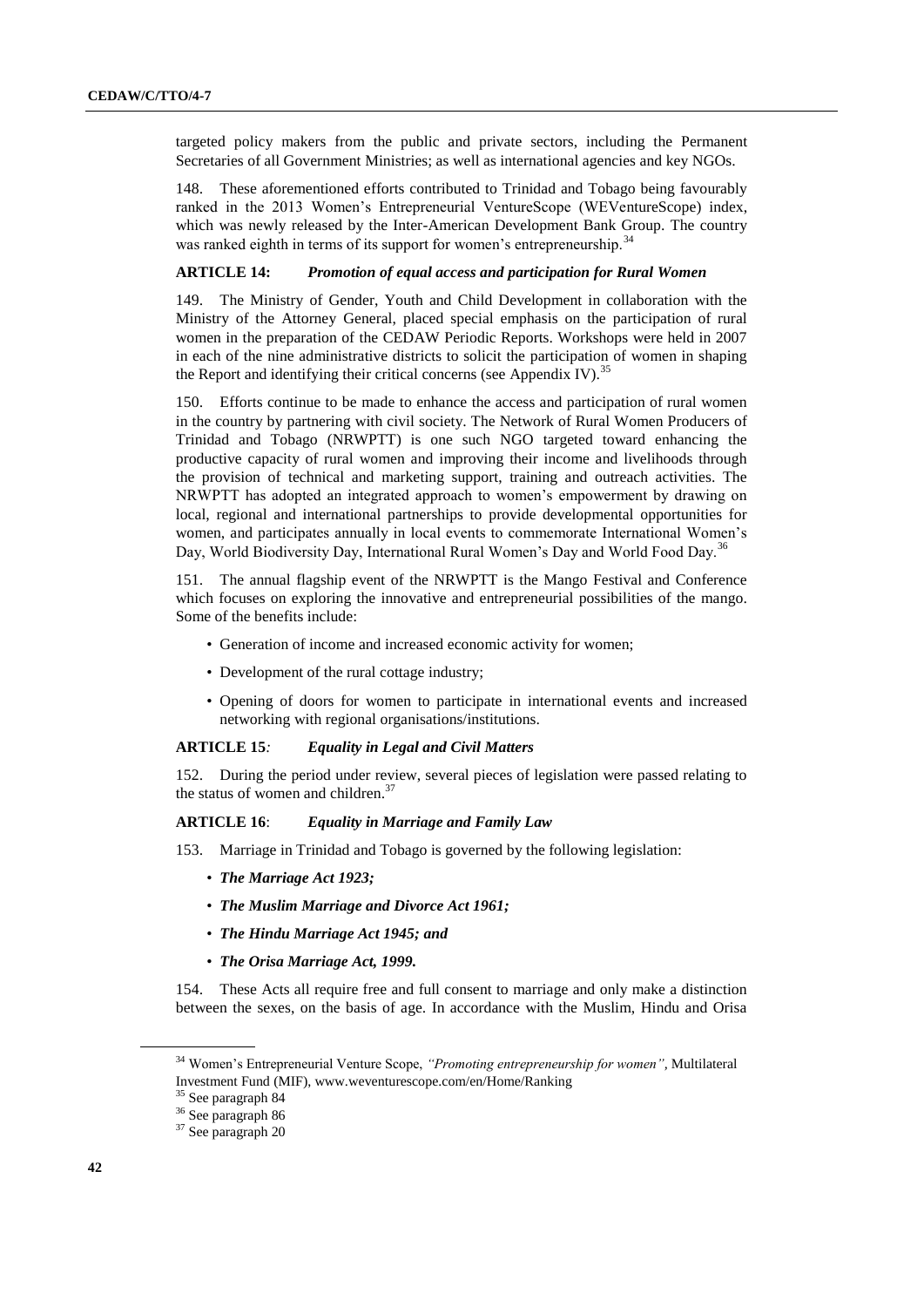Marriage Acts, persons below 18 years of age, as all others, may enter into marriage only after having given their full consent. Furthermore in cases of marriages involving minors as allowed by the above mentioned legislation, the Marriage Act also necessitates the consent of the parents of a consenting minor is also required.

155. *The Matrimonial Proceedings and Property Act, 1972 (as amended)* was enacted in 1972 to amend the grounds of divorce, nullity and judicial separation to facilitate reconciliation in matrimonial cases, to regulate matrimonial proceedings and to amend the law related to the property of married, divorced and separated persons. Under this Act, a wife is afforded the same rights, with respect to property, as the husband. The *Married Persons Act, 1976* protects a woman's rights to enter into a contract in her own name and without her husband's permission. This Act also makes provision in respect of the rights of women regarding the administration of property.

156. The FPATT provides training and information and facilitates access to various methods of contraception for women and men. Women's sexual autonomy within marriage is protected in part by the *Sexual Offences (Amendment) Act 2000* which amended the *Sexual Offences Act, 1986* so as to cover all forms of sexual violations, including marital rape, various kinds of sexual assault, incest and sexual indecency.

157. In recognition of the high prevalence of common law unions, the *Cohabitational Relationships Act, 1998* was enacted to enforce the rights of common law spouses. Prior to this enactment, it was estimated that no fewer than 40,724 people lived in common law unions, without protection of their rights. Under this Act, common law spouses living in a cohabitational relationship for not less than five (5) years or who have a child arising out of that relationship, have the right to make an application for maintenance and adjustment of property, to the Magistrates' Court and the High Court.

158. In Trinidad and Tobago, women are given equal rights to men with regard to child custody as prescribed in the *Family Law (Guardianship of Minors, Domicile and Maintenance) Act***,** *1981* which makes provisions for the custody and maintenance of children.

159. Violence and abuse within marital and familial structures are dealt with by means of the *Domestic Violence Act, 1999* which was enacted to repeal the *Domestic Violence Act, 1992* with the aim of ensuring a prompt and equitable legal remedy for victims of domestic violence. *The Legal Aid and Advice (Amendment) Act, 1999* has made provision for legal aid to be granted in respect of applications made under the *Domestic Violence Act, 1999*. In domestic violence cases, where legal aid is required as a matter of urgency, the Director of the Legal Aid Authority now has the power to issue an Emergency Certificate to enable that person to acquire prompt representation.

## **Conclusion**

160. The foregoing presents the Government of the Republic of Trinidad and Tobago's Fourth, Fifth, Sixth and Seventh Combined Periodic Report on the implementation of the provisions of the Convention on the Elimination of All Forms of Discrimination Against Women (CEDAW) for the period 2001-2013. The Report is prepared pursuant to Article 18 of the Convention.

161. As a young developing nation within a rapidly advancing world economy, the Government of Trinidad and Tobago is pleased that it has made significant strides for the advancement of the rights of women and girls. The contributions made by women and girls in the areas of academia, politics, science, arts and culture in the society has had tremendous impact towards the development of Trinidad and Tobago as a whole. It speaks to the freedom of opportunity with which women and girls benefit as equal with men and boys.